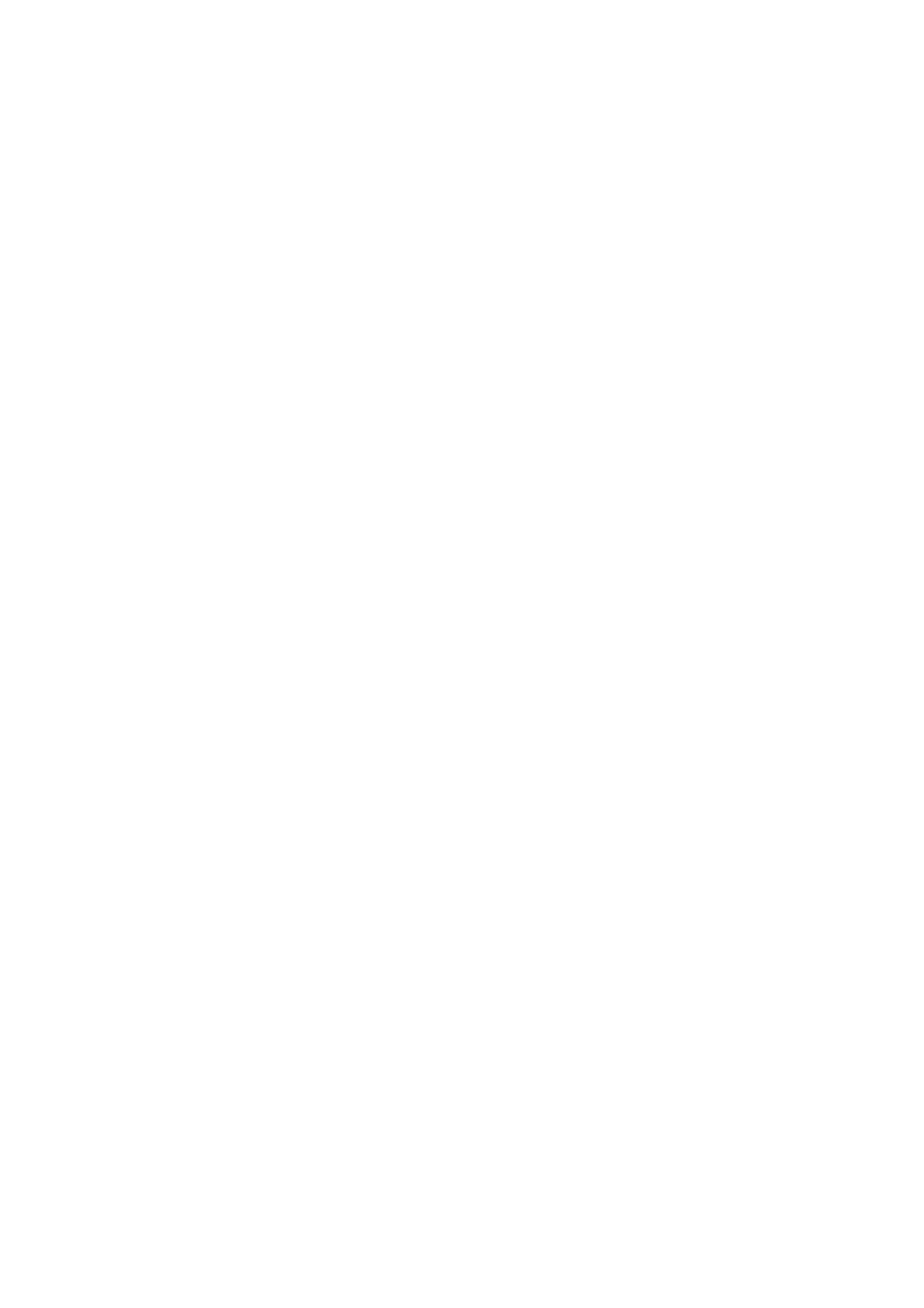# **Table of contents**

| 1. |                                                                        |  |                                                                               |  |  |
|----|------------------------------------------------------------------------|--|-------------------------------------------------------------------------------|--|--|
|    | 1.1                                                                    |  |                                                                               |  |  |
|    |                                                                        |  |                                                                               |  |  |
|    |                                                                        |  |                                                                               |  |  |
|    |                                                                        |  |                                                                               |  |  |
|    |                                                                        |  |                                                                               |  |  |
|    |                                                                        |  |                                                                               |  |  |
|    | 1.2                                                                    |  |                                                                               |  |  |
|    |                                                                        |  |                                                                               |  |  |
|    |                                                                        |  | 1.2.2 Activities in the area of securities clearing and settlement systems 81 |  |  |
|    |                                                                        |  |                                                                               |  |  |
|    |                                                                        |  |                                                                               |  |  |
|    | 1.3                                                                    |  |                                                                               |  |  |
|    |                                                                        |  | 1.3.1 The Commission of the European Communities, the Council of the          |  |  |
|    |                                                                        |  |                                                                               |  |  |
|    |                                                                        |  |                                                                               |  |  |
| 2. | Payment media used by non-banks (aggregated euro area description)  84 |  |                                                                               |  |  |
|    | 2.1                                                                    |  |                                                                               |  |  |
|    | 2.2                                                                    |  |                                                                               |  |  |
|    |                                                                        |  |                                                                               |  |  |
|    |                                                                        |  |                                                                               |  |  |
|    |                                                                        |  |                                                                               |  |  |
|    |                                                                        |  |                                                                               |  |  |
|    | 2.3                                                                    |  |                                                                               |  |  |
| 3. |                                                                        |  |                                                                               |  |  |
|    | 3.1                                                                    |  |                                                                               |  |  |
|    |                                                                        |  |                                                                               |  |  |
|    |                                                                        |  |                                                                               |  |  |
|    |                                                                        |  |                                                                               |  |  |
|    |                                                                        |  |                                                                               |  |  |
|    |                                                                        |  |                                                                               |  |  |
|    |                                                                        |  |                                                                               |  |  |
|    |                                                                        |  |                                                                               |  |  |
|    |                                                                        |  |                                                                               |  |  |
|    |                                                                        |  |                                                                               |  |  |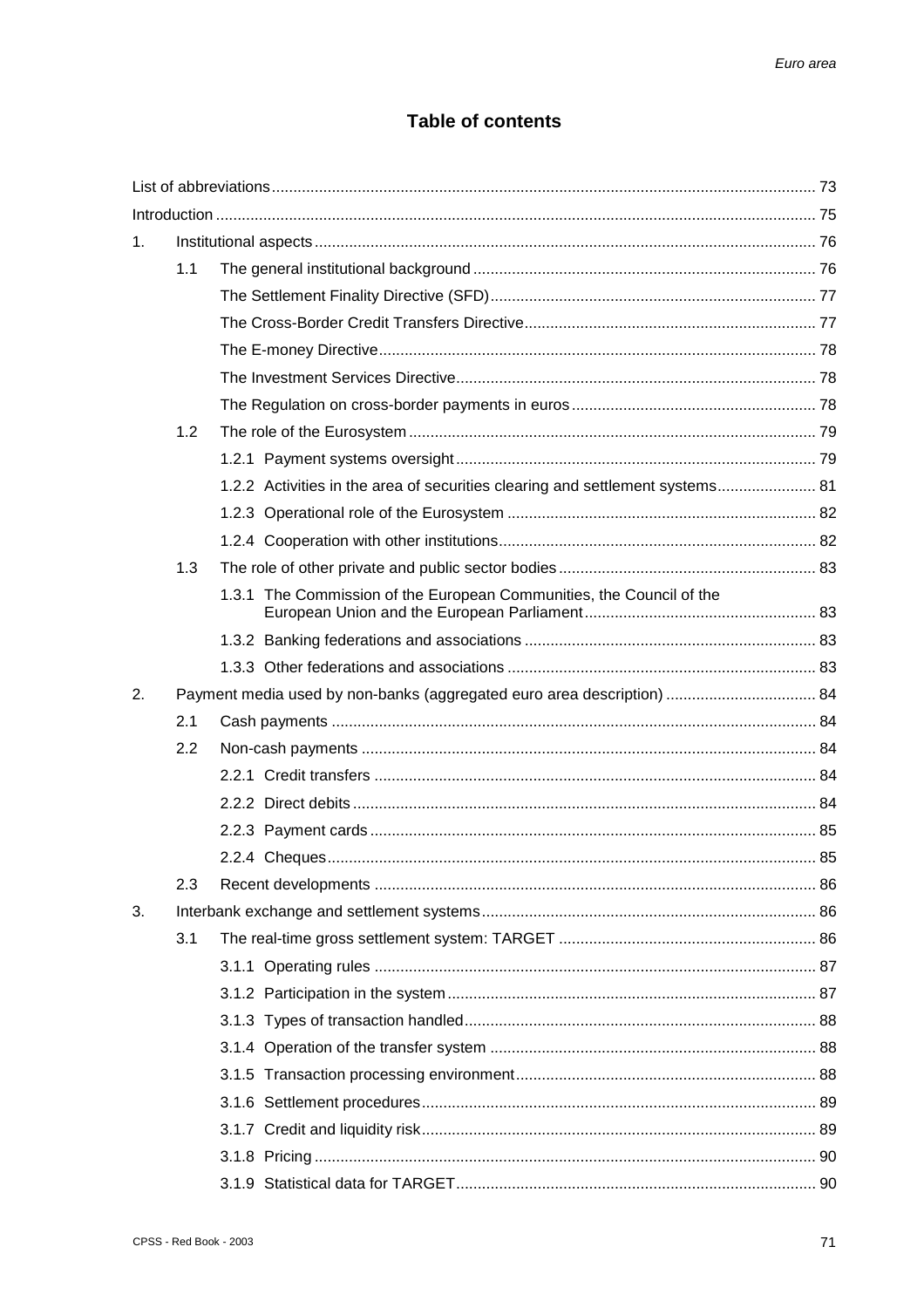| 3.2 |                                                                          |  |
|-----|--------------------------------------------------------------------------|--|
|     |                                                                          |  |
|     |                                                                          |  |
|     |                                                                          |  |
|     |                                                                          |  |
|     |                                                                          |  |
|     |                                                                          |  |
|     |                                                                          |  |
|     |                                                                          |  |
|     |                                                                          |  |
| 3.3 |                                                                          |  |
|     |                                                                          |  |
|     |                                                                          |  |
|     |                                                                          |  |
| 3.4 |                                                                          |  |
|     |                                                                          |  |
|     |                                                                          |  |
|     |                                                                          |  |
|     | 3.4.4 The single euro payment area and the European Payments Council  99 |  |
|     |                                                                          |  |
|     |                                                                          |  |
| 4.1 |                                                                          |  |
| 4.2 |                                                                          |  |
| 4.3 |                                                                          |  |

4.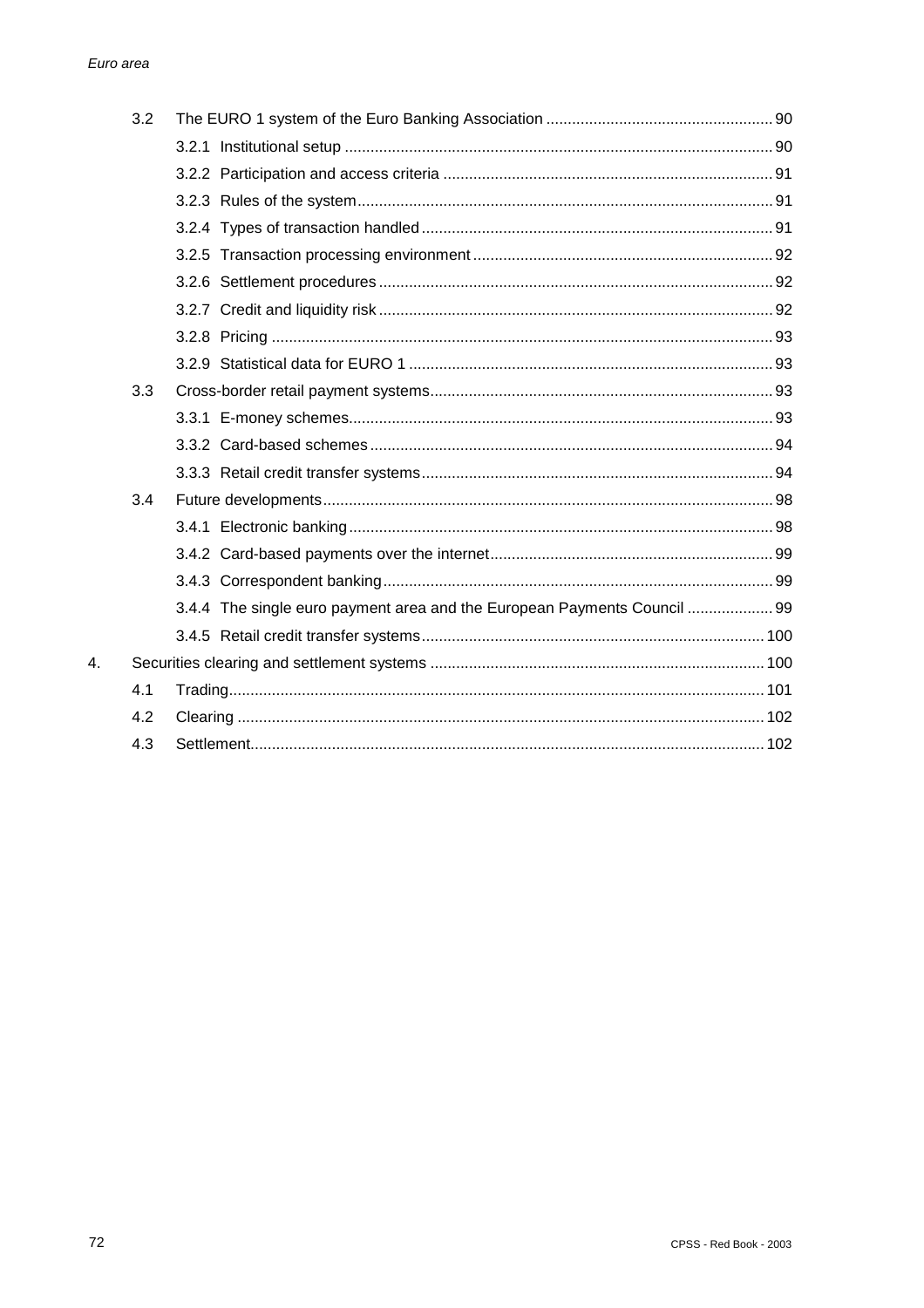# **List of abbreviations**

| <b>BAS</b>      | <b>Business Administration System</b>                                                                                                                     |
|-----------------|-----------------------------------------------------------------------------------------------------------------------------------------------------------|
| <b>CBF</b>      | <b>Clearstream Banking Frankfurt</b>                                                                                                                      |
| <b>CBL</b>      | Clearstream Banking Luxembourg                                                                                                                            |
| <b>CCB</b>      | correspondent central bank                                                                                                                                |
| <b>CCBM</b>     | correspondent central banking model                                                                                                                       |
| <b>CEPS</b>     | common electronic purse specifications                                                                                                                    |
| <b>CESR</b>     | <b>Committee of European Securities Regulators</b>                                                                                                        |
| <b>CLS</b>      | continuous linked settlement                                                                                                                              |
| <b>EACH</b>     | European Association of Central Counterparty Clearing Houses                                                                                              |
| EBA             | Euro Banking Association                                                                                                                                  |
| <b>ECB</b>      | European Central Bank                                                                                                                                     |
| <b>ECN</b>      | electronic communications network                                                                                                                         |
| <b>ECOFIN</b>   | Council of Economic and Finance ministers                                                                                                                 |
| <b>ECS</b>      | <b>Euro Clearing System</b>                                                                                                                               |
| <b>ECSDA</b>    | European Central Securities Depository Association                                                                                                        |
| EEA             | European Economic Area                                                                                                                                    |
| <b>ELMI</b>     | electronic money institution                                                                                                                              |
| EMI             | European Monetary Institute                                                                                                                               |
| EMU             | Economic and monetary union                                                                                                                               |
| EMV             | standard for integrated circuit cards established by Europay, MasterCard and Visa                                                                         |
| <b>EPC</b>      | <b>European Payments Council</b>                                                                                                                          |
| EPM             | ECB payment mechanism                                                                                                                                     |
| <b>EPSS</b>     | European Payment Systems Services SA                                                                                                                      |
| ERP             | Euro Retail Payment                                                                                                                                       |
| <b>ESCB</b>     | European System of Central Banks                                                                                                                          |
| ESCC            | <b>European Securities Clearing Corporation</b>                                                                                                           |
| Eurex           | European Exchange (common futures market of the German and Swiss stock<br>exchanges)                                                                      |
| EURO 1          | EU-wide payment system of the EBA                                                                                                                         |
| Eurogiro        | European network for postal giro systems                                                                                                                  |
| <b>EuroMTS</b>  | electronic bond trading platform for European benchmark bonds                                                                                             |
| Euronext        | single stock exchange created by the merger between the Amsterdam, Brussels<br>and Paris stock exchanges                                                  |
| <b>FESE</b>     | <b>Federation of European Securities Exchanges</b>                                                                                                        |
| <b>FIN</b>      | store and forward messaging service for financial institutions on the SWIFT network                                                                       |
| <b>FIN Copy</b> | function of the SWIFT network by which instructions may be copied and optionally<br>authorised by a third party before being released to the beneficiary. |
| <b>HCB</b>      | home central bank                                                                                                                                         |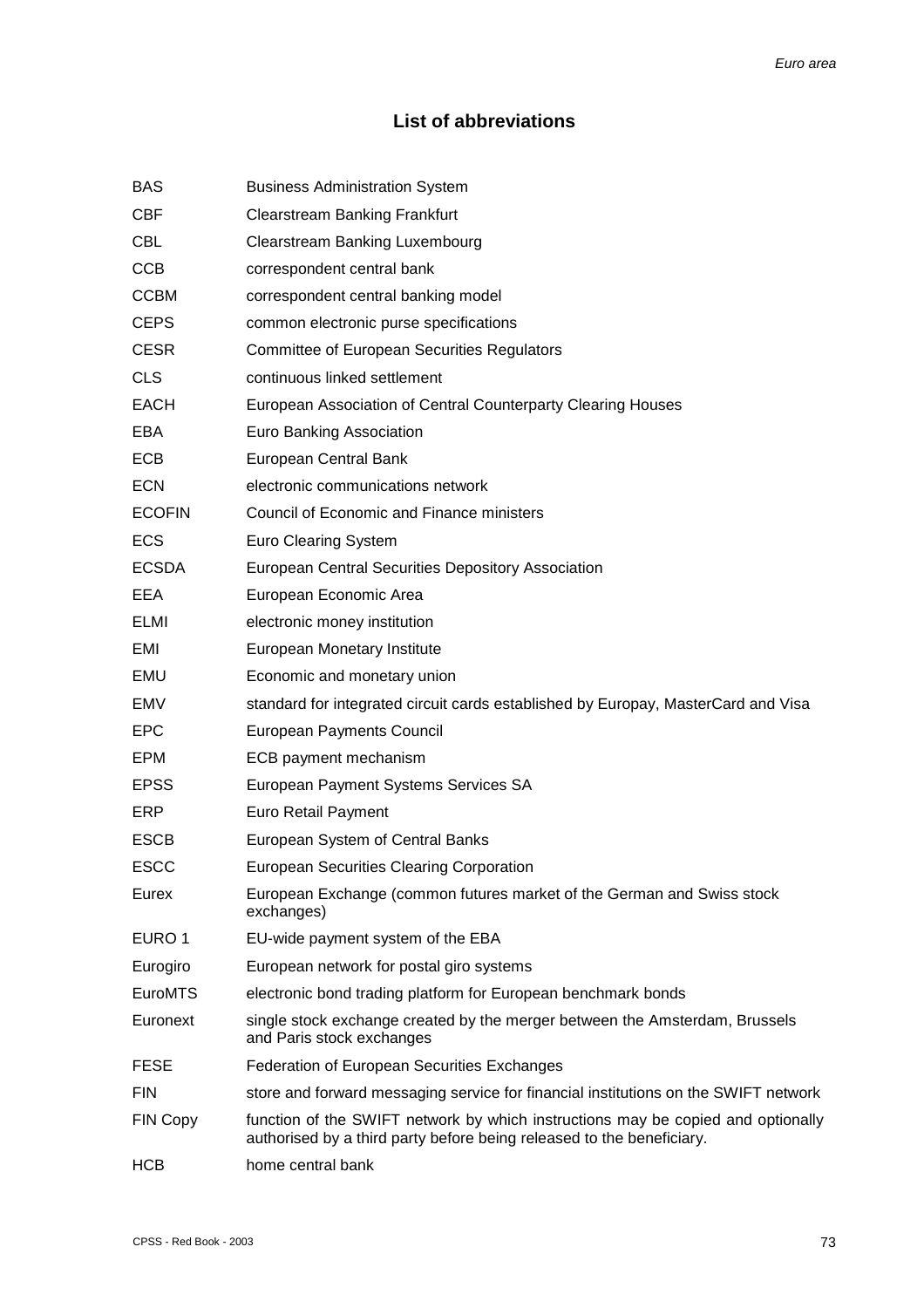| <b>IBAN</b>            | International Bank Account Number                                                                                 |
|------------------------|-------------------------------------------------------------------------------------------------------------------|
| <b>IOSCO</b>           | International Organization of Securities Commissions                                                              |
| IP                     | internet protocol                                                                                                 |
| <b>IST</b>             | Information Society Technologies programme of the European Commission                                             |
| <b>LCH</b>             | <b>London Clearing House</b>                                                                                      |
| MoU                    | Memorandum of Understanding                                                                                       |
| MT100,<br>MT102, MT103 | SWIFT message formats for transferring payments                                                                   |
| <b>NCB</b>             | national central bank                                                                                             |
| Necigef                | the Dutch CSD                                                                                                     |
| <b>PACE</b>            | Purse Application for Cross-border use in Euro                                                                    |
| <b>PNS</b>             | Paris Net Settlement system                                                                                       |
| <b>SEPA</b>            | single euro payment area                                                                                          |
| <b>SET</b>             | secure electronic transaction                                                                                     |
| <b>SFD</b>             | <b>Settlement Finality Directive</b>                                                                              |
| Sicovam SA             | Société Interprofessionelle pour la Compensation des Valeurs Mobilières SA<br>(French CSD and clearing authority) |
| <b>SIPN</b>            | Secure Internet Protocol Network                                                                                  |
| SOS                    | Single Obligation Structure of the EURO 1 system                                                                  |
| STEP <sub>1</sub>      | Straight-Through Euro Payment system of the EBA                                                                   |
| <b>SWIFTNet FIN</b>    | store and forward messaging service for financial institutions on the new SWIFTNet<br>platform                    |
| <b>TARGET</b>          | Trans-European Automated Real-time Gross settlement Express Transfer system                                       |
| XML                    | extensible markup language                                                                                        |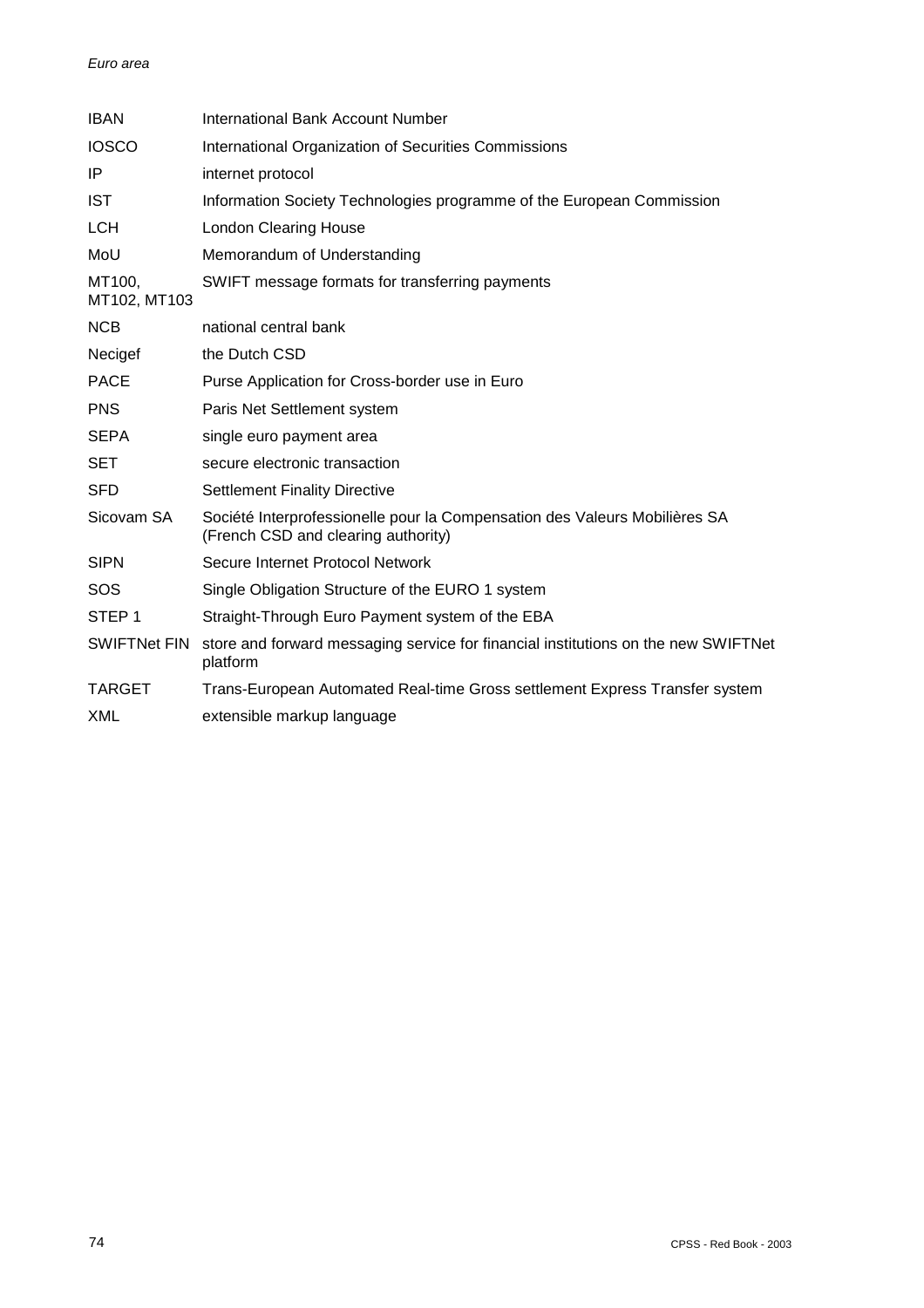# **Introduction**

On 1 January 2002, euro banknotes and coins were introduced in the euro area. It was an event of paramount importance in the history of Europe. The production of more than 15 billion banknotes posed a huge challenge, especially considering that it required concerted action across 15 printing works in the euro area and that banknotes had to be produced to the same quality standards all across Europe, using raw materials from different suppliers. In addition, the logistics of the actual changeover process were an enormous project requiring very early preparation and intense discussions at several levels. The cash changeover proceeded extremely well and, in fact, in many ways exceeded expectations. The success can be attributed to the quality of the preparatory work performed by all sectors involved and at all levels, as well as to the enthusiasm with which the citizens of the euro area have embraced their new money.

Payment and securities settlement systems in the European Union were originally created with the aim of meeting domestic requirements. They were rather diverse in nature and not necessarily suited to the needs of a single currency area, where an infrastructure is needed which enables the quick and smooth flow of payments and securities at a low cost in the whole area. Against this background, the financial infrastructure in the European Union has undergone rapid changes both in the run-up to and following the introduction of the euro. The launch of the euro and developments in technology led to an overhaul and reshaping of the infrastructure for effecting payments and for the trading, clearing and settlement of securities. In addition, the advent of the single currency has also accelerated efforts to harmonise and consolidate payment and securities settlement systems.

Some payment and securities settlement systems are common to, or relevant for, all the EU member states which have adopted the euro as their single currency. The aim of this chapter is to describe these systems and to depict the legal and regulatory environment in which they operate. Major emphasis has been placed on the role of the Eurosystem, which comprises the European Central Bank (ECB) and the national central banks (NCBs) of the euro area. Last, but not least, the chapter also endeavours to describe aspects and features of payment and securities settlement systems which are common to all EU member states. The reason for this is that, with regard to the legal and banking environment in which payment and securities settlement systems operate, the EU member states which have not yet adopted the euro share a great deal with those which have done so.

The reshaping of the infrastructure and accelerated efforts to harmonise and consolidate payment and securities settlement systems have been particularly prevalent in large-value payment systems. The creation of the Trans-European Automated Real-time Gross settlement Express Transfer (TARGET) system has established an EU-wide RTGS system which is used for the settlement of central bank operations, cross-border and domestic interbank transfers as well as other large-value euro payments. TARGET is an essential vehicle for the implementation of the monetary policy for the Eurosystem, and has helped to create a single money market within the euro area.

The only privately owned and operated EU-wide payment system is the EURO 1 system of the Euro Banking Association (EBA). EURO 1 processes interbank payments as well as commercial payments.

In addition to TARGET and the EBA's EURO 1, three other large-value net settlement systems<sup>1</sup> are in operation as of November 2002: Pankkien On-line Pikasiirrot ja Sekit-järjestelmä (POPS) in Finland, Servicio de pagos interbancarios (SPI) in Spain and the Paris Net Settlement system (PNS) in France. More detailed information on the French system can be found in the relevant country chapter.

With regard to correspondent banking, it has generally been noted that its former role of being one of the main ways of making cross-border payments has diminished in the euro area since the launch of the euro. There are signs that this development will also continue in future.

The situation with regard to cross-border retail payment systems within the euro area is not yet as developed as is the case for cross-border large-value payment systems. Despite the introduction of the euro, cross-border retail payment services have not yet reached the service levels of domestic retail payment services. Significant differences in quality, efficiency and price between domestic and

l

<sup>1</sup> Euro Access Frankfurt (EAF), operated by the Deutsche Bundesbank, ceased operations on 5 November 2001 when the<br>new German TARGET component RTGS<sup>plus</sup> was introduced.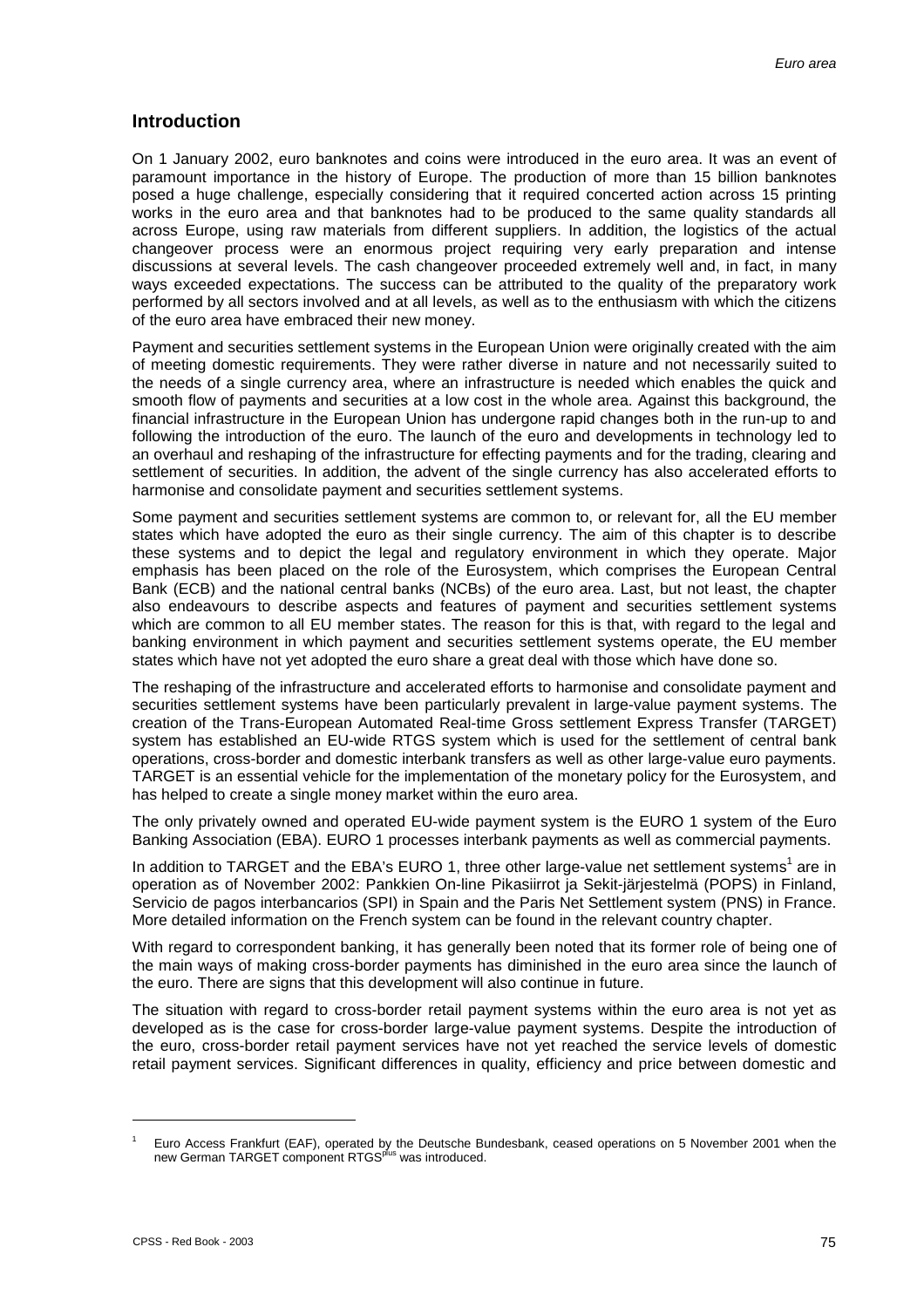cross-border services are still preventing people from reaping the benefits of the single currency. Correspondent banking relationships and enhanced correspondent banking relationships in the form of networks have experienced a remarkable concentration of business in some major correspondent banks. In addition, large-value payment systems are also used for cross-border retail business. The only retail payment system which covers the whole of the euro area and which is open to all banks is the EBA's STEP 1 arrangement (see Section 3.3.3). In order to foster an improvement in the situation for cross-border retail payments, the Eurosystem published a report entitled *Improving cross-border retail payment services - the Eurosystem's view* in September 1999. This report identified the issues to be tackled and drew up a list of objectives to be fulfilled by the beginning of 2002. A progress report was published in September 2000 describing the achievements which the banking community had made and highlighting areas where further work was necessary. In September 2001, the ECB was asked by the ECOFIN Council to prepare a report outlining an agenda for the implementation of a modern payment systems infrastructure for credit transfers in euros. The report entitled *Towards an integrated infrastructure for credit transfers in euro* was sent to the ECOFIN Council and the Internal Market Council in November 2001. The report highlighted the measures which should accompany the reform of the infrastructures and presented a road map for those measures. A Regulation of the European Parliament and the Council on cross-border payments in euros was adopted in December 2001. The Regulation establishes that the charges for cross-border retail payments in euros should be the same as those for similar domestic payments (see Section 1.1 for details on the Regulation).

In the area of securities, the introduction of the euro has eliminated currency segmentation, which was one of the main reasons for the fragmentation of listing, trading and settlement in the countries of the euro area. The increased homogeneity of the securities markets within the euro area has encouraged investors to regard the euro area securities markets as a single entity. Trading, clearing and settlement institutions are trying to respond to this change in the market by increasing their crossborder operations. Moreover, an integrated euro area-wide money market has emerged and the need in part to collateralise money market transactions has provided an incentive for the cross-border use of securities in the euro area. Another factor pushing in the same direction was the requirement for all collateral eligible for monetary policy operations of the central banks of the euro area to be equally usable by all monetary policy counterparties. As no suitable facilities for the cross-border transfer of securities existed at the beginning of monetary union, the central banks set up the correspondent central banking model (CCBM). In the CCBM, central banks act as correspondents for each other, thus enabling the cross-border transfer of securities used for the Eurosystem's monetary policy operations and the intraday credit operations of the European System of Central Banks (ESCB). In response to the increasing need for cross-border transfers of securities in euros, including for commercial purposes, securities settlement systems (SSSs) within the European Union have established links between themselves for the cross-border transfer of securities.

In response to the demands of the securities markets for effective economies of scale and scope, the securities settlement industry is also in the process of consolidating its cross-border activities. The consolidation process covers trading, clearing and settlement structures.

# **1. Institutional aspects**

# **1.1 The general institutional background**

Most of the provisions of the Treaty establishing the European Community (the Treaty) which relate to monetary union and most of the provisions of the Statute of the European System of Central Banks and of the European Central Bank (the Statute of the ESCB) apply only to EU member states which have adopted the euro and/or their central banks and to the ECB. In order to clarify which central banks are meant in which context, the name "Eurosystem" was coined at the beginning of stage three of EMU. The Eurosystem comprises the ECB and the NCBs of those EU member states which have adopted the euro. The decision-making bodies of the Eurosystem are the Executive Board of the ECB and the Governing Council of the ECB. The NCBs of Denmark, Sweden and the United Kingdom, ie those EU member states which are not yet participating in monetary union and continue to conduct an independent monetary policy, are not part of the Eurosystem. When reference is made to the ECB and the central banks of all EU member states, the more general term "European System of Central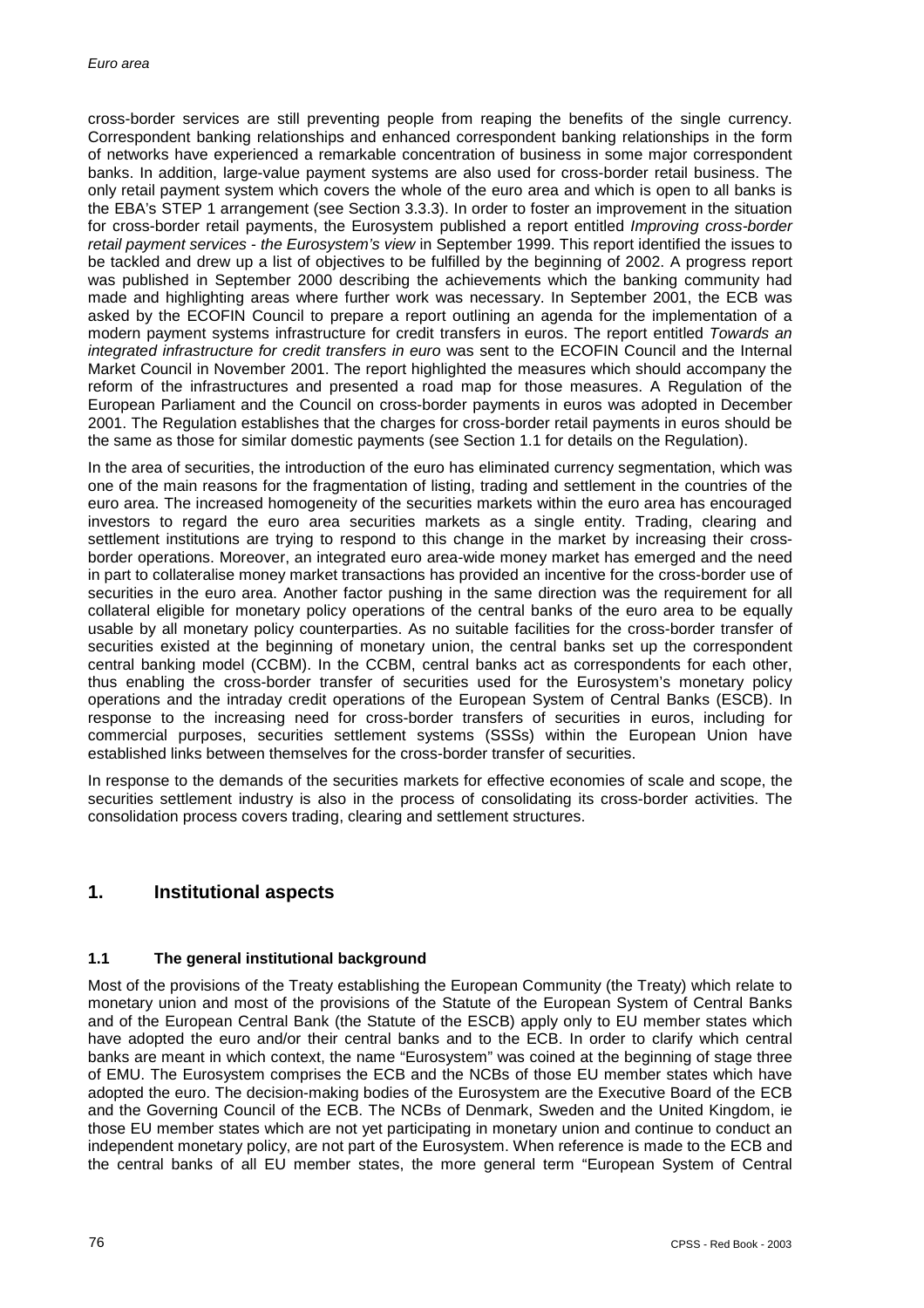Banks" (ESCB) is used. The third decision-making body of the ECB, the General Council, comes into play when matters relating to the ESCB are involved.

One of the basic tasks of the Eurosystem is to promote the smooth functioning of payment systems. The relevant provisions are enshrined in the Treaty and the Statute of the ESCB. The Statute of the ESCB is annexed to the Treaty as a Protocol and thus forms an integral part of the Treaty.

The following legal provisions in the Treaty and the Statute of the ESCB are of particular importance with regard to payment and settlement systems:

- - Article 105 (2) of the Treaty (reiterated in Article 3.1 of the Statute of the ESCB), which defines as a basic task of the Eurosystem the promotion of the smooth operation of payment systems;
- - Article 22 of the Statute of the ESCB, which states that the ECB and NCBs may provide facilities, and the ECB may make regulations, to ensure efficient and sound clearing and payment systems within the Community and with other countries. Such ECB regulations are directly applicable in the member states which have adopted the euro.

The Treaty assigns to the ECB the regulatory powers to adopt any legal acts which are necessary to implement the basic tasks assigned to the Eurosystem. A distinction can be made between two different kinds of ECB legislation. First, there are legal acts addressed to third parties (other than the NCBs of the Eurosystem). These legal acts are ECB Regulations, Decisions, Recommendations and Opinions. Second, there are internal legal acts, which take the form of ECB Guidelines, ECB Instructions and internal ECB Decisions.

In addition, the EU Council and the European Parliament are empowered by the Treaty to adopt legal instruments. These legal instruments, which are applicable in all member states, include rules relating to the banking industry and the provision of financial services. Thus they also affect the framework for payment and securities settlement systems. The main legal instruments used by the EU Council and the European Parliament are Directives, which have to be implemented at the national level. They are used to harmonise existing rules at the national level or to establish new legislation where national rules do not exist but are deemed necessary. The EU Council and the European Parliament may also use Regulations, which are directly applicable in the member states. Some of the main Directives and Regulations which have an impact on payment and securities settlement systems are the following:

# *The Settlement Finality Directive (SFD)*

The main objective of Directive 98/26/EC of 19 May 1998 on settlement finality in payment and securities settlement systems is to (i) eliminate the main legal risks to which payment and securities settlement systems are exposed, taking into account the significant systemic risk inherent in such systems - both net and gross; (ii) ensure that the smooth functioning of a system cannot be compromised by the application of a foreign insolvency law in the event of the participation of a foreign entity; and (iii) enhance the legal certainty of collateral (also to the benefit of the credit operations of the ESCB). The provisions of the SFD apply to (a) systems, (b) participants in systems, and (c) collateral security provided in connection with participation in a system or in the framework of the operations of the ESCB.

#### *The Cross-Border Credit Transfers Directive*

Directive 97/5/EC of 27 January 1997 on cross-border credit transfers is concerned with enabling individuals and businesses, especially small and medium-sized enterprises, to make credit transfers in euros rapidly, reliably and cheaply from one part of the Community to another. The Directive only applies to cross-border credit transfers up to a value of EUR 50,000. It lays down minimum requirements needed to ensure an adequate level of customer information both before and after the execution of a cross-border credit transfer and it sets forth minimum execution requirements. In this respect, it provides that:

- customers be given, in advance, prices which they can understand clearly for any type of credit transfer;
- a transfer should be credited to the beneficiary's account within a clearly defined time scale (not exceeding six days);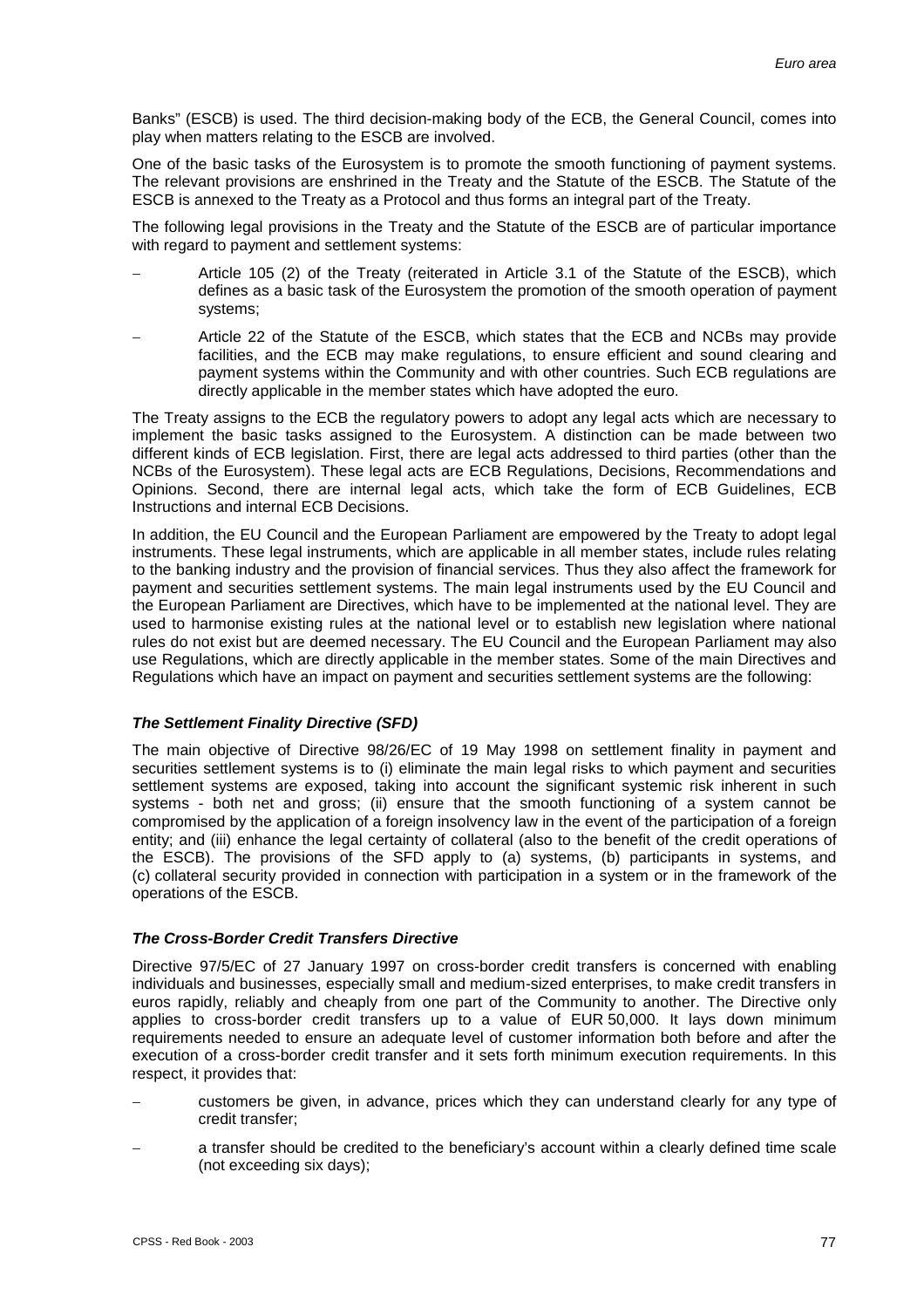- transfers for which the originator pays all the costs ("OUR" mode) will be the rule, unless otherwise stipulated. An intermediary or receiving bank may not make any further charges, in particular not to the beneficiary; and
- when a transfer goes astray, a "money-back" guarantee up to EUR 12,500 is provided.

The Cross-Border Credit Transfers Directive assists the ECB in its task of promoting efficient crossborder payments in the third stage of EMU.

# *The E-money Directive*

Directive 2000/46/EC of 18 September 2000 on the taking up, pursuit of and prudential supervision of the business of electronic money institutions is aimed at fostering the single market in financial services by introducing a minimum set of harmonised prudential rules for electronic money issuance and by applying the arrangements for the mutual recognition of home supervision provided for in Directive 2000/12/EC<sup>2</sup> to electronic money institutions (ELMIs). This includes the safeguarding of the financial integrity and the operations of ELMIs by, on the one hand, ensuring the stability and soundness of ELMIs and, on the other hand, ensuring that the failure of any one individual ELMI does not result in a loss of confidence in this new means of payment. The E-money Directive further creates a level playing field for the issuance of electronic money by both traditional credit institutions and ELMIs, thus ensuring that all issuers of electronic money are subject to an appropriate form of prudential supervision. The amendment introduced by Directive 2000/28/EC of 18 September 2000 to the definition of credit institution in Article 1, paragraph 1, first subparagraph of Directive 2000/12/EC of 20 March 2000 relating to the taking up and pursuit of the business of credit institutions obliges institutions that do not intend to enter into the full range of banking operations to issue electronic money in accordance with the fundamental rules governing all credit institutions. This amendment promotes the harmonious development of the issuance of electronic money throughout the Community and avoids any distortion of competition between electronic money issuers, including with regard to the application of monetary policy measures.

# *The Investment Services Directive*

Directive 93/22/EEC of 10 May 1993 on investment services in the securities field is also important in the context of payment and securities settlement systems as it abolishes (see Article 15) (i) restrictions on access to regulated markets in EU member states, and (ii) restrictions on access to, and membership of, bodies performing clearing and settlement functions for regulated markets. The abolition of these restrictions on access benefits both investment firms and credit institutions (see Article 2.1).

# *The Regulation on cross-border payments in euros*

Regulation 2560/2001/EC of 19 December 2001 on cross-border payments in euros is aimed at bringing the prices of cross-border payments into line with the prices of similar domestic payments within a country (the so-called principle of non-discrimination). Among the provisions of the Regulation is the requirement that providers of payment services establish charges for the domestic and crossborder use of ATMs and card payments at the same level at the latest from 1 July 2002, and charges for domestic and cross-border credit transfers at the same level from 1 July 2003 for transfers up to EUR 12,500 and from 1 January 2006 for transfers up to EUR 50,000. Furthermore, enhanced price transparency requirements were imposed on the providers of payment services, obliging institutions to provide their customers with prior information on charges. In order to facilitate straight through processing, the Regulation imposes an obligation on institutions to communicate the relevant International Bank Account Number (IBAN) and the Bank Identifier Code (BIC) to their customers upon request. The Regulation also establishes a reporting threshold for balance of payments statistics of EUR 12,500 from 1 July 2002, and increases it to EUR 50,000 from 1 January 2006. The EU member

l

<sup>2</sup> Directive 2000/12/EC of the European Parliament and of the Council of 20 March 2000 relating to the taking up and pursuit of the business of credit institutions (includes the former First Banking Coordination Directive and the Second Banking Coordination Directive, which were essential in achieving the single market for banking services in the European Union).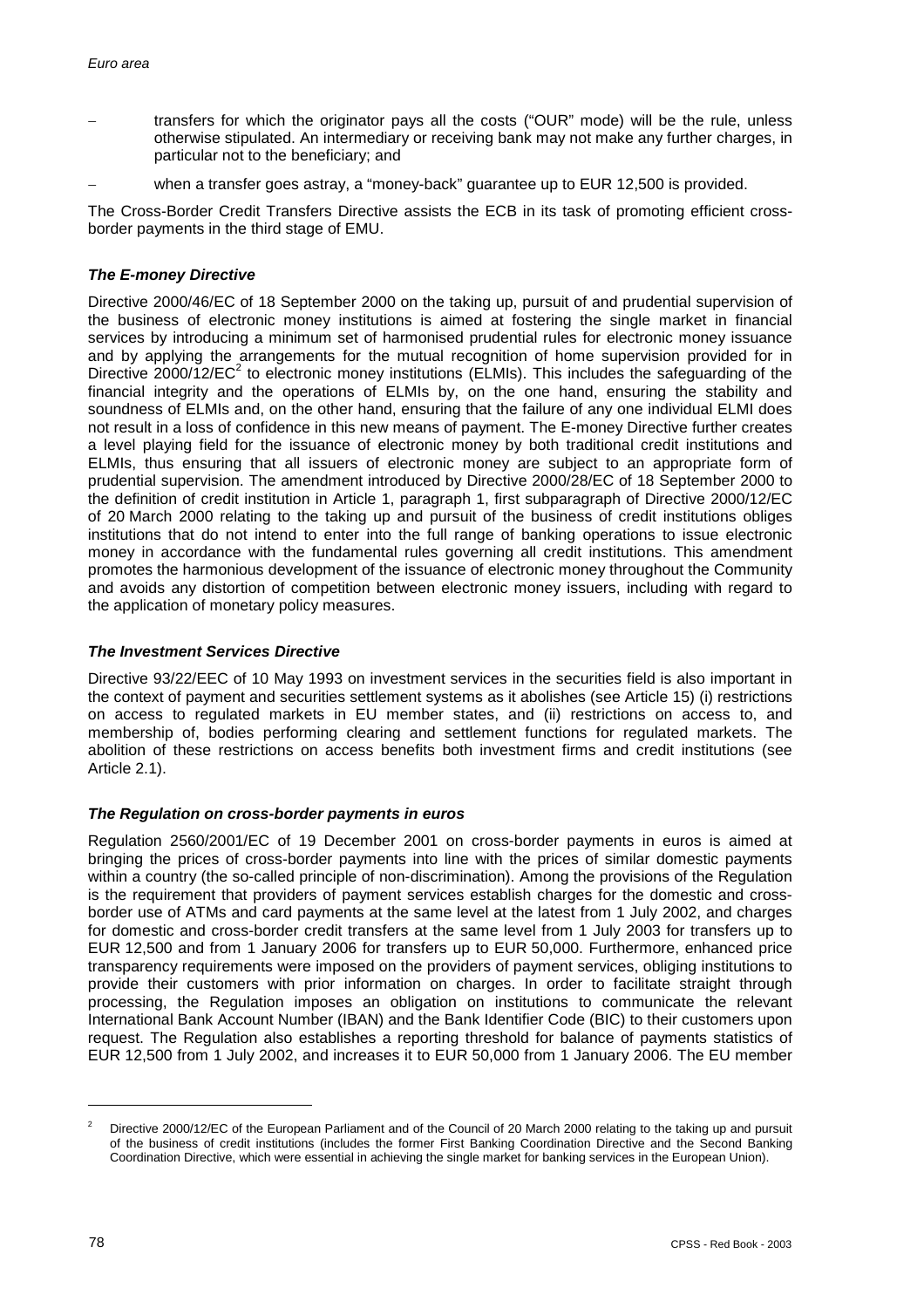states not participating in EMU were given the possibility to also apply the Regulation to their currencies.

# **1.2 The role of the Eurosystem**

The smooth functioning of payment systems is of particular concern to central banks for three main reasons: (i) a major malfunction in a payment system could undermine the stability of financial institutions and markets; (ii) the soundness and efficiency of payment systems and the security of payment instruments affect the confidence of users and, ultimately, public confidence in the currency; (iii) payment systems represent essential vehicles for the implementation of monetary policy. The payment system policies of central banks are aimed at ensuring the efficiency and soundness of payment systems. In order to achieve these policy objectives the payment and settlement services offered by the private sector are overseen by central banks (for further details on the oversight of payment systems see Section 1.2.1). Central banks also offer settlement services themselves and sometimes assume an operational role in payment systems. For the Eurosystem, this dual role of regulator ("overseer") and service provider is emphasised, in particular, in Article 22 of the Statute of the ESCB. In addition, the Eurosystem acts as a catalyst for change in the field of payment systems.

Central banks' payment systems function and prudential banking supervision share the objective of financial stability, ie they are both aimed at reducing the risk of financial crisis. However, while prudential supervision looks at institutions, central banks focus on the oversight of systems. The Eurosystem considers close cooperation between payment system overseers and banking supervisors essential. Therefore, EU payment systems overseers and banking supervisors have agreed on a Memorandum of Understanding (MoU). The MoU is aimed at promoting cooperation between payment systems overseers and banking supervisors in relation to large-value interbank funds transfer systems (IFTSs).

With regard to securities clearing and settlement systems, the Treaty contains no explicit reference to the role of the Eurosystem. Nevertheless, the interest of the Eurosystem goes beyond the limited perspective of a user of collateral in the context of its monetary policy and intraday credit operations. With its general responsibility for financial stability, the Eurosystem, like any central bank in the developed world, has a general interest in the smooth functioning of securities clearing and settlement systems with a view to ensuring the smooth implementation of monetary policy and the smooth functioning of payment systems.

In pursuing the above-mentioned objectives, the Eurosystem also cooperates with other bodies and institutions which are active in the field of payment and securities settlement systems (see Section 1.2.4).

# *1.2.1 Payment systems oversight*

As part of their payment systems function, central banks monitor developments in the field of payment and settlement systems in order to assess the nature and scale of the risks inherent in these and to ensure the transparency of the arrangements concerning payment instruments and services. Where necessary they define principles and standards for the promotion of safe, sound and efficient payment and settlement systems. They ensure that the systems, whether these are operated by the central banks themselves or by private operators, comply with these principles and standards.

The oversight role of the Eurosystem - which is recognised in the Treaty (Article 105 (2)) and the Statute of the ESCB (Articles 3 and 22) - covers both large-value interbank funds transfer systems and retail payment systems. With regard to the systems managed by the Eurosystem, standards are applied which are at least equivalent to those applied to privately operated payment systems.

The Eurosystem has clarified its payment systems oversight policy in a statement entitled *Role of the Eurosystem in payment systems oversight*, published in June 2000. Accordingly, within the Eurosystem, oversight activities are performed in the following manner:

In line with the provisions of the Treaty and the Statute of the ESCB, the Governing Council of the ECB formulates the common policy stance by determining the objectives and setting the standards for payment systems whose functioning may affect the implementation of monetary policy, systemic stability, the establishment of a level playing field between market participants and cross-border payments within the European Union and with other countries.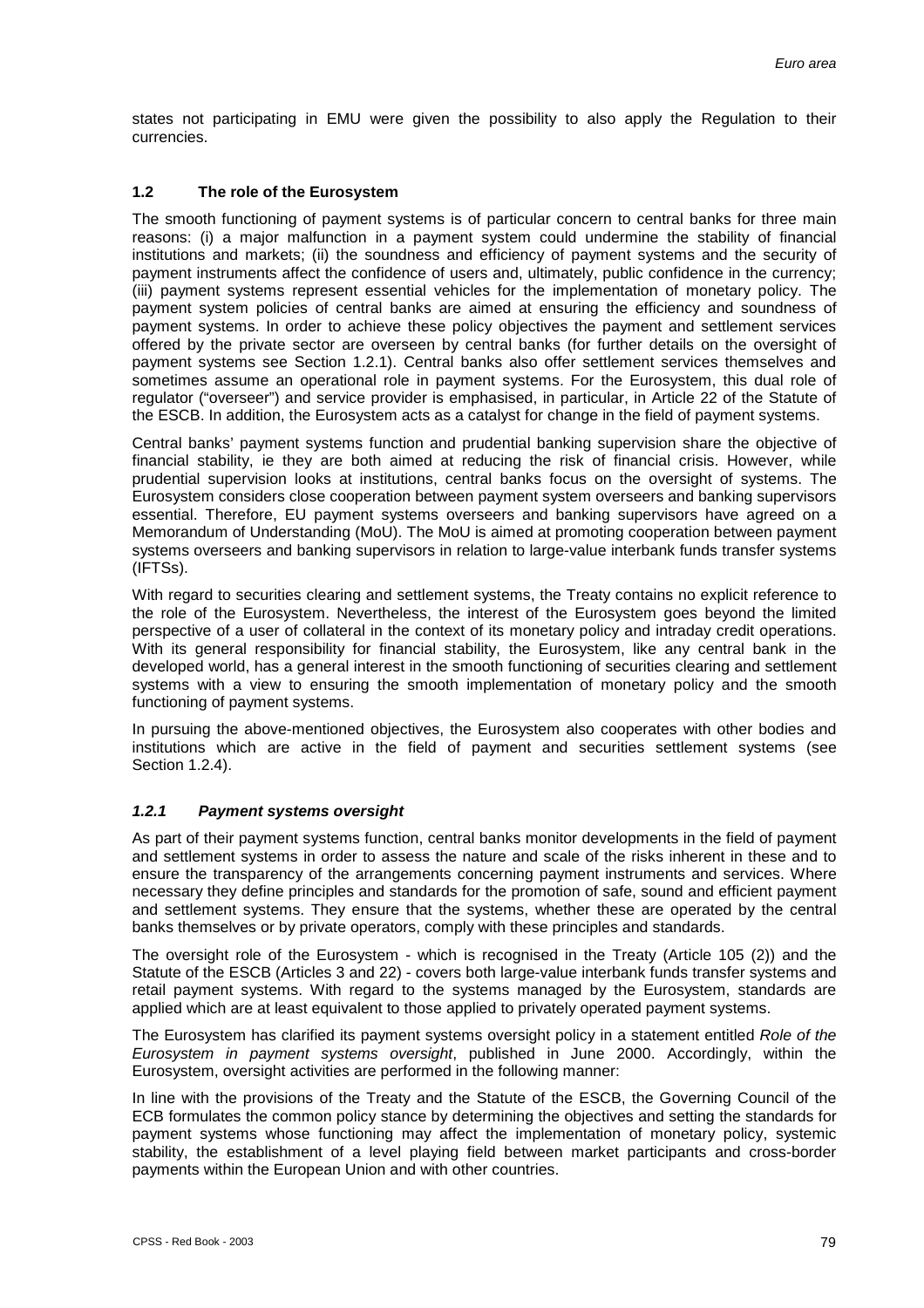In areas not specifically covered by the common oversight policy, policies defined at the NCB level apply within the framework of the general common policy stance defined at the Eurosystem level, in relation to which the Governing Council can always take initiatives where necessary. An appropriate level of coordination between the ECB and the NCBs of the Eurosystem is ensured for any proposed policy or action in the field of oversight which an individual NCB may wish to pursue at the national level.

The Eurosystem may also formulate a policy concerning the security of payment instruments in order to maintain user confidence. An example of the latter is the *Report on electronic money*, published in August 1998.

In line with the principle of decentralisation, implementation of the common oversight policy stance is ensured by the NCBs in relation to domestic payment systems. For systems which have no clear national base, the body entrusted with the oversight responsibility is the NCB of the country in which the system is legally incorporated, unless the Governing Council of the ECB decides otherwise on the basis of features of the system and entrusts oversight responsibility to the ECB. This is the case for the Euro System of the EBA Clearing Company (EURO 1) and for the Continuous Linked Settlement Bank (CLS Bank).<sup>3</sup> In view of increasing cross-border participation in payment systems within the euro area, the Eurosystem favours a cooperative approach towards the implementation of the oversight policy stance, with the local NCB acting as lead overseer, and being responsible for liaising with other relevant NCBs whenever this is required.

The common oversight policy stance can also be legally ensured by ECB legislation in accordance with Article 22 of the Statute. So far, however, only more traditional, informal tools (eg moral suasion) are used. Where applicable, implementation can also be enforced by legal instruments available to an NCB.

The ECB and the NCBs of the Eurosystem ensure consistency in the implementation of the oversight policy stance and, in particular, that standards are applied in the same way for all the payment systems concerned. To this end, these oversight activities are coordinated at the level of the Eurosystem, through appropriate committees and working groups.

As outlined above, the ECB or the NCB concerned will ensure the management of emergency situations in their capacity as overseers of the different systems. Appropriate information and coordination channels have been established within the Eurosystem to ensure timely communication between the overseers.

In carrying out its oversight role the Eurosystem applies general principles, standards, requirements and objectives which are largely defined in the following reports:

In 1993 the Committee of Governors of the Central Banks of the Member States of the European Community endorsed the report entitled *Minimum common features for domestic payment systems*, which contained the guiding principles for the preparation of payment systems for monetary union. The report underlined the importance of RTGS systems through which as many large-value payments as possible should be channelled in order to maximise the containment of systemic risk. Other largevalue systems may continue to operate in parallel with RTGS systems if they fully comply with the minimum standards set out in the *Report of the Committee on Interbank Netting Schemes of the central banks of the Group of Ten countries*, published by the Bank for International Settlements (BIS) in November 1990 ("Lamfalussy report"), and if they settle on the same day at a central bank. The 1993 report also elaborated on access criteria, specifying the requirements set out in the Lamfalussy report in this respect within the context of EU legislation. The common oversight policy of the Eurosystem for large-value IFTSs is based, in particular, on these principles. Moreover, in order to provide further guidance for the implementation of Lamfalussy standard 1, which requires all systems to have a well founded legal basis under all relevant jurisdictions, the Eurosystem has developed

l

<sup>3</sup> It should be noted in this respect that the ECB is the primary overseer for EURO 1, while the ECB is involved in the oversight of CLS as the overseer in respect of the settlement of the euro, in the framework of cooperative oversight set out in the Lamfalussy report. NCBs of participating countries are associated with the oversight activity of the ECB as members of the Eurosystem - the central bank of issue of the euro - and as NCBs of the banks which act as settlement members of CLS Bank.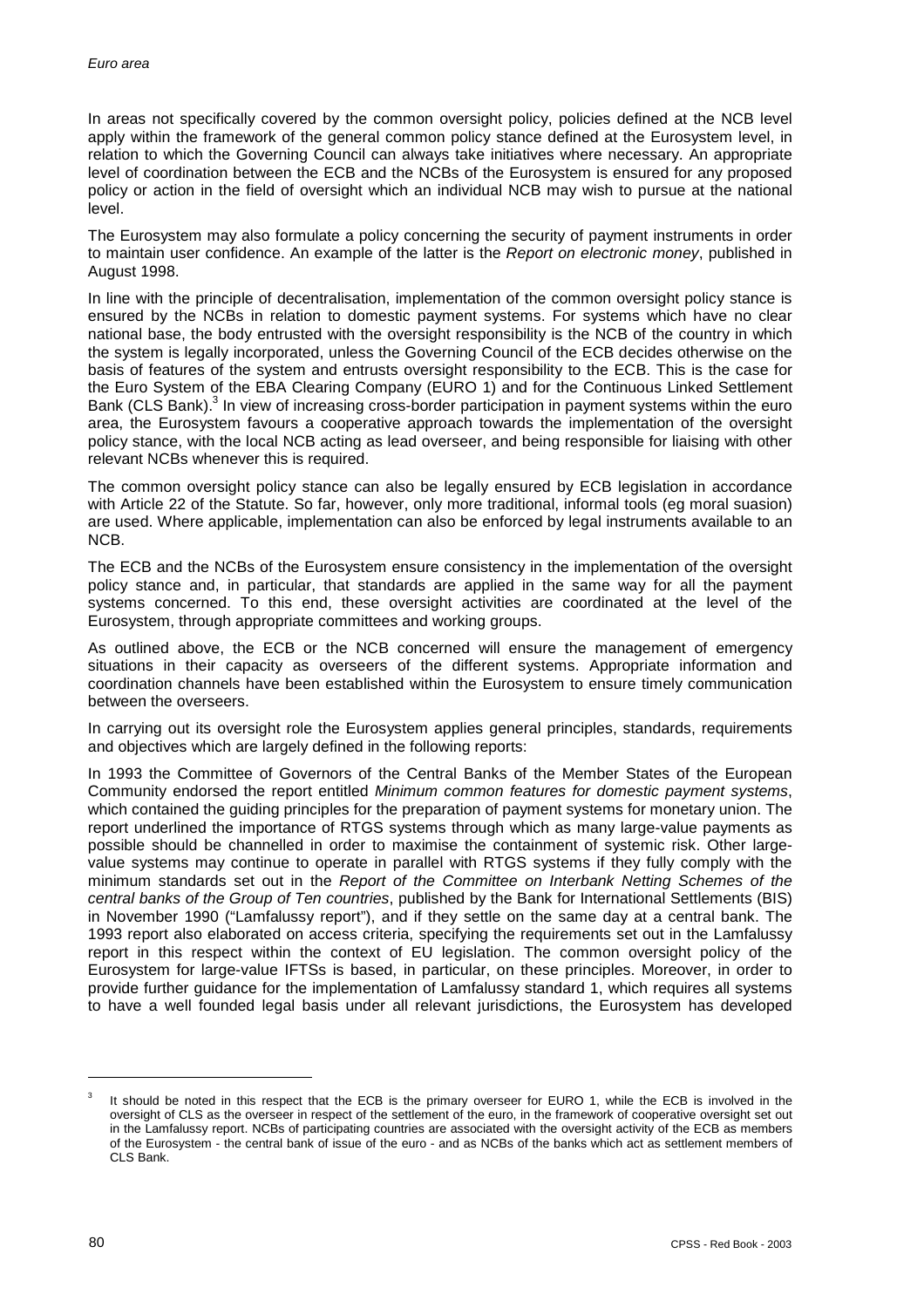harmonised "terms of reference" for legal opinions (ie a list of issues which have to be addressed in the legal opinion) for foreign participants in large-value payment systems.

The guiding principles of the Eurosystem's oversight policy in the field of electronic money are the requirements set out in the ECB's *Report on electronic money* (1998).

In January 2001, the Governing Council of the ECB also adopted the G10 report on *Core Principles for Systemically Important Payment Systems* as one of the standards the Eurosystem must apply when performing its oversight role.

The cooperation between payment systems overseers and banking supervisors contributes to an overall strategy of risk reduction in the financial system. Cooperation between these authorities is necessary since the stability of the financial system may be affected by the risks borne by credit institutions arising from their participation in payment systems or by their provision of settlement services. In early 2001 the ECB, the NCBs of the Eurosystem and the NCBs of EU member states which have not adopted the single currency, in their capacity as overseers of payment systems, and the EU banking supervisory authorities agreed to an MoU to set out a framework for their cooperation. According to the MoU, overseers will endeavour to ensure that supervisors are made aware of the risks credit institutions run through their participation in payment systems or by being the operator/settlement agent of a payment system. In turn, supervisors will endeavour to ensure that overseers are made aware of the risks posed to the system they are overseeing by the participation of a credit institution and, where the case arises, from the fact that the operator/settlement agent of a payment system is engaged in other banking activities, insofar as these may have implications for its settlement activities. Both authorities will endeavour to ensure that either is able to take prompt remedial action in the event of problems in a payment system which stem from, or have an impact on, a participating credit institution.

As a rule, the oversight of retail payment systems will continue to be defined by the relevant NCBs. However, where new developments occur or where retail schemes would have potential cross-border implications, general policy lines are defined at the Eurosystem level. In this context, in September 1999 the Eurosystem concluded that the situation for cross-border retail payments was unsatisfactory (see the report entitled *Improving cross-border retail payment services - the Eurosystem's view*), in particular by comparison with domestic payments with regard to prices and execution times. Prices for cross-border transactions, particularly for cross-border credit transfers, are substantially higher than for domestic ones despite the introduction of the euro, and the execution time needed for cross-border transactions is substantially longer than for domestic ones. The low volumes by comparison with domestic business, the still predominant use of correspondent banking arrangements involving many intermediaries instead of using a single payment infrastructure as is the case domestically, and the lack of standardisation and automation at the interbank and intrabank levels were identified as some of the main reasons for these deficiencies. The Eurosystem set out seven objectives (such as a major price reduction for cross-border credit transfers) and decided to act as a "catalyst for change". The progress report, published in September 2000, acknowledges that the banking community in the European Union has made progress but observes that the objectives defined in the 1999 report have clearly not yet been achieved. At the request of the ECOFIN Council, the ECB prepared a report in September 2001, outlining an agenda for the implementation of a modern payment systems infrastructure for credit transfers in euros. The report entitled *Towards an integrated infrastructure for credit transfers in euro* was published in November 2001. The report recalled the fact that, despite efforts on the part of the European institutions, the banking sector had failed to address effectively the issue of cross-border retail payments in euros and the situation remained highly unsatisfactory. The report summarised the efforts already made to improve some features of cross-border retail payments in euros, as well as the Eurosystem's view on the possible future development of the retail payment infrastructure. Furthermore, it highlighted the measures which should accompany the reform of the infrastructures and presented a road map for achieving that reform.

The Eurosystem will closely monitor the banks' further progress and will continue to assist them in achieving the common goal by playing the role of a "catalyst for change".

#### *1.2.2 Activities in the area of securities clearing and settlement systems*

According to the Treaty, the Eurosystem's monetary policy and intraday credit operations should be collateralised. The Eurosystem therefore has a keen interest in ensuring that the transfer, settlement and custody of collateral are safe and efficient. In order to ensure a level playing field within the euro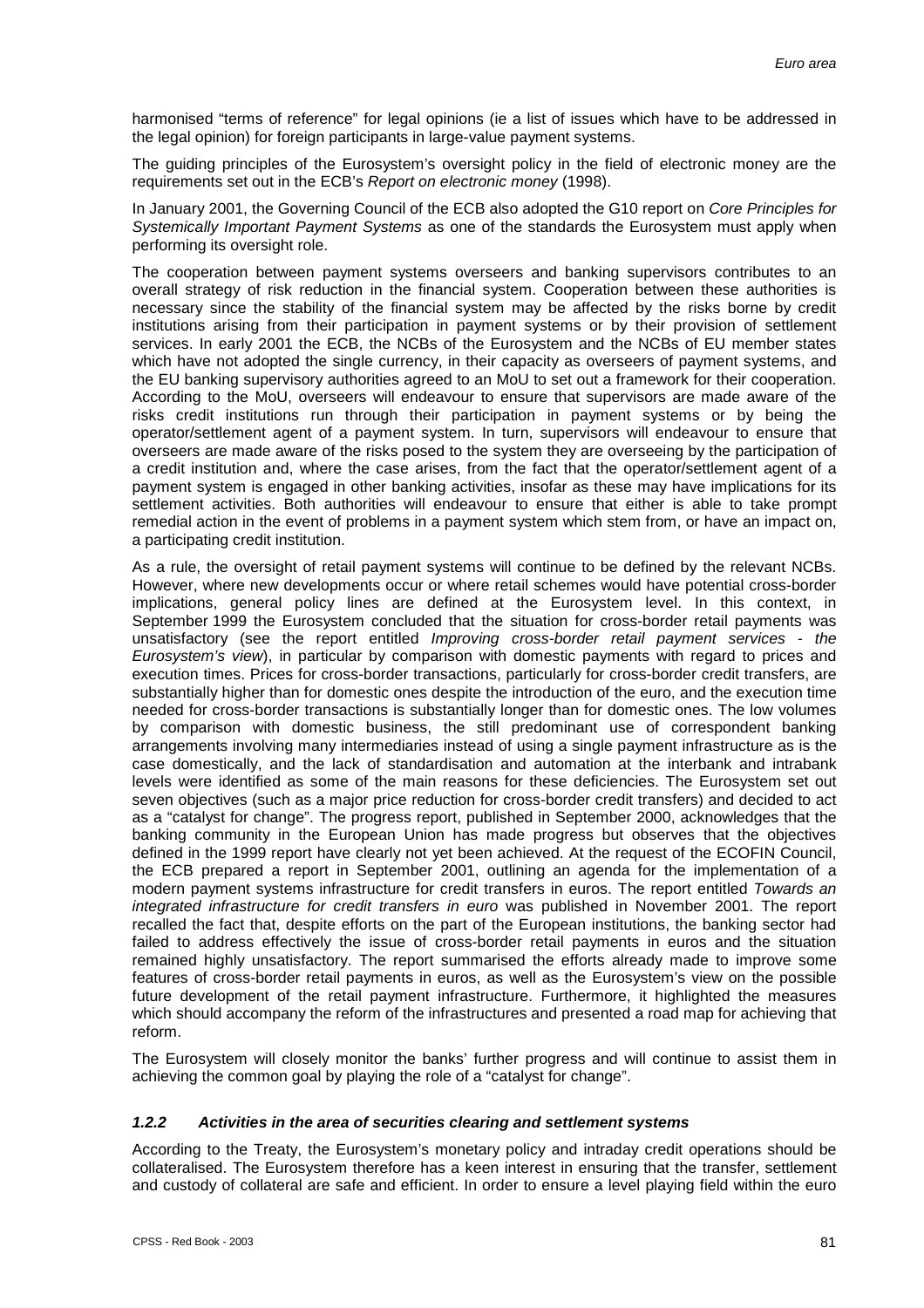area, the Eurosystem has developed and endorsed nine standards to be met by EU SSSs used for ESCB credit operations.<sup>4</sup> Individual SSSs have been assessed against these standards in order to qualify for use by the Eurosystem. The first assessment was completed before the start of phase three and 29 SSSs qualified. The assessment is carried out on a regular basis in order to monitor major changes in individual SSSs. The Eurosystem also regularly assesses the links established by SSSs for the cross-border transfer of securities.

# *1.2.3 Operational role of the Eurosystem*

One way for central banks to promote the safe and efficient functioning of payment systems is to operate their own payment systems. The main operational role of the Eurosystem lies in the provision of the TARGET system. However, TARGET is not run by the central banks of the Eurosystem alone. All central banks of the ESCB are connected to TARGET. TARGET is the real-time gross settlement system for the euro. It provides facilities for settlement in central bank money. A more detailed description of TARGET can be found in Section 3.1.

The ECB and NCBs also offer their settlement services to other payment and settlement systems eg the balances of large-value net settlement systems are settled at the central bank. Some NCBs also run retail payment systems and operate in-house SSSs.

The ESCB is also operationally involved in the cross-border transfer of securities which can be used as collateral to obtain intraday credit from NCBs and for monetary policy operations. For this purpose, the correspondent central banking model (CCBM) was established in order to facilitate the crossborder use of collateral in the Eurosystem's monetary policy operations and the intraday credit operations of the ESCB. Within the CCBM the NCBs act as correspondents for each other and thereby enable counterparties to use all their eligible assets to obtain credit from their NCBs. Counterparties to the monetary policy operations of the Eurosystem and participants in TARGET in the EU area can only obtain credit from the central bank of the country in which they are established - their home central bank. However, through the CCBM, they can use collateral held in other countries. A more detailed description of the CCBM can be found in Section 4.3.

# *1.2.4 Cooperation with other institutions*

In addition to defining principles, etc on its own, the Eurosystem also actively cooperates with other bodies and institutions which are active in the area of payment and settlement systems.

First, there is the cooperation with the EU Commission, which regularly participates in meetings with the central banks on issues related to payment and securities settlement. In turn, the central banks participate in meetings at the EU Commission, thus ensuring that cooperation is as close as possible (see also Section 1.3.1 below).

The ECB and several NCBs of the ESCB participate in the Committee on Payment and Settlement Systems (CPSS) of the G10 central banks. The CPSS operates under the auspices of the BIS in Basel. It monitors and analyses developments in payment and securities settlement systems. Its activities are generally more analytical than policy-oriented in nature. Nevertheless, its reports on many different issues have often had a strong influence on practical developments worldwide (for further information visit the BIS website at www.bis.org).

The ECB and several NCBs are participating in a joint task force of the CPSS and the International Organization of Securities Commissions (IOSCO) in the field of SSSs. The task force has already published the *Recommendations for securities settlement systems* containing recommendations for the design, operation and oversight of SSSs. The purpose of these recommendations is to reduce systemic risk, increase efficiency and provide adequate safeguards for investors.

The Governing Council of the ECB and the Committee of European Securities Regulators (CESR) have agreed to conduct joint work on issues of common interest in the field of securities clearing and settlement systems. This work aims at establishing standards and/or recommendations for SSSs and for central counterparties at the European level. The first objective of this joint work is to define

l

<sup>4</sup> *Standards for the use of EU securities settlement systems*, January 1998.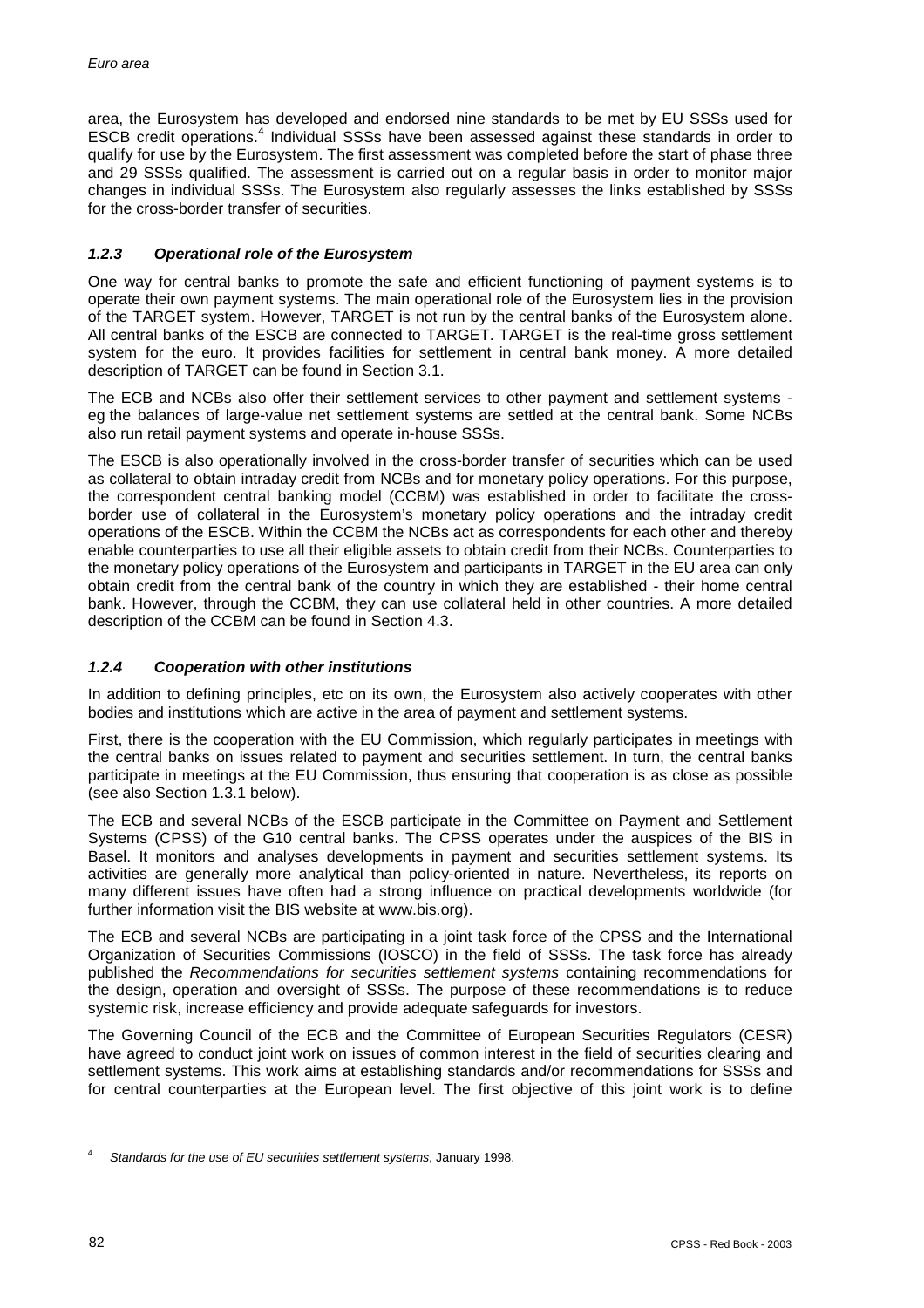common standards for clearing and settlement activities aimed at ensuring a safe and efficient securities market infrastructure in Europe and at creating a level playing field for the providers of securities clearing and settlement services.

The Eurosystem also cooperates closely with banking supervisors. Such cooperation and coordination contribute to achieving the overall objective of reducing risk in the financial system and help to promote stability.

Furthermore, the Eurosystem actively promotes the further harmonisation of codes and operational standards which would enable the straight through processing (STP) of payments. This is crucial for achieving greater security and efficiency in payment and settlement systems.

Last, but not least, the Eurosystem regularly meets with market participants in order to maintain close contact with the market, to convey its ideas to the market and to obtain feedback from market participants on how the work of the Eurosystem in the area of payment and securities settlement systems is perceived.

# **1.3 The role of other private and public sector bodies**

### *1.3.1 The Commission of the European Communities, the Council of the European Union and the European Parliament*

The promotion of the smooth operation of payment systems is mentioned in the Treaty as one of the basic tasks of the Eurosystem. Nevertheless, the Commission of the European Communities (the Commission), in its function as the executive body of the European Union, and the Council of the European Union (EU Council) and the European Parliament in their function as the legislative bodies of the European Union continue to concern themselves with issues related to payment and securities settlement systems.

One of the tasks of the Commission is to strive for further harmonisation of the laws within the Union, including those which have an impact on payment systems, by issuing Directives which have to be implemented in national law by the member states. One of the principal aims is to create a single market with a level playing field and equal opportunities throughout the European Union. Consumer protection is another area in which the Commission is active. A recent example can be found in the field of cross-border retail payment systems, where the Cross-Border Credit Transfers Directive of the EU Council and the European Parliament (see Section 1.1) complements the initiatives of the Eurosystem and is pushing the industry to improve the situation quickly. The most recent piece of legislation is the Regulation on cross-border payments in euros. The Commission has also launched an initiative to explore how fraud and counterfeiting in payment systems can be prevented. Another area in which the Commission has recently been active is the cross-border use of collateral. The Directive on financial collateral arrangements (2002/47/EC) outlining a harmonised framework for the use of collateral was adopted by the European Parliament and the Council in June 2002.

# *1.3.2 Banking federations and associations*

Most banks in the European Union are organised into national federations or associations in order to represent their interests as a group towards public and private institutions. The national federations and associations also cooperate at the European level in the European Association of Co-operative Banks, the European Savings Banks Group and the European Banking Federation. These European organisations act as platforms for exchanges of views, for reaching agreement on common business policies and for other matters which require a common understanding at the European level. Such activities take place both within the organisations and between the organisations and their bodies. In some countries the banking federations and associations play an important role in negotiating with third parties and agreeing on matters (including payment systems issues) on behalf of their members.

# *1.3.3 Other federations and associations*

There are other relevant federations and organisations in the field of securities clearing and settlement systems which act as platforms to promote the interests of their members, to facilitate exchanges of views and to develop common standards and practices. The most significant organisations are the European Central Securities Depositories Association (ECSDA), the European Association of Central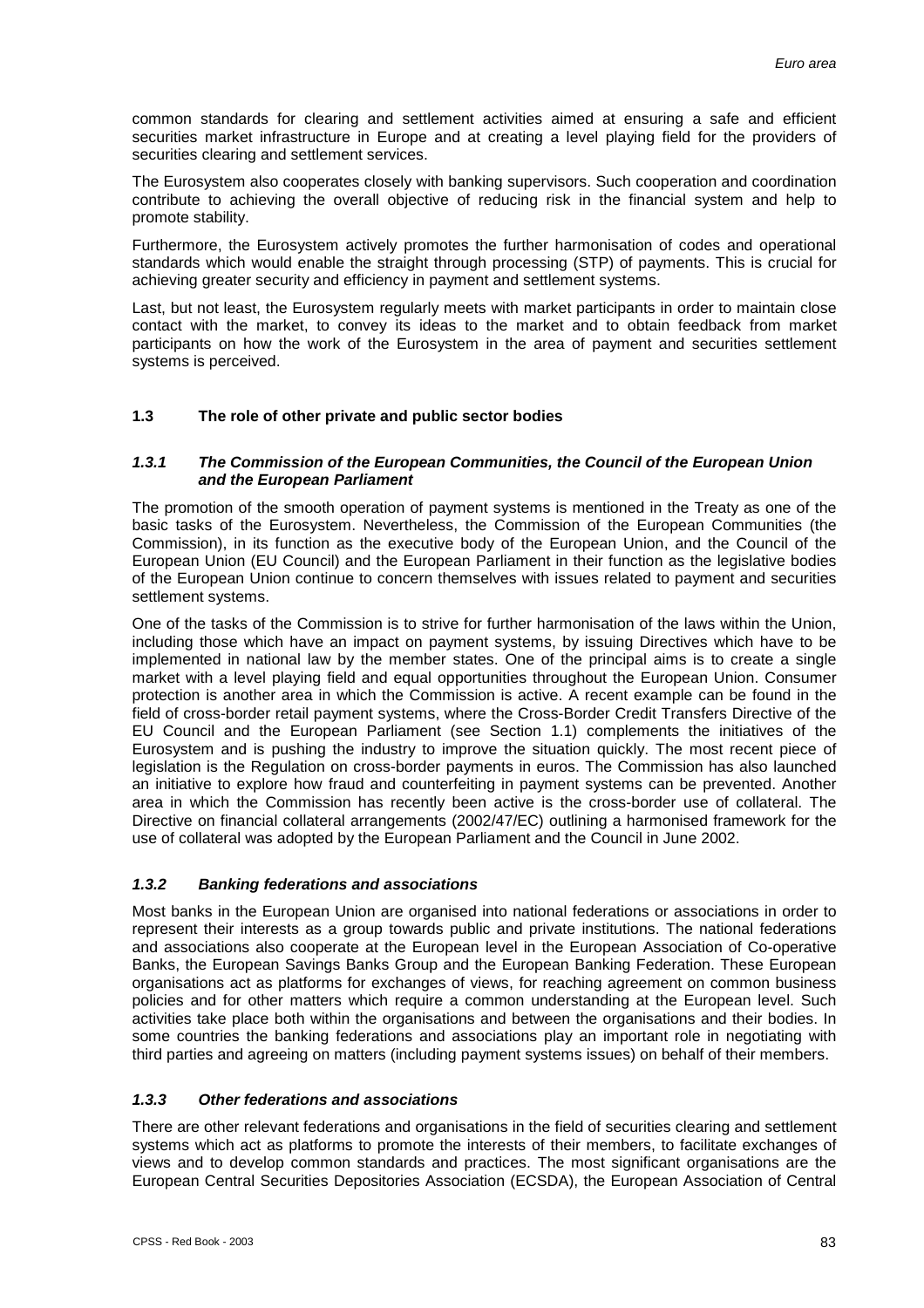Counterparty Clearing Houses (EACH), the Federation of European Securities Exchanges (FESE) and the Committee of European Securities Regulators (CESR).

# **2. Payment media used by non-banks (aggregated euro area description)**

# **2.1 Cash payments**

The euro was introduced as a currency in its own right on 1 January 1999, although euro banknotes and coins were only brought into circulation on 1 January 2002. From 1 January until the end of February 2002 (the dual circulation period), the legacy currencies of the euro area countries, which were national subdivisions of the euro, continued to be legal tender and could be used for cash transactions in the euro area. In 2000, the total value of banknotes and coins in circulation outside credit institutions in the euro area amounted to EUR 347.7 billion, slightly less than the EUR 349.8 billion in 1999. The growth rate of cash in circulation varied widely across the euro area, with the highest, double digit increases usually found in the fastest growing economies.

Owing to their anonymous nature, there is no precise data on the value and number of cash payments conducted in the euro area. Taking as an indicator the amount of cash in circulation as a percentage of GDP in 2000, cash payments seemed to be in least demand in Luxembourg (1.9%), Finland (2.2%) and France (3.2%). The highest ratios were found in Spain (8.9%), Germany (6.2%), Italy (6.0%) and Austria (5.9%), indicating a higher use of cash for payments. However, any comparison is made difficult by the fact that for some of the legacy currencies there was a substantial though not precisely measurable amount of cash in circulation outside the country of origin.

# **2.2 Non-cash payments**

Credit transfers are the most widely used means of non-cash payment in the euro area, followed by direct debits, as these means of payment offer the most convenience to their users. Also on the rise are card-based payments, with debit cards being preferred to credit cards in most countries.

Although traditionally a very important payment instrument, in many countries of the euro area cheques have been replaced to a large extent by other payment instruments. Even in countries where the actual number of cheque payments is still rising (Ireland, Italy), their importance relative to other payment instruments is declining. A further reduction in the use of cheques can be expected owing to the discontinuation of the eurocheque guarantee at the beginning of 2002.

# *2.2.1 Credit transfers*

Credit transfers are the most widely used means of non-cash payment in the euro area. In 2000 they accounted for more than one third of all non-cash transactions.

Credit transfers are the preferred non-cash payment instrument in six euro area countries. In Finland they made up 57% of all non-cash transactions in 2000, in Austria 56%, in Germany 49%, in Belgium 47% and in Italy and the Netherlands 40%.

# *2.2.2 Direct debits*

The importance of direct debits in the euro area has grown in recent years because of an increased tendency for utility and retail companies to offer this service. In 2000 direct debits accounted for over one quarter of non-cash transactions in the euro area.

The use of direct debits ranged from 4.5% of total non-cash transactions in Finland to 53% in Spain. Direct debits were the second most frequently used non-cash payment instrument in Germany (38%), Austria (30%) and Ireland (23%) and accounted for 29% of total non-cash transactions in the Netherlands. In the other euro area countries direct debits played a significantly smaller role, with their share in total non-cash transactions in 2000 ranging between 6% and 17%.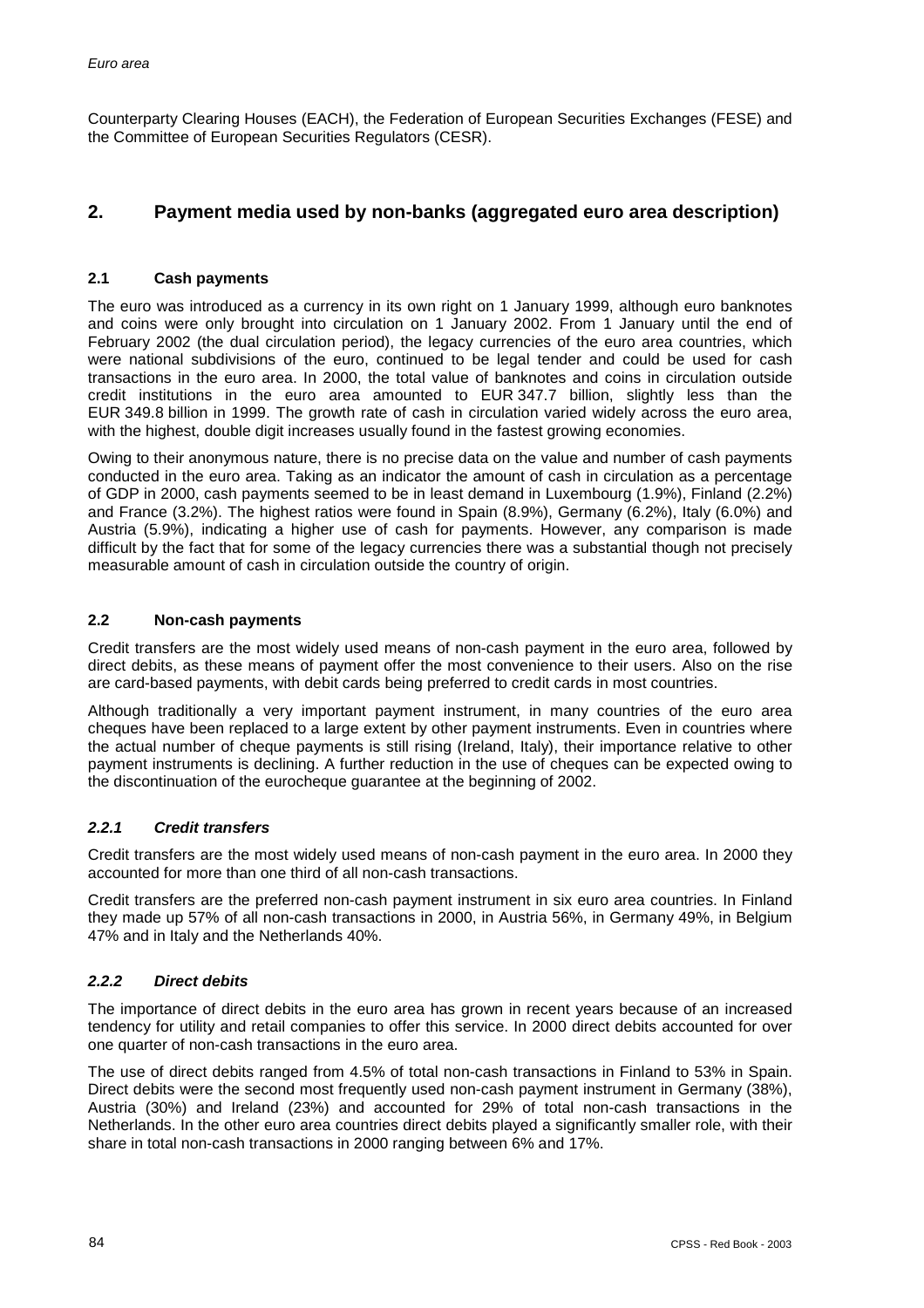# *2.2.3 Payment cards*

Though still outweighed in many euro area countries by credit transfers or direct debits, the use of credit and debit cards has increased throughout the euro area as a result of a growing acceptance of card-based payments by retailers. In 2000 more than one fifth of all non-cash transactions in the euro area were completed using some form of payment card.

Debit cards are more widely held than credit cards in most countries of the euro area, outweighing the latter on average 3:1 in terms of the number of cards in circulation in 2000. Although there are more terminals which accept credit cards than debit cards in the euro area (15,356 per 1,000,000 inhabitants as compared with 11,267), debit cards are used on average four times as often as credit cards.

Payment cards dominated non-cash payments in Luxembourg and Portugal, where in 2000 some 60% and 51% of transactions respectively were completed using credit or debit cards. They were the second most important payment instrument in Finland (39%), Belgium (33%), the Netherlands (30%), France (28%) and Spain (23%). At the other end of the scale, a mere 10% of total non-cash transactions in Germany and 12% in Austria were conducted using credit or debit cards.

# *2.2.3.1 Credit cards*

The number of credit cards in circulation in the euro area reached 295 per 1,000 inhabitants in 2000. They were used for an average of 5.8 transactions per person per year.

In 2000, the most cards per 1,000 inhabitants were found in Luxembourg (706), which at the same time had the most credit card transactions per person per year (31.7). Also well above the euro area average in usage were Finland (22.2 transactions per person per year and 588 cards per 1,000 inhabitants), Portugal (19.8 and 303) and Ireland (12.7 and 357). Although in Spain there were 402 credit cards per 1,000 inhabitants in circulation, they were used rarely - just 5.6 transactions per person per year. There was also less demand for credit cards in the other euro area countries, with cards in circulation ranging between 200 and 300 per 1,000 inhabitants and usage below the euro area average.

# *2.2.3.2 Debit cards*

Debit cards are the most widely held kind of payment card in the euro area. There were 874 debit cards per 1,000 inhabitants in circulation in the euro area in 2000, which were used for an average of 23.7 transactions per person per year.

The leading country in the circulation of debit cards in 2000 was the Netherlands with 1,313 cards per 1,000 inhabitants and 50.3 transactions per person per year. Debit cards were also frequently used in Finland (49.3 transactions per person per year and 493 cards per 1,000 inhabitants), France (54.5 and 611), Portugal (45.3 and 1,175), Belgium (39.8 and 1,216) and Luxembourg (26.2 and 710). Despite a large number of debit cards in circulation, Germany (1,207 cards per 1,000 inhabitants) and Spain (1,147) recorded less than 13 transactions per person per year, which was the same range of usage observed in Austria (with 746 cards per 1,000 inhabitants in circulation), Italy (350) and Ireland (211).

# *2.2.4 Cheques*

In 2000, 72% of all cheques in the euro area, or 4.5 billion, were used in France, while in the rest of the euro area approximately 1.7 billion cheques were used. Following the trend of recent years, the use of cheques declined by 2.7% in 2000 compared with 1999 and they are now used for one sixth of non-cash transactions in the euro area.

In France and Ireland cheques are still the most widely used payment instrument, accounting for 38% and 33% respectively of all non-cash transactions. Cheques were also quite popular in Portugal (29% of total non-cash transactions) and Italy (24%). In Finland and Luxembourg, on the other hand, the use of cheques was very marginal, representing just 0.1% of total non-cash transactions. Cheques also accounted for 9% of non-cash transactions in Spain and for 5% or less in the other euro area countries.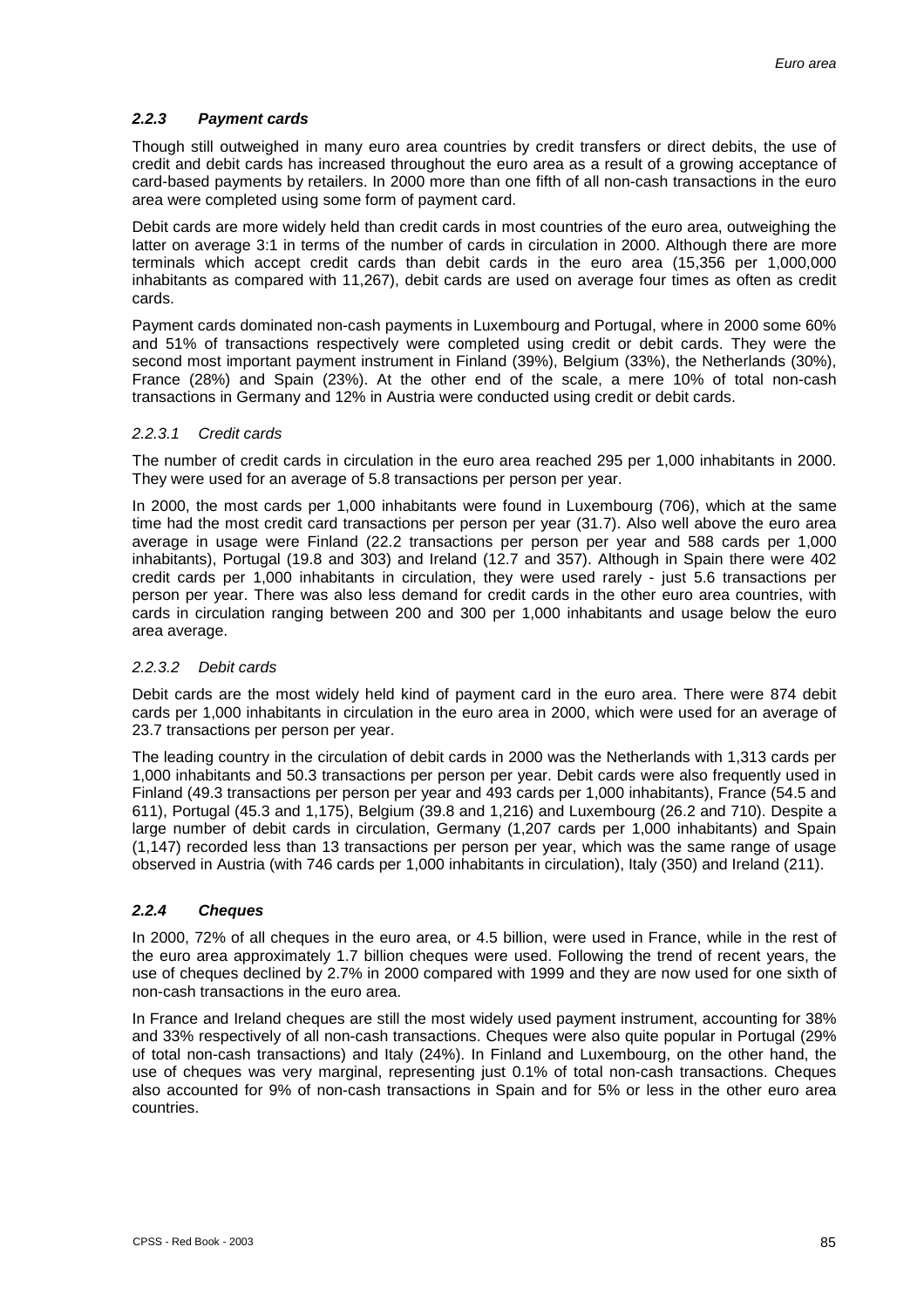### **2.3 Recent developments**

The most notable recent development in the usage of payment instruments by non-banks is the increased tendency for consumers to issue and transmit payment instructions electronically to their banks. Banks in the euro area are actively taking advantage of recent advances in technology and are increasingly offering internet-based and mobile phone-based banking to complement established forms of remote banking, like self-service banking, home banking and phone banking. Acceptance of those new media by consumers for payment purposes depends on the availability and cost structure of the underlying technology, which vary quite significantly between individual countries. Recent initiatives by the banking sector to standardise and simplify the use and enhance the security features of internet banking, electronic bill presentment and payment (EBPP) and e-money schemes should facilitate this process.

Although there has been a lot of discussion about the use of e-money and its importance, it is still not a widely used medium. In 2000 only 0.4% of all non-cash transactions were conducted using e-money. A number of national e-money and prepaid card schemes are preparing or currently testing the adaptation of their cards for use in internet transactions, either through an online verification procedure or through a plug-in terminal for personal computers. Such an expansion in the features of those cards could eventually lead to a stronger demand from the consumer side, and growing familiarity with this means of payment could stimulate its use.

# **3. Interbank exchange and settlement systems**

# **3.1 The real-time gross settlement system: TARGET**

The Trans-European Automated Real-time Gross settlement Express Transfer (TARGET) system is the RTGS system for the euro. It is a decentralised system consisting of 15 national RTGS systems, the ECB payment mechanism (EPM) and the Interlinking system. The latter connects the national RTGS systems and the EPM by means of common procedures which allow payment orders to move from one system to another. The system successfully commenced live operations on 4 January 1999 with some 5,000 participants throughout the European Union.

The decision to construct the TARGET system was taken by the Council of the European Monetary Institute (EMI) in March 1995. TARGET was developed to meet three main objectives: first and foremost, to facilitate the integration of the euro money market in order to allow for the smooth implementation of the single monetary policy; second, to improve the soundness and efficiency of payments in euros; and third, to provide a safe and reliable mechanism for the settlement of payments on an RTGS basis, thus contributing to a minimisation of risks in making payments. In order to achieve these objectives, TARGET offers the possibility of transferring central bank money on a cross-border basis as smoothly as in the domestic market, making it possible to reuse these funds several times a day.

In order to minimise the time required and the costs to the central banks and credit institutions of establishing TARGET, it was agreed to harmonise national RTGS systems only to the extent necessary to ensure both uniformity in the implementation of the monetary policy of the ECB and a level playing field for credit institutions. Although several technical and organisational features continue to differ between NCBs, TARGET has been set up in such a way that the use of the system is very similar for participants, whether in domestic or in cross-border mode.

A unique feature of TARGET is that its euro payment services are available throughout the European Union, which is a wider area than that in which the single currency has been adopted. Indeed, the three EU countries which have not yet adopted the euro (Denmark, Sweden and the United Kingdom) are connected to TARGET. Since it is necessary for all countries adopting the euro to participate in TARGET, and as the time that was available to set up the system was limited, all EU NCBs had to start investing money in TARGET before they knew whether they would be part of the euro area. Thus, in 1995, the EMI Council agreed that all current EU NCBs should be ready to connect to TARGET by 1999. It was pointed out, however, that for those countries which did not adopt the euro from the outset, the connection would be subject to certain conditions which were subsequently decided by the Governing Council of the ECB.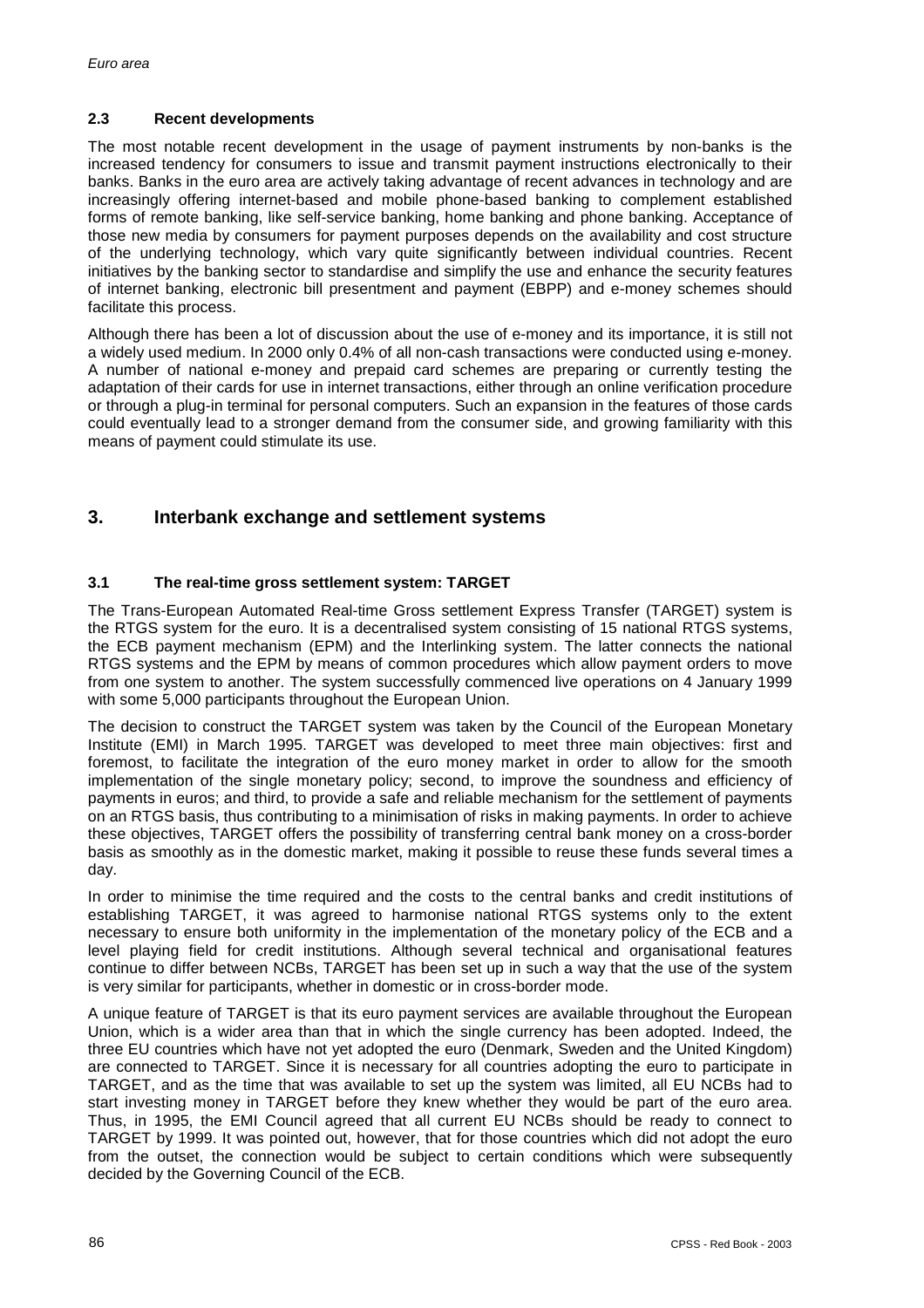# *3.1.1 Operating rules*

The rules governing TARGET and its operation can be found in the Guideline of the European Central Bank on a Trans-European Automated Real-time Gross settlement Express Transfer system ("TARGET Guideline") and the sets of rules and procedures contained in the national regulations and/or contractual provisions ("national RTGS rules") applying to each of the national RTGS systems and the EPM which are the component parts of TARGET. The TARGET Guideline came into effect on 1 January 1999, ie the starting date of stage three of EMU.

The TARGET Guideline applies to the ECB and the NCBs participating in the Eurosystem. It includes provisions on, inter alia, a number of minimum common features with which each national RTGS system participating in or connected to TARGET has to comply (eg access criteria, currency unit, pricing rules, time of operation, rules referring to what kind of payments may be processed through TARGET, when a payment order should be processed or when a payment order is considered to be irrevocable, and intraday credit); arrangements for cross-border payments through the Interlinking system; security strategy and security requirements for TARGET; provisions establishing the framework for the audit of TARGET; and the management of TARGET.

An agreement has been entered into by the Eurosystem and the NCBs of the member states which did not adopt the single currency on 1 January 1999. It provides a mechanism through which the NCBs of member states outside the euro area are able to connect to TARGET and adhere to the rules and procedures referred to above. Some modifications and refinements have been made to these rules and procedures in order to take into account the special situation of the NCBs of member states outside the euro area.

# *3.1.2 Participation in the system*

According to the TARGET Guideline, only supervised credit institutions as defined in the first indent of Article 1 of the First Banking Coordination Directive<sup>5</sup> which are established in the European Economic Area (EEA) can be admitted as direct participants in a national RTGS system. In addition, as an exception, the following entities may also be admitted as participants in a national RTGS system subject to the approval of the relevant NCB:

- treasury departments of central or regional governments of member states active in money markets;
- public sector bodies of member states authorised to hold accounts for customers;
- investment firms established in the EEA which are authorised and supervised by a recognised competent authority; and
- organisations providing clearing or settlement services subject to oversight by a competent authority.

The criteria for participation in a national RTGS system are set out in the RTGS rules concerned and are available to the interested parties. RTGS rules require reasoned legal opinions, based on the Eurosystem's harmonised terms of reference for legal opinions, to be requested from applicants and reviewed by the relevant NCB. The harmonised terms of reference are available to interested parties. Capacity opinions (which establish that an applicant is legally able to conclude agreements) are requested for each individual (domestic and foreign) applicant when joining the system, unless such opinion has been received in another context. Country opinions (which establish that there are no foreign legal provisions which could have adverse effects on the agreements concluded) are requested from the jurisdictions of foreign participants, whether they are incorporated in an EEA or a non-EEA country.

All credit institutions participating in national RTGS systems automatically have access to the crossborder TARGET service.

l

<sup>5</sup> This is now incorporated into Directive 2000/12/EC of the European Parliament and of the Council of 20 March 2000 relating to the taking up and pursuit of the business of credit institutions.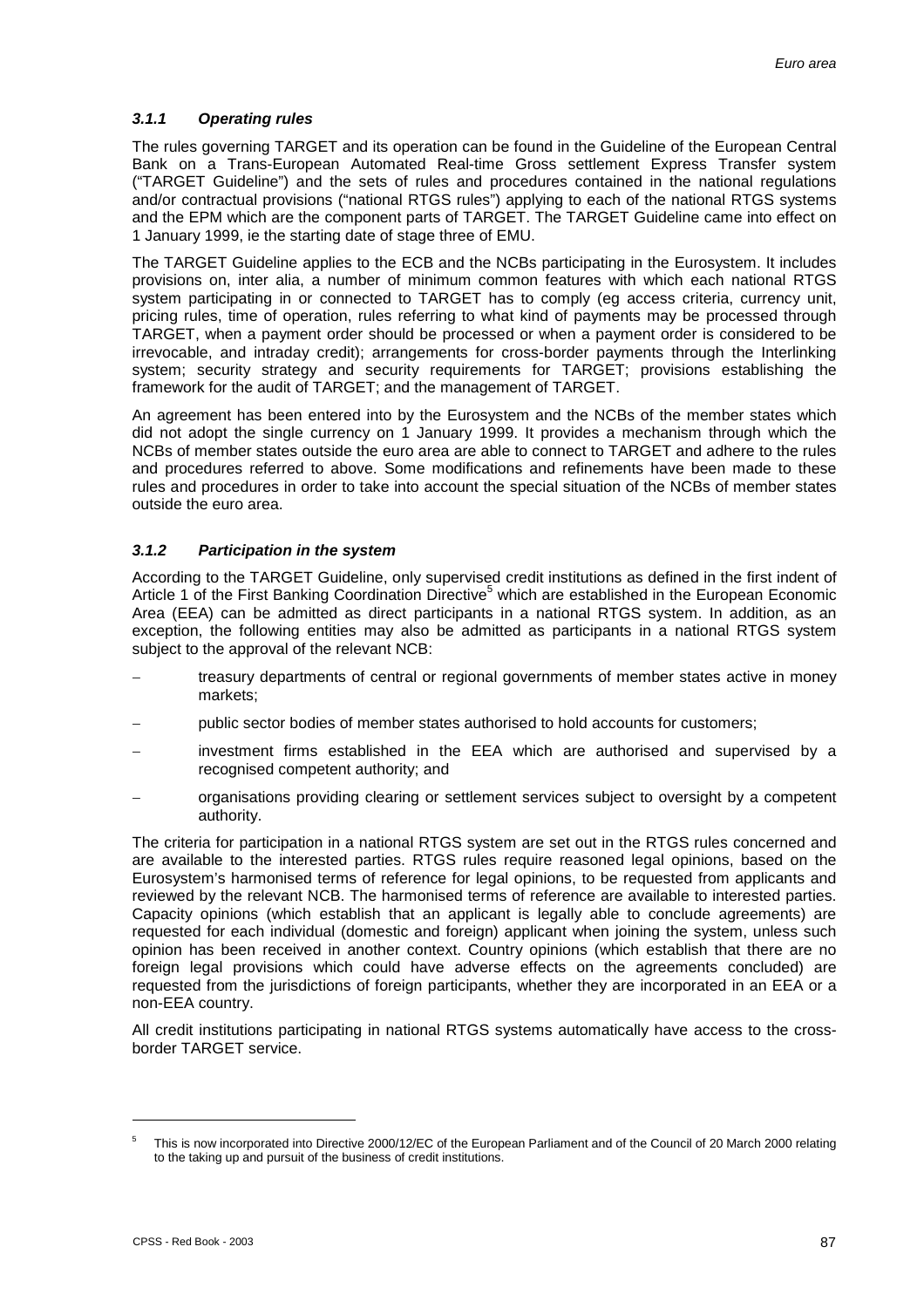It is also possible for credit institutions to access TARGET remotely. Remote access to settlement facilities in TARGET is defined as the possibility for an institution, established in a country in the EEA, to become a direct participant in an RTGS system in TARGET in another country and, for that purpose, to have a settlement account in euros in its name with the central bank of that country without necessarily having established a branch or subsidiary in that country. Such credit institutions can only participate in TARGET on a positive balance basis as they do not have recourse to intraday credit or to the Eurosystem's marginal lending facility.

Regarding electronic money institutions (ELMIs), the European Commission has interpreted that they are not covered by the definition of credit institutions in the SFD. Consequently, ELMIs would not be "institutions" within the meaning of the SFD and could not be regarded as "participants" in systems designated under the SFD. As a result, the participation of ELMIs in TARGET would not be advisable, as this could jeopardise the irrevocability and finality of payments processed through the system. Therefore, the Governing Council has decided that ELMIs are not eligible participants in TARGET as long as uncertainties remain with regard to their protection under the SFD.

# *3.1.3 Types of transaction handled*

TARGET can be used for all credit transfers in euros. It processes both interbank and customer payments and there is no upper or lower limit placed on the value of payments. All payments are treated equally, irrespective of their value.

The following types of transaction are handled by TARGET:

- payments directly connected with central bank operations in which the Eurosystem is involved on either the recipient or the sender side;
- the settlement operations of large-value netting systems operating in euros; and
- interbank and commercial payments in euros.

It is mandatory for the first two types of transaction to be settled through TARGET.

TARGET is also used for the handling of transfers made between ESCB central banks.

# *3.1.4 Operation of the transfer system*

In order to meet the needs of the financial markets in general and of its customers in particular, TARGET provides long daily operating hours: it opens at 7 am and closes at 6 pm ECB time (Central European Time). In order for participants to better manage their end-of-day liquidity, customer payments are subject to a cutoff time set at 5 pm. Furthermore, common closing days apply to TARGET. As a rule, TARGET is closed not only on Saturdays and Sundays, but also on New Year's Day, (Catholic/Protestant) Good Friday, (Catholic/Protestant) Easter Monday, Labour Day (1 May), Christmas Day and 26 December. TARGET closing days are, in effect, non-settlement days for the money market and the financial markets in euros, as well as for foreign exchange transactions involving the euro. The CCBM for the cross-border use of collateral is closed on TARGET closing days.

The TARGET setup can be described as a decentralised system in which payment messages are exchanged on a bilateral basis without a central counterparty. No information on payment orders exchanged is sent to the ECB during the business day. However, in order to ensure the correctness of the processing of the cross-border payments exchanged within the system during the business day and the inter-NCB balance positions resulting from this activity, specific control operations are performed at the end of the day by the End-of-Day Application maintained by the ECB. These operations include a check that all bilateral messages sent by one NCB to another have been received and that the total values of cross-border payments sent and received by the NCBs during the day match. No NCB may close before it has finalised its positions with all bilateral partners.

# *3.1.5 Transaction processing environment*

Cross-border TARGET payments are processed via the national RTGS systems and exchanged directly on a bilateral basis between NCBs. All participants are identified by a Bank Identifier Code (BIC) and are listed in the TARGET Directory, which is available from SWIFT and contains BICs worldwide.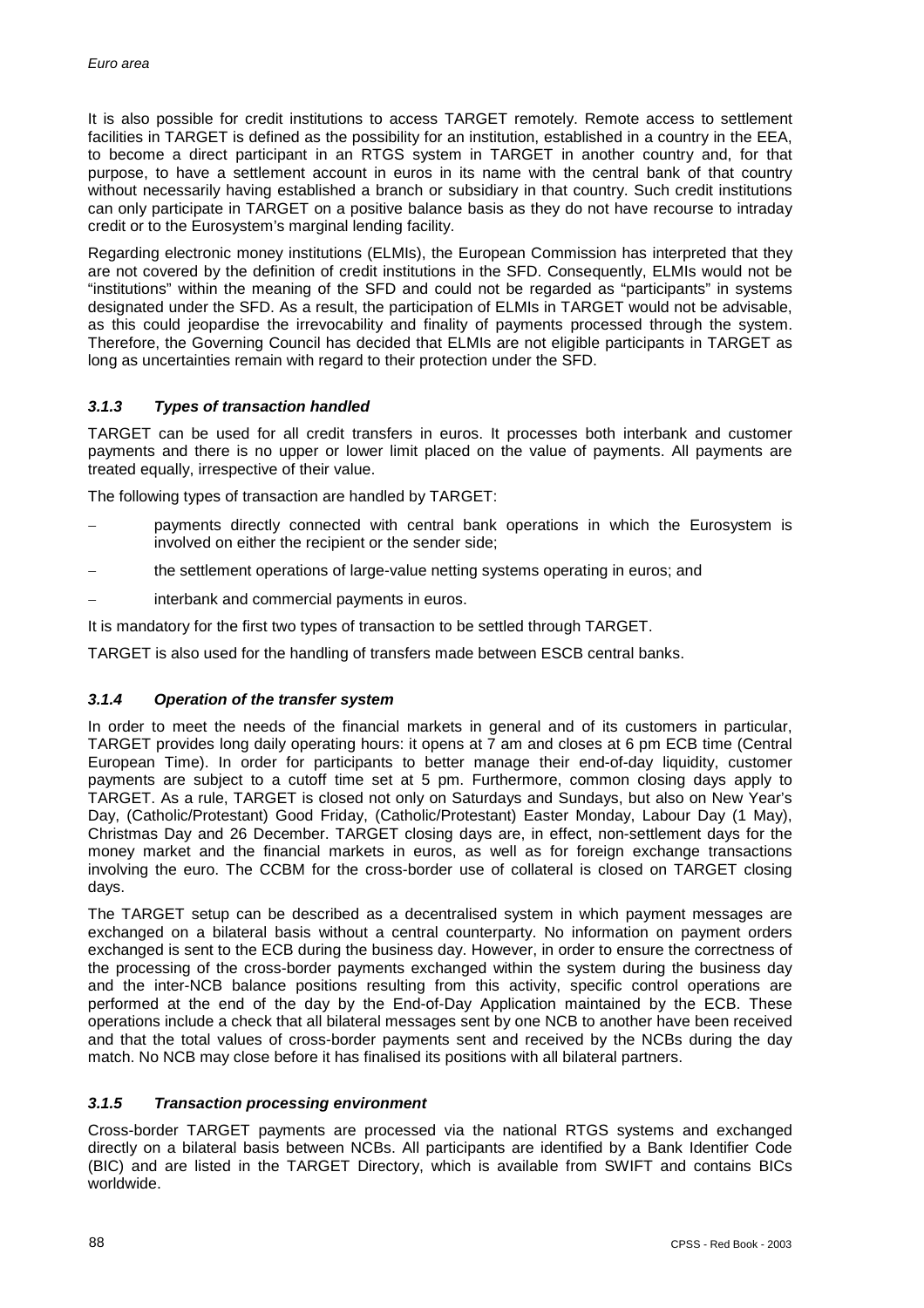National RTGS systems and the EPM are connected via the Interlinking system, which is composed of a telecommunications network linked in each country to a local interface called the national Interlinking component. These components consist of infrastructures and procedures which are used within or in addition to each RTGS system to process cross-border payments. The role of the Interlinking components is, among other things, to convert the presentation of payment data from the national standard into the Interlinking standard and vice versa.

The technical design of the national RTGS systems and the Interlinking components (RTGS operating systems, hardware and software, development tools, design of links between technical components, etc) falls under the responsibility of the individual NCBs and the ECB, subject to some minimum common security features and performance requirements which have been defined for RTGS systems linked to TARGET. Areas which have been subject to harmonisation include operating time, pricing and the provision of intraday credit. Given that TARGET incorporates RTGS systems which have been established under local conditions, the payment services offered to the end users of different national systems are not fully identical. The Interlinking procedures, however, are the same for all countries.

A test centre is maintained at the ECB so that the NCBs and the ECB can test the compliance of their systems with the Interlinking Specifications. All relevant new or amended software facilities have to be tested before being integrated for multilateral testing and for subsequent live operation in TARGET.

# *3.1.6 Settlement procedures*

TARGET is a real-time gross settlement system. Payment transactions are settled one by one on a continuous basis in central bank money.

In order to initiate a cross-border payment, the ordering credit institution sends a payment order to the local NCB through the local RTGS system. The sending NCB checks the validity of the payment (it has to be presented according to the agreed standards and contain the information needed) and the availability of sufficient funds or overdraft facilities. The sending NCB also checks that the receiving RTGS is operational.

The sending NCB is entrusted with the tasks, if necessary, of converting the payment order into the message standard which is used by the Interlinking system, of including the additional security features used for the communication between NCBs and of sending the message through the Interlinking network to the receiving NCB. Once the sending NCB has checked the validity of a payment message and the availability of funds or sufficient overdraft facilities, the amount of the payment is debited irrevocably and without delay from the RTGS account of the sending credit institution and credited to the Interlinking account of the receiving NCB.

As soon as the receiving NCB receives the payment message, it checks the security features and verifies that the beneficiary bank, as specified in the payment order, is a participant in the domestic RTGS system. If this is the case, the receiving NCB converts, where appropriate, the message from the Interlinking standard into the domestic standard, debits the Interlinking account of the sending NCB, credits the beneficiary's RTGS account and delivers a positive acknowledgement to the sending NCB/ECB. Finally, the receiving NCB sends the payment message, through the local RTGS system, to the beneficiary credit institution. If the receiving bank is not a participant in the RTGS system, the receiving NCB rejects the payment message and asks the sending NCB to recredit the amount to the sending bank's account.

# *3.1.7 Credit and liquidity risk*

TARGET settles payments in central bank money with immediate finality. In TARGET, the account of the receiving institution is never credited before the account of the sending institution has been debited. As a result, there is always the certainty for the receiving institution that funds received through TARGET are unconditional and irrevocable. The receiving institution is therefore not exposed to credit or liquidity risk originating from such payments received.

The availability and cost of liquidity are two crucial issues for the smooth processing of payments in RTGS systems. In TARGET, liquidity can be managed very flexibly and it is available at a low cost, since minimum reserves - which credit institutions are required to hold with their central bank - can be used for settlement purposes during the day and intraday credit is provided free of charge. Moreover, the averaging provisions applied to minimum reserves allow for flexibility in the banks' end-of-day liquidity management. The overnight lending and deposit facilities also allow for "last minute" reactions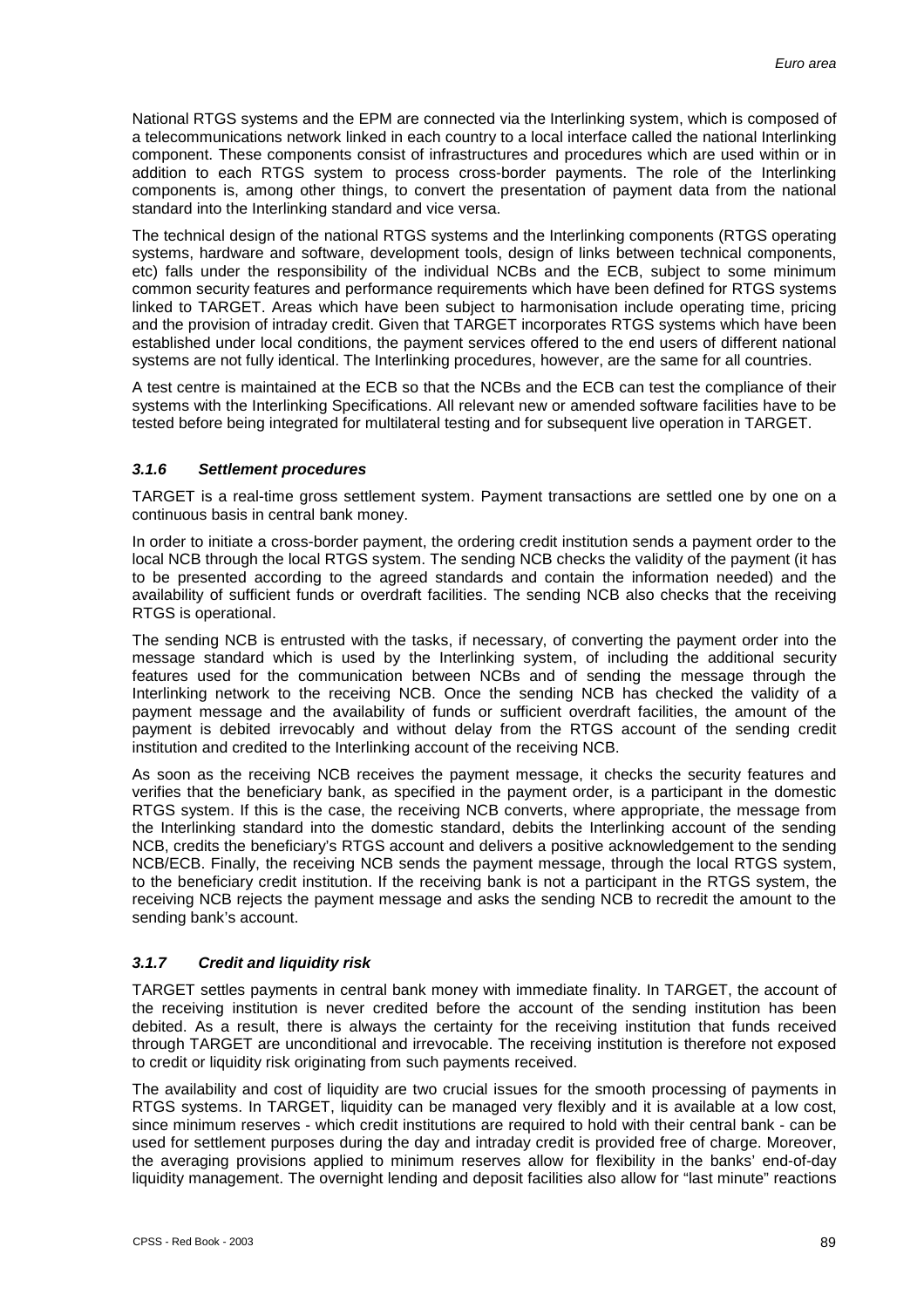to unexpected liquidity situations. In addition, the Eurosystem provides intraday credit free of charge. However, all central bank credit has to be fully collateralised. The range of eligible collateral is very wide. Assets eligible for monetary policy purposes are also eligible for intraday credit.

# *3.1.8 Pricing*

The charge for TARGET cross-border payments (excluding VAT) between direct participants is based on the number of transactions sent by a participant within a single RTGS system according to the following degressive scale:

- -EUR 1.75 for each of the first 100 transactions per month;
- -EUR 1.00 for each of the next 900 transactions per month; and
- -EUR 0.80 for each subsequent transaction in excess of 1,000 per month.

The cross-border fee does not depend on the destination or on the value of the payment. Fees are charged only by the sending NCB/ECB to the sending participants in the national RTGS system/EPM. No fees are charged by the receiving NCB/ECB to the receiving participant.

The cross-border TARGET fee structure does not include the costs of the telecommunications link between the sender and the national RTGS system in which the sender is a participant. The fee for this telecommunications link is paid according to domestic rules.

RTGS systems may charge extra fees for any additional services they may provide (eg the acceptance of paper-based payment instructions).

The price of domestic RTGS transfers is determined at the national level by the NCBs. When determining the price structure, the NCBs take into account the principles of cost recovery, transparency, an open market economy with free competition and non-discrimination. They must also take into account the fact that the fees for domestic and cross-border transfers should be in the same range so as not to affect the singleness of the money market. These fee structures are disclosed to interested parties.

# *3.1.9 Statistical data for TARGET*

The turnover figures in TARGET have steadily increased since January 1999. In 2001, the daily average of payments processed by the system as a whole (ie both cross-border and domestic payments) was 211,282, representing a value of EUR 1,299 billion. TARGET cross-border traffic amounted to 39.0% of the total TARGET value in 2001, compared with 41.8% in 2000, and to 21.4% of the total TARGET volume, compared with 21.2% in 2000. Of the cross-border TARGET payments, 96.5% in terms of value and 60.8% in terms of volume were interbank transactions, with the remainder being customer payments. The average value of a cross-border interbank payment was EUR 17.7 million and the average value of a cross-border customer payment was EUR 1.0 million. More detailed statistics can be found in the statistical tables and on the ECB's website (www.ecb.int).

# **3.2 The EURO 1 system of the Euro Banking Association**

# *3.2.1 Institutional setup*

The Euro Banking Association (EBA) is a cooperative undertaking between EU-based commercial banks and EU branches of non-EU banks. With EURO 1, it provides a multilateral large-value EU-wide payment system for euro credit transfers.

The system is governed by three bodies, which have been established under French law. First, there is the Euro Banking Association (EBA), which is an umbrella organisation intended to be a forum for exploring and debating all issues of interest to its members, in particular issues related to euro payments and the settlement of transactions in euros. Second, there is the EBA Clearing Company, which operates the EURO 1 system. It has its registered office in Paris and its shareholders are the clearing banks. The EBA Clearing Company was set up by the Euro Banking Association (EBA) and incorporated for the purpose of operating and managing the EURO 1 system. The EBA defines the general principles for the Clearing Company. Third, there is the EBA Administration Company, which was set up to provide administrative services, in particular human, technical and other support to the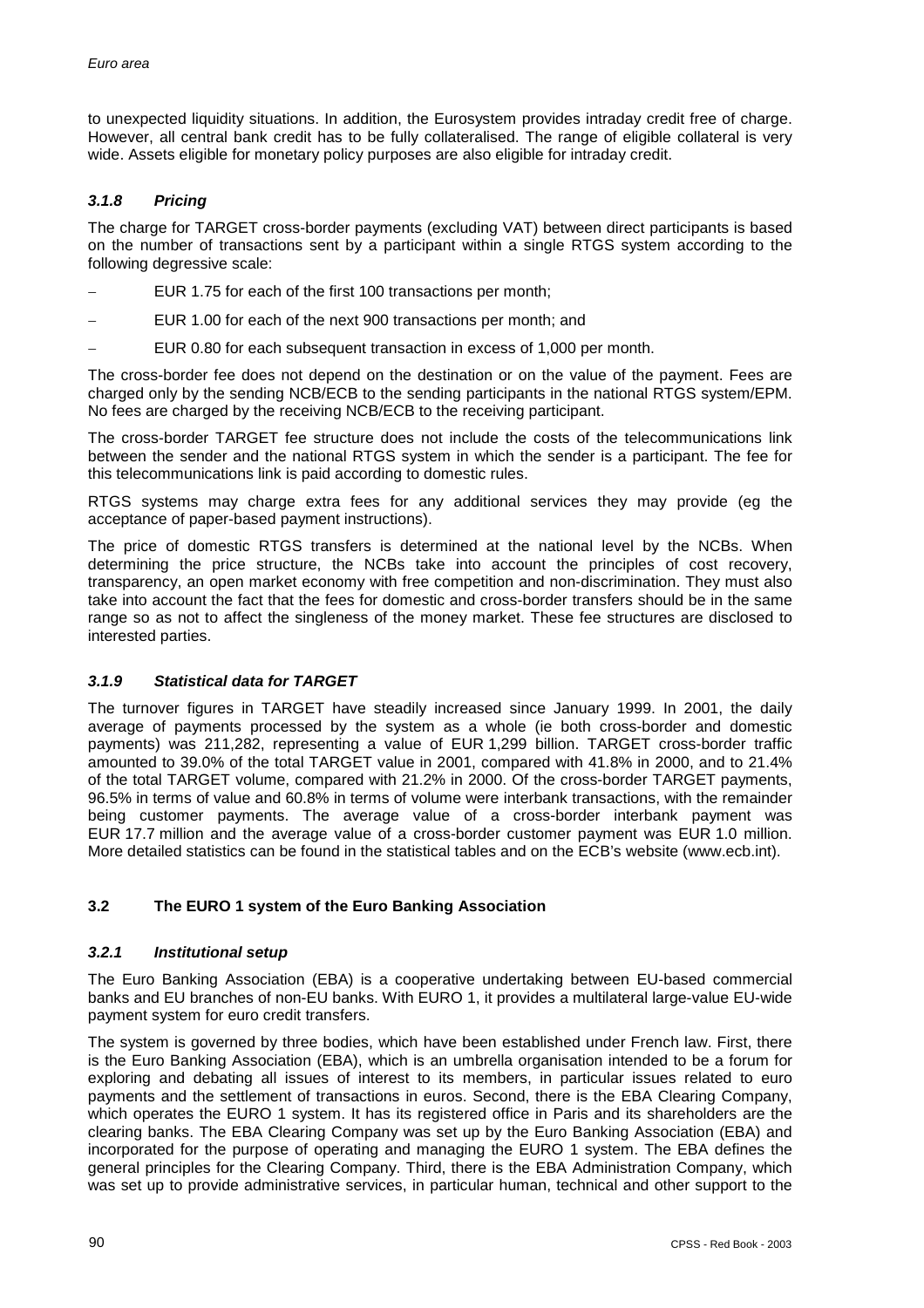EBA and the Clearing Company. The relationship between the EBA, the EBA Clearing Company and the EBA Administration Company is governed by a master agreement.

# *3.2.2 Participation and access criteria*

EURO 1 is an international system. As at 31 December 2001 there were 73 clearing banks participating in EURO 1. These banks are from all the EU member states and five non-EU countries (Australia, Japan, Norway, Switzerland and the United States), but all banks concerned are incorporated in the European Union or have branches located in the European Union. There are three sets of access criteria for EURO 1: legal, financial and operational.

The legal criteria stipulate that each participant or applicant must be a bank with a registered office in a country which belongs to the Organisation for Economic Co-operation and Development (OECD) and is recognised by the EBA Clearing Company as a "qualifying jurisdiction" (see below). Its system office, ie its operating branch or, subject to certain preconditions, its operating subsidiary, should be located in the European Union, and it should be a member of the EBA. The participant (or applicant) should provide a legal opinion to substantiate its ability to participate in the system (capacity opinion) and to confirm that the Single Obligation Structure (SOS - see Section 3.2.3), which is the legal basis of the system, is recognised and enforceable in the country in which the participant is incorporated and/or its system office is located (country opinion). This country opinion need only be provided once. Afterwards the country will be added to the list of jurisdictions which recognise the SOS ("qualifying jurisdiction").

The financial criteria are that a participant has own funds of at least EUR 1,250 million and a shortterm credit rating of at least P2 attributed by Moody's Investors Service, Inc. or A2 attributed by Standard & Poor's Rating Services, or any other short-term rating recognised by the EBA Clearing Company.

The main operational criteria are as follows: (i) any participant or applicant must be a direct participant in an EU RTGS system connected to TARGET; (ii) a system office must be designated for participation in EURO 1; (iii) adequate technical and operational facilities must be provided which meet the technical specifications laid down by the EBA Clearing Company and their operational reliability and robustness should be certified by the EBA Clearing Company; and (iv) the EBA Clearing Company must be notified of all branches, offices and subsidiaries located in the European Union which may participate as indirect members via a clearing bank. The clearing bank would be responsible for the activities of such indirect members and should ensure their proper technical and operational performance in accordance with the rules. The admission of an applicant is subject to a vote by the shareholders of the Clearing Company, ie the clearing banks.

In November 2000, the EBA launched the STEP 1 initiative for cross-border retail payments (see Section 3.3.3.4).

# *3.2.3 Rules of the system*

EURO 1 operates under the Single Obligation Structure (SOS), a legal structure subject to German law whereby the participants agree to enter into a contractual agreement that on each settlement day, at any given time, each participant will have only one single payment obligation or claim with respect to the community of other participants as joint creditors/debtors. In accordance with the SOS, the processing of payments in EURO 1 will entail no bilateral payments, claims or obligations between participants. Nor will there be any form of setoff, novation or netting resulting from the continuous adjustment of the participants' claim or obligation. The SOS is intended to prevent any unwinding in the event of a participant being unable to honour its single obligation at the end of the day.

# *3.2.4 Types of transaction handled*

EURO 1 processes credit transfers only. Although there are no restrictions as regards the value or the originator of the transactions processed, the EBA intended EURO 1 as a system which should primarily focus on processing large-value payments made by the EBA participants.

Furthermore, the balances of the EBA's cross-border retail credit transfer service STEP 1 are settled via a EURO 1 participant in the EURO 1 system. The setup of STEP 1 is such that a bank which has joined the EBA's STEP 1 arrangement is able to submit and receive low-value payments to or from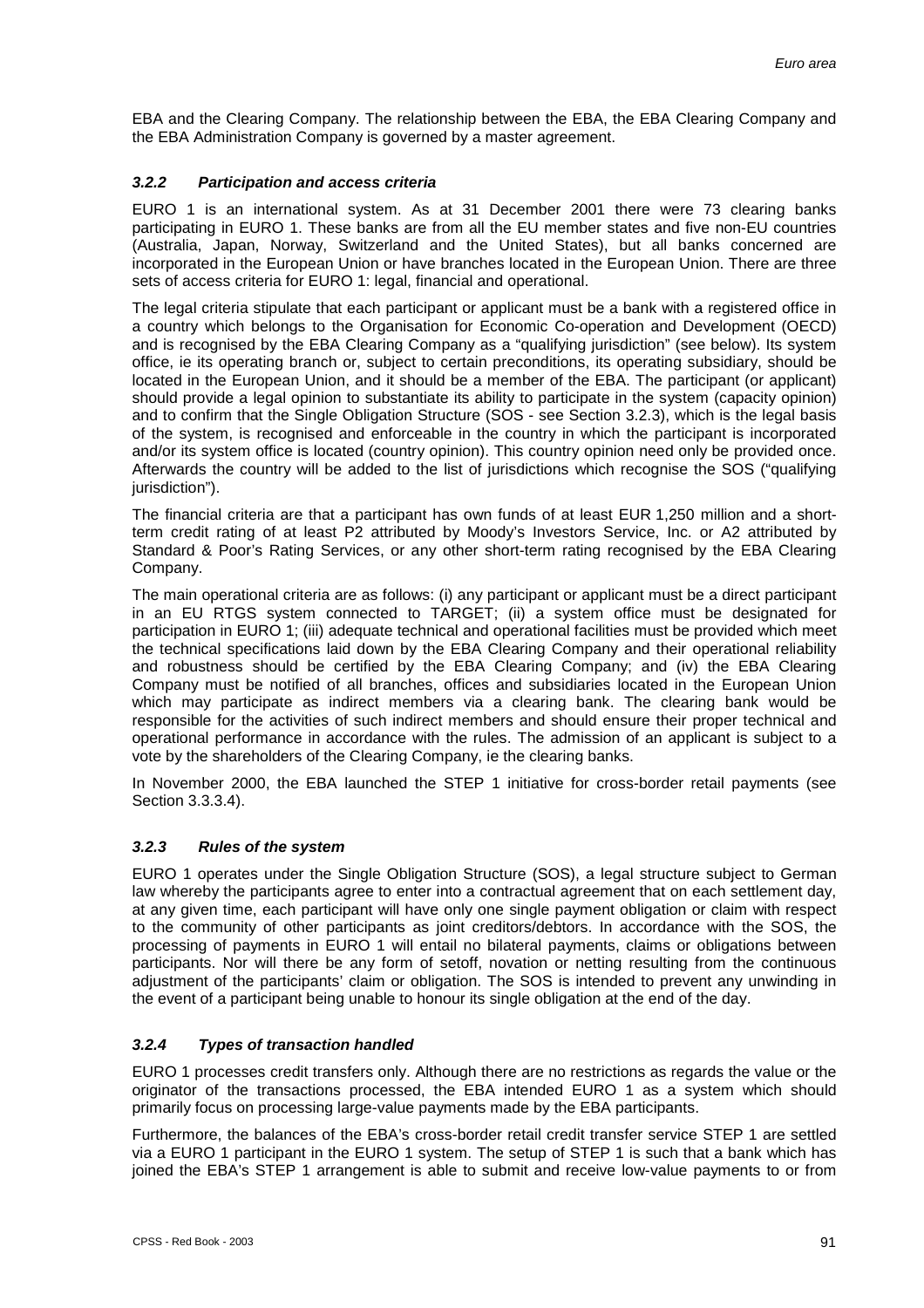other STEP 1 banks and settle the netted balances via a EURO 1 bank which is acting as its settlement agent. (Detailed information on the STEP 1 service is provided in Section 3.3.3.4.)

# *3.2.5 Transaction processing environment*

The continuous calculation of the single obligation or claim of each participant is carried out by the system computer located at SWIFT, which provides the network and transmission facilities for EURO 1 and acts as processing agent.

The hardware and software equipment used by the EBA for the management of EURO 1 - including the EBA monitoring station for the clearing phase and the Business Administration System (BAS) for the settlement phase - is duplicated at a backup site. SWIFT provides two operation centres for the Euro Clearing System (ECS): one in the Netherlands and the other in the United States. At both sites, clearing activity is mirrored by a second set of equipment at all times.

### *3.2.6 Settlement procedures*

EURO 1 settles at the end of the day in central bank money at the ECB. The relevant provisions are set out in the Settlement Service Agreement concluded between the EBA and the ECB. After the cutoff time (4 pm Central European Time), clearing banks with debit positions will pay their single obligations into the EBA settlement account at the ECB through TARGET. After all amounts due have been received, and upon instruction from the EBA Clearing Company, the ECB will pay the clearing banks with credit positions, also through TARGET.

### *3.2.7 Credit and liquidity risk*

EURO 1 payments cannot be cancelled once they have been processed by the system. Each processed payment leads to an adjustment of the single claim or obligation of the participant. However, settlement of the single claim or obligation occurs only after the cutoff time, and the participants continue to be subject to certain credit and liquidity risks until final settlement in central bank money.

As a tool for managing risks, each participant must establish credit lines for all other participants individually (varying from a minimum of EUR 5 million to a maximum of EUR 30 million). On the basis of these bilateral credit lines, the system determines for each participant the multilateral debit cap (sum of limits set for a participant by each other participant) and credit cap (sum of limits set by a participant for each other participant). These multilateral debit and credit limits, which are capped at EUR 1 billion, are binding throughout the operating day. No payment that would cause a breach of any limit is processed by the system at any time. Instead, any payment order which would cause the limit to be exceeded is queued. Participants can change bilateral limits on a daily basis according to their assessment of the creditworthiness of counterparties.

A standby liquidity pool, covering the maximum debit position possible in the system, ie EUR 1 billion, is held at the ECB. It enables the system to complete settlement in the event that one or more participants fail to settle their single obligation at the end of the day, up to a total amount not exceeding the balance in the liquidity pool. Each participant contributes to the liquidity pool in equal shares. Each share is assigned or pledged to the benefit of the other participants, so that the amount deposited in the pool can be used to cover the settlement obligations of failing participants. The ECB can only use the cash deposited in the pool to complete settlement if it receives an instruction from the EBA Clearing Company to activate the pool. In the event that the pool is used partially or entirely to complete settlement at the end of the day, the participants must replenish it before the start of processing the following day.

In the event of failures to settle representing an amount in excess of the balance of the liquidity pool, surviving participants will be obliged to provide additional liquidity in order to complete daily settlement. In the event of failures of up to three banks, the amount of liquidity to be provided by each surviving participant is proportional to the credit (representing the bilateral limit) granted to the failing participants. If more than three banks fail on the same day, the amount of liquidity to be provided by each participant is proportional to their multilateral credit limit (market crisis scenario). Losses are allocated according to the same mechanisms.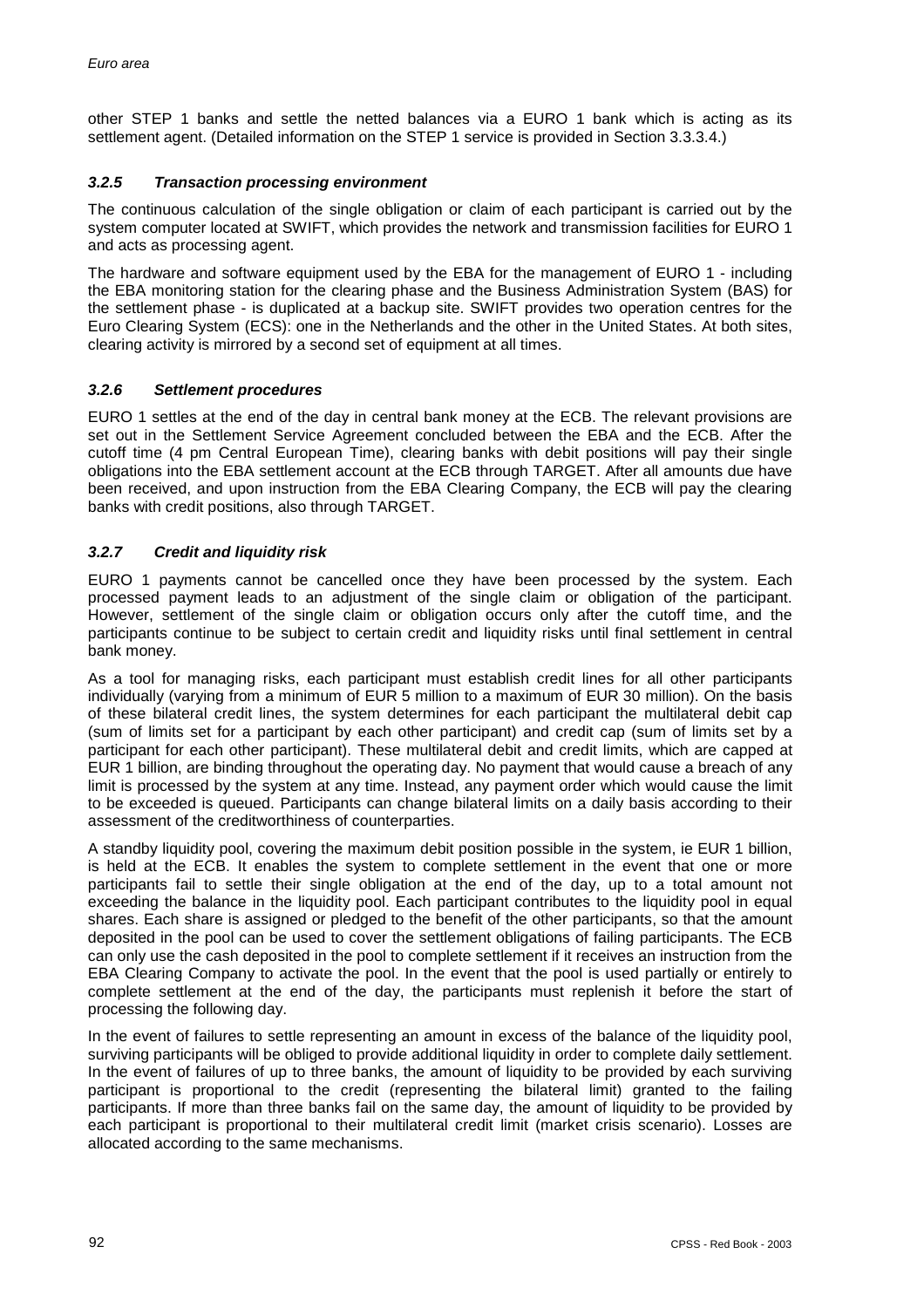The establishment, maintenance and activation of the liquidity pool at the ECB is governed by the Deposit Agreement<sup>6</sup> between the ECB and the EBA for the benefit of the banks participating in EURO 1 as third-party creditors.

# *3.2.8 Pricing*

The transaction fee for a EURO 1 payment is based on the number of payments sent by participants according to the degressive scale below.

| Average daily number of transactions<br>during the invoice period | Charge per transaction (in cents) |  |  |
|-------------------------------------------------------------------|-----------------------------------|--|--|
| less than 800                                                     | 18                                |  |  |
| from 800 to 1,499                                                 | 16                                |  |  |
| from 1,500 to 2,499                                               | 14                                |  |  |
| from 2,500 to 3,499                                               | 13                                |  |  |
| from 3,500 to 4,499                                               | 12                                |  |  |
| from 4,500 to 5,499                                               | 10.5                              |  |  |
| 5,500 and above                                                   | 9.5                               |  |  |

In addition, EURO 1 clearing banks have to pay an annual fee of EUR 10,000 to the EBA Clearing Company. The annual operating charge of the processing agent (SWIFT) and the operating costs of the EBA Clearing Company are shared quarterly among the clearing banks according to a special distribution key.

# *3.2.9 Statistical data for EURO 1*

The turnover figures in EURO 1 have steadily increased since January 1999. The average number of transactions in EURO 1 in 1999 was 67,895 payments per day with a total value of EUR 170.7 billion. In 2001 the average number of transactions increased to 113,000 payments per day with a total value of EUR 205.2 billion.

# **3.3 Cross-border retail payment systems**

# *3.3.1 E-money schemes*

So far, two initiatives have been taken to enable the cross-border use of electronic money schemes in euros. The first one, the PACE project (Purse Application for Cross-border use in Euro), was an interoperability initiative launched by CETREL (Centre de Transferts Electroniques) with miniCASH in Luxembourg, by ZKA (Zentraler Kreditausschuss) with GeldKarte in Germany, and by Groupement des Cartes Bancaires and SEME (Société Européenne de Monnaie Electronique) with Moneo in France. The European Commission contributed to the financing of the project within the scope of its IST (Information Society Technologies) programme. The project ran from July 2000 to June 2001. The three domestic electronic purses in the project were first interlinked on the basis of their current standards to enable euro-denominated payments in Luxembourg, Germany and France. The three schemes committed themselves to adopting gradually the Common Electronic Purse Specifications (CEPS).

The second project, Ducato, was set up to validate the CEPS technology in a real environment and to demonstrate interoperability between different electronic purse systems based on CEPS. The project

l

<sup>6</sup> The Deposit Agreement is based on §328 (1) of the German Civil Code.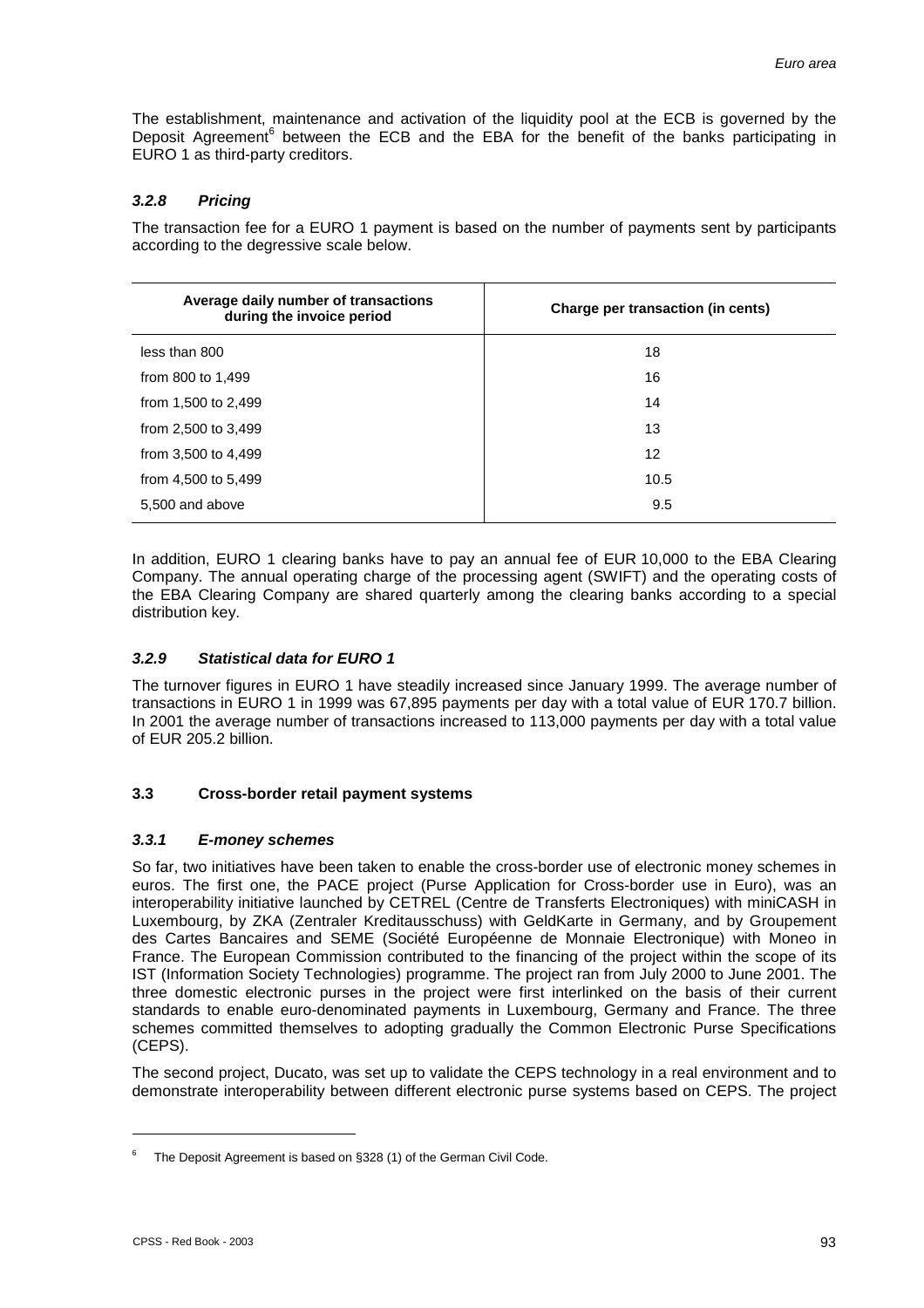ran from September 2000 to December 2001. The partners involved in the initiative included Banksys, Groupement des Cartes Bancaires, Europay International (now MasterCard Europe), Interpay Nederland, Proton World, Sermepa, Sistema 4B and Visa International. In addition to the domestic e-purse brands of Belgium, France, the Netherlands and Spain, the international e-purse brands Clip (Europay International) and Visa Cash (Visa International) were included in the project. Domestic transactions were cleared through the existing clearing networks and international transactions were cleared through either the VisaNet network (for Visa Cash-branded cards) or the EPSNet network (for Clip-branded cards). A general migration of the existing e-purse schemes towards CEPS is foreseen.

### *3.3.2 Card-based schemes*

For the card-based schemes MasterCard and Visa, see the chapter "International payment arrangements".

#### *3.3.3 Retail credit transfer systems*

Apart from bilateral correspondent arrangements among banks, some networks have been established between groups of banks for the purpose of enabling customers to make low-value retail payments across borders.

### *3.3.3.1 TIPANET*

TIPANET (Transferts Interbancaires de Paiement Automatisés) is a network of member banks from the cooperative banking sector which have set up an arrangement for the execution of cross-border bulk payments. The respective local payment systems can be accessed via the receiving correspondent banks. Cooperative banks from six countries set up an association called TIPA Group, S.C. in 1993. TIPANET is in fact a network of 11 cooperative banks from eight countries, not only in Europe, but also overseas, namely in Canada. In addition, some banks have established their own international correspondent networks, which apply the TIPANET standards without being members of the TIPA Group, S.C. For example, the German cooperative banking association has an international clearing network with 25 partners in a total of 18 countries.

Each TIPANET member is free to seek out the most suitable international partners for its business interests, its business tradition and its international trade relations.

TIPANET processes credit transfers, direct debits and cheques, of which credit transfers account for the biggest share of transactions processed. The maximum amount of a transaction that can be transferred corresponds to the balance of payments reporting threshold in the recipient's country. The beneficiary should usually receive TIPANET payments within two business days.

The local correspondent collects all payment instructions and converts them into the TIPANET message format, which complies with the SWIFT MT 102 message. The TIPANET format is sufficiently open to allow for the processing of credit transfers as well as for the processing of cheques. After collecting the payment orders, the local correspondent creates payment batches, which are then sent to the respective foreign correspondent, which will then convert the data into its domestic format and process the payments in the relevant local payment system. The cutoff time for the exchange of files is 4 pm (local time of the receiving bank) on the day before processing. The beneficiary's account will usually be credited two days later.

The settlement of payments takes place via the existing reciprocal accounts, which the correspondents hold for each other (loro and nostro accounts). The conditions for settlement are agreed bilaterally between the banks concerned.

Fees are charged individually by each participant bank. The fees are often differentiated according to the type of customer and the way in which the payment instructions are submitted (paper-based or in electronic form).

The next steps are the increase of the transaction ceiling to EUR 50,000 and the exchange of direct debit files, not only at a cross-border level, but also at the national level.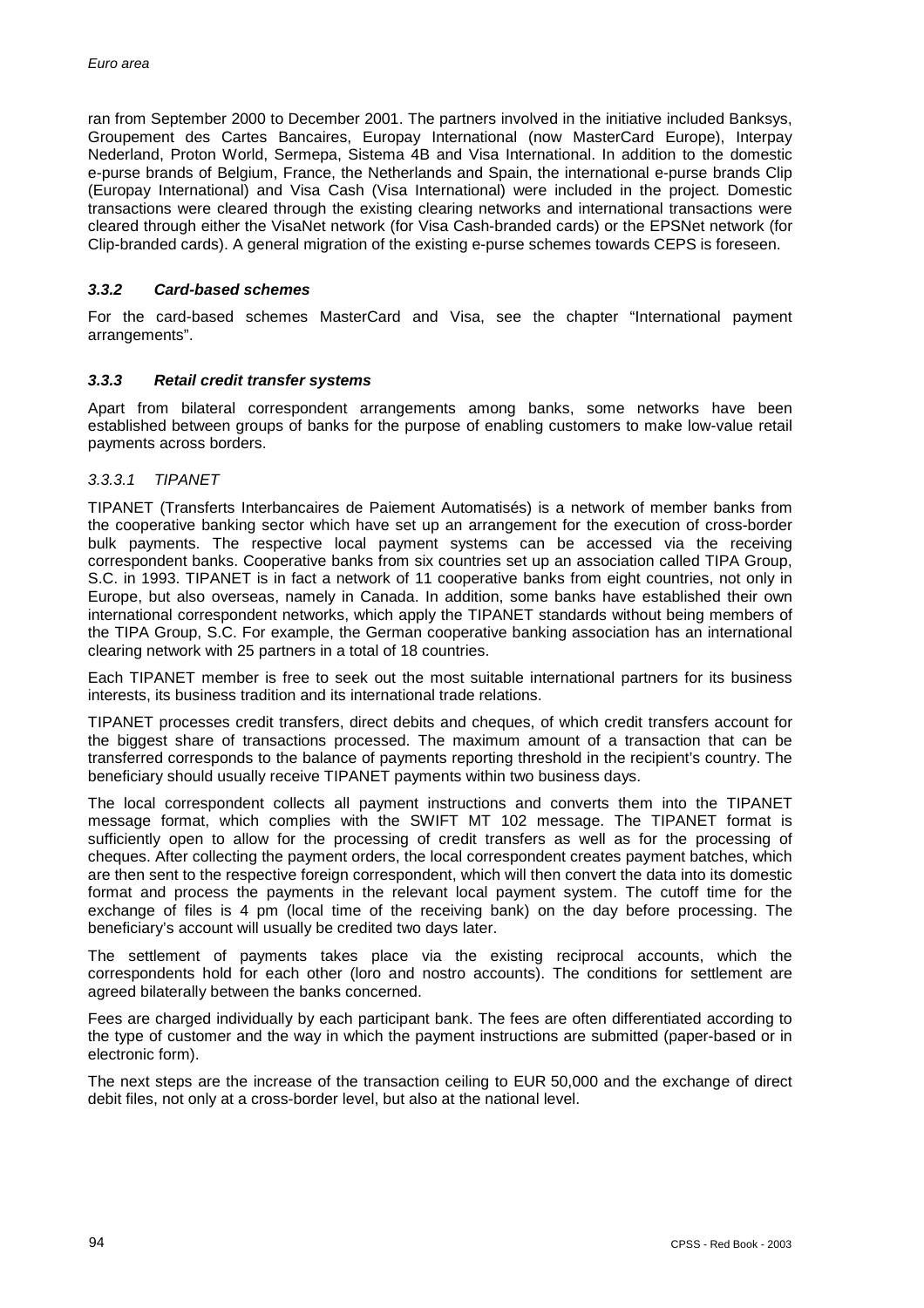### *3.3.3.2 Eurogiro*

Eurogiro was established in 1989 as a cooperation between the postal and giro organisations to build a network for the exchange of cross-border payments. The participants act as correspondents for each other.

In July 2002, the group consisted of 39 members in 37 countries. All EU countries and seven accession countries are covered, as well as the United States and Japan. Not all participants belong to the postal bank sector. Some commercial banks also act as access points in some countries.

Eurogiro processes credit transfers and cash-on-delivery orders. The network uses SWIFT message formats for transferring the payment (MT 100, MT 100-20, MT 00-50/60) and achieves a high level of straight through processing in the interbank chain.

The payments are executed through reciprocal accounts (nostro and loro accounts) which the correspondents hold for each other. Eurogiro is run by Eurogiro Network A/S, which is based in Denmark. It is a limited company and is owned by 16 European post office banks/postal financial services companies.

Eurogiro has laid down some internal standards which must be met by participants in order to be able to process payments via the network. The standards address areas such as accessibility and maintenance of the system, formatting of transactions, time scales for the processing of standard payments and key interbank transactions, as well as transparency of customer pricing (no regulation of the pricing in itself).

Eurogiro offers solutions for both large payments and small payment business and stipulates no minimum business size.

#### *Types of transaction handled*

Eurogiro handles any commercial payments. The bulk of its business is in the area of low-value payments (credits and cash payments), but it can also process large-value payments as there is no maximum limit on the amounts that can be transferred.

Credit transfers are usually credited to the beneficiary's account within three business days. The execution time can be reduced to two days if the "urgent" option is chosen. Cash payment orders are normally processed and carried out within five business days.

In general transactions are sent directly from member to member in a decentralised way. Eurogiro can also act as a hub and provide add-on services to the members (such as conversion from MT 100 to MT 103). In general, all consistency and validation checks (risk control) are carried out by the sending institution, not by Eurogiro centrally.

Transactions are formatted according to SWIFT standards and are then wrapped up in the unique Eurogiro envelopes. Implementation of new services is subject to a two-step test programme.

#### *Settlement procedures*

Eurogiro payments are settled on a gross basis once a day bilaterally between the members concerned. It is normal practice for Eurogiro members to hold accounts with each other and to settle in the currency of the payment. The members agree bilaterally on the terms and conditions of the accounts (statements, interest, minimum deposit, etc).

Eurogiro has entered into a settlement arrangement with Postgirot Bank in Sweden (now owned by Nordea) as the single settlement service provider for euro payments. Postgirot Bank will keep accounts for all members and act as the single point of entry in the settlement of euro payments. The service went live on 2 November 2001.

#### *Pricing*

In 2001, participants paid:

- a monthly service fee (network licence fee, software service, maintenance of encryption equipment) of between EUR 1,200 and EUR 2,100 (depending on the number of transactions processed); and
- additional costs for extra installation units.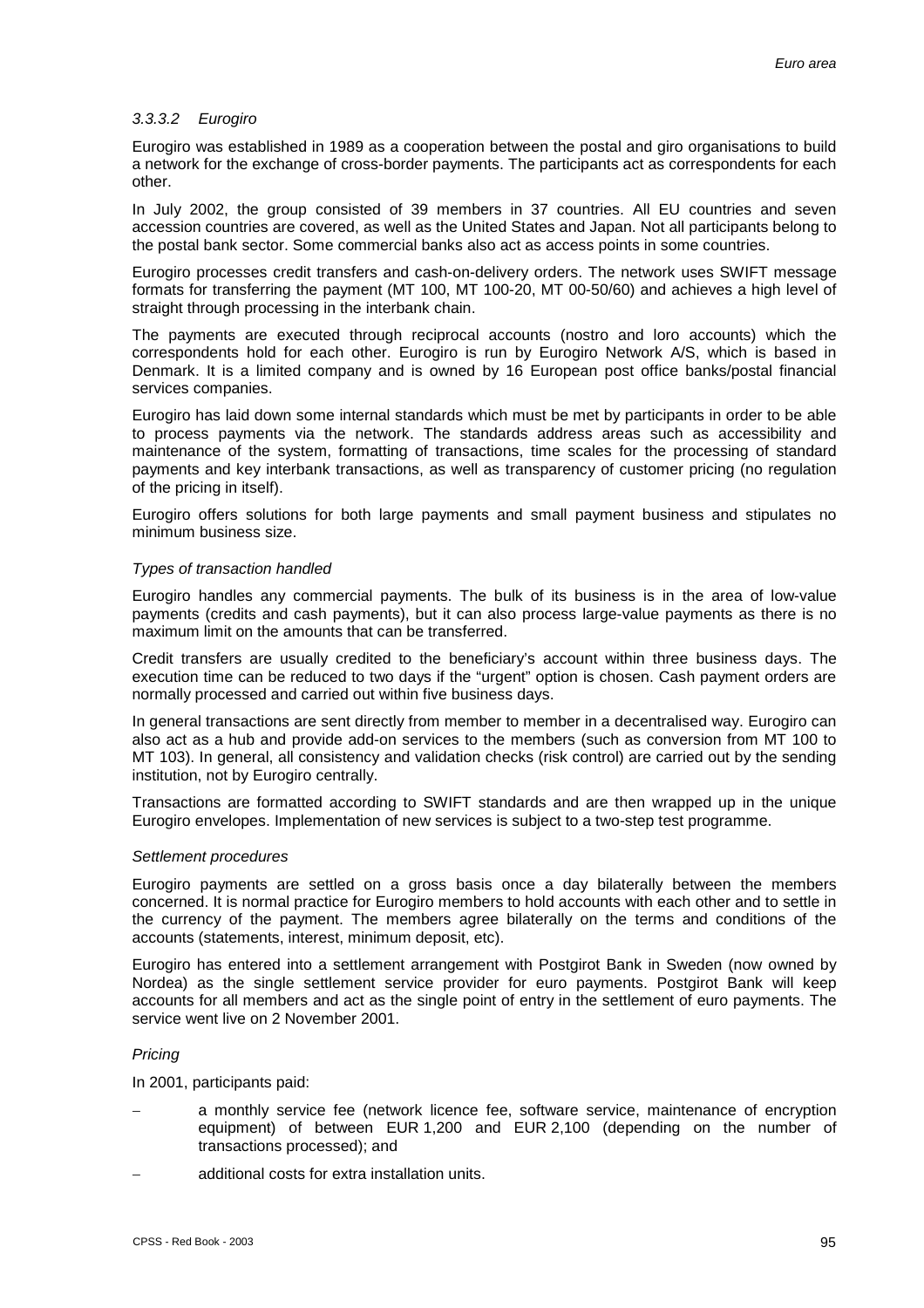Transaction fees are not dependent on the type of transaction. They are only differentiated according to the number of transactions sent:

| <b>Flat transaction fee</b>   | <b>Transaction tiers</b> | Fee per transaction |
|-------------------------------|--------------------------|---------------------|
|                               | $0 - 8,000$              | EUR 0.25            |
| Minimum monthly fee EUR 1,000 | 8,001-40,000             | EUR 0.12            |
|                               | 40,001-80,000            | EUR 0.07            |
|                               | $80,001 +$               | EUR 0.03            |
|                               |                          |                     |

A discount for large numbers of payments sent on the same day to the same institution (eg pension payments) is available.

### *Statistical data*

Eurogiro records the number of transactions processed on the network, but not the value of individual transactions. Statistics are issued monthly and the daily averages below are calculated on the basis of the monthly statistics  $(1 \text{ year} = 252 \text{ days})$ .

Key figures are:

| Sent         | 1998        |           | 1999        |           | 2000        |                   |
|--------------|-------------|-----------|-------------|-----------|-------------|-------------------|
| transactions | average day | year      | average day | year      | average day | year <sup>'</sup> |
| Credits      | 18,963      | 4,778,645 | 18,104      | 4,562,273 | 19,972      | 3,774,664         |
| Cash         | 7,821       | 1,970,784 | 16,084      | 4,053,136 | 28,613      | 5,407,803         |
| Interbank    | 68          | 17,229    | 123         | 31,082    | 239         | 45,193            |
| Total        | 26,852      | 6,766,658 | 34,311      | 8,646,491 | 48,824      | 9,227,660         |

 $<sup>1</sup>$  January to September 2000 (189 days).</sup>

A survey in spring 2000 revealed that the average transaction size in Eurogiro was EUR 2,375.

# *3.3.3.3 S-Interpay*

S-Interpay was set up in 1994 by the German savings banks and their central institutions, the Landesbanken, to facilitate cross-border payments. Since then the system has expanded and it now consists of a network of correspondent banks in the European Union and beyond. Detailed access criteria are not published. However, participants are mainly from the savings banks sector. The services of S-Interpay are available to all members of the European Savings Bank Group and, in principle, also to other commercial banks.

In general, one bank in each country functions as the central correspondent for that country. However, in larger countries there may be two or more correspondents, which then take care of the relationships with particular foreign countries. The correspondent "collects" all payment orders which are to be transferred abroad from the participants. These payment orders are transferred to the foreign correspondent, which will then convert the data into the domestic format and process the payment within the relevant local payment system. The network only handles cross-border credit transfers for amounts of up to EUR 10,000 (or the equivalent value in the relevant currency). It is planned to increase this limit to EUR 50,000 in the future.

Cross-border payment orders can be submitted up until 2.30 pm each day for processing on the following business day. The payment orders are then sent to the correspondents abroad, which under normal circumstances enter the payment instructions into their domestic clearing systems the following business day.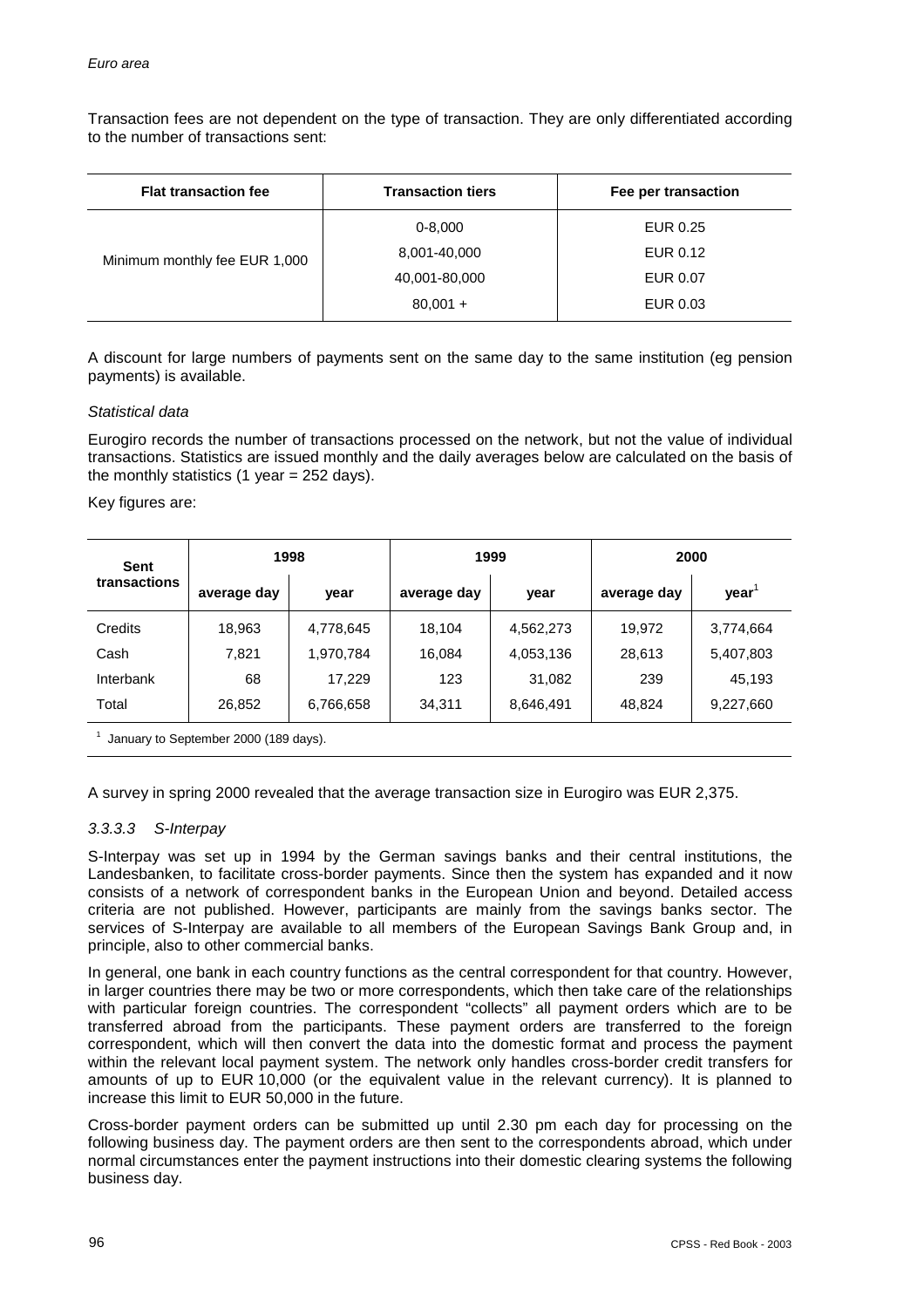Processing is automated throughout the interbank chain. Straight through processing is possible by using the SWIFT MT 102 message format as the standard format. The exchange of payments between correspondents takes place on the basis of file transfers. Payment orders which do not meet the agreed standards are automatically rejected and returned to the sender. No repair work is carried out on the recipient's side.

Cover payments are made in the form of TARGET or EURO 1 payments to the respective foreign correspondent. If currencies other than the euro are to be settled the settlement takes place via existing accounts which the correspondents hold for each other.

The correspondent banks in the various countries have concluded service level agreements which address issues such as message standards and formatting rules as well as execution time and settlement rules.

Charges for cross-border service are determined by the individual banks participating in the S-Interpay system. Charges are always based on a flat fee.

S-Interpay has already reached a high level of straight through processing with the implementation of the IBAN and SWIFT MT 103 message types. There are plans to develop new software which is capable of settling domestic as well as cross-border payments.

#### *3.3.3.4 STEP 1 initiative of the Euro Banking Association*

The STEP 1 initiative of the EBA entered into operation on 20 November 2000. Its main aims are to enable a reduction in the execution time of cross-border retail payment instructions, to foster the use of industry standards for messaging in order to enhance straight through processing within banks, and to develop and encourage the adoption of European business practices in the execution of crossborder retail payment instructions.

STEP 1 uses the existing infrastructure of the EBA's EURO 1 system for large-value payments without being subject to the risk management requirements of the large-value segment, and allows access to a greater number of banks. In fact, STEP 1 has a two-tier membership: the EURO 1 clearing members and, in addition, any other bank which is not a member of EURO 1 but acquires the status of a STEP 1 bank and uses a EURO 1 clearing bank as a "settlement bank" for its low-value payments.

#### *Participation in the system*

The EBA's STEP 1 arrangement is open to all banks which have a system office (ie an office from where they are connected to STEP 1) located in an EU member state and are either EURO 1 banks or have appointed a EURO 1 bank to act as their settlement agent within EURO 1. As at 15 July 2002, 85 banks were participating in the STEP 1 arrangement.

#### *Types of transaction handled*

STEP 1 can be used for the processing of credit transfers, which should be below EUR 50,000, although there is no actual limit. As of late 2002, the system will also be able to process direct debits.

#### *Operation of the transfer system*

STEP 1 is set up in such a way that a bank which has joined the STEP 1 arrangement with the EBA and which is not at the same time a participant in the EURO 1 system (a STEP 1 bank) is able to submit and receive low-value payments to or from other STEP 1 banks and settle the netted balances via a EURO 1 bank (its "settlement bank"). The balance calculated for a STEP 1 bank for a particular value date is settled by its settlement bank within the EURO 1 system.

#### *Transaction processing environment*

STEP 1 uses the technical platform of EURO 1 for the processing of low-value payments.

In order to distinguish STEP 1 payments from EURO 1 payments, the former carry a specific threeletter tag in field 103 of the SWIFT message ("ERP" for Euro Retail Payment). A payment with an "ERP" tag is automatically captured by SWIFT, which forwards a partial copy to the EURO 1 platform.

The processing of STEP 1 retail payments is carried out on the EURO 1 platform according to the same technical processing principles as for EURO 1, but in a separate "ERP cycle" on the day of settlement.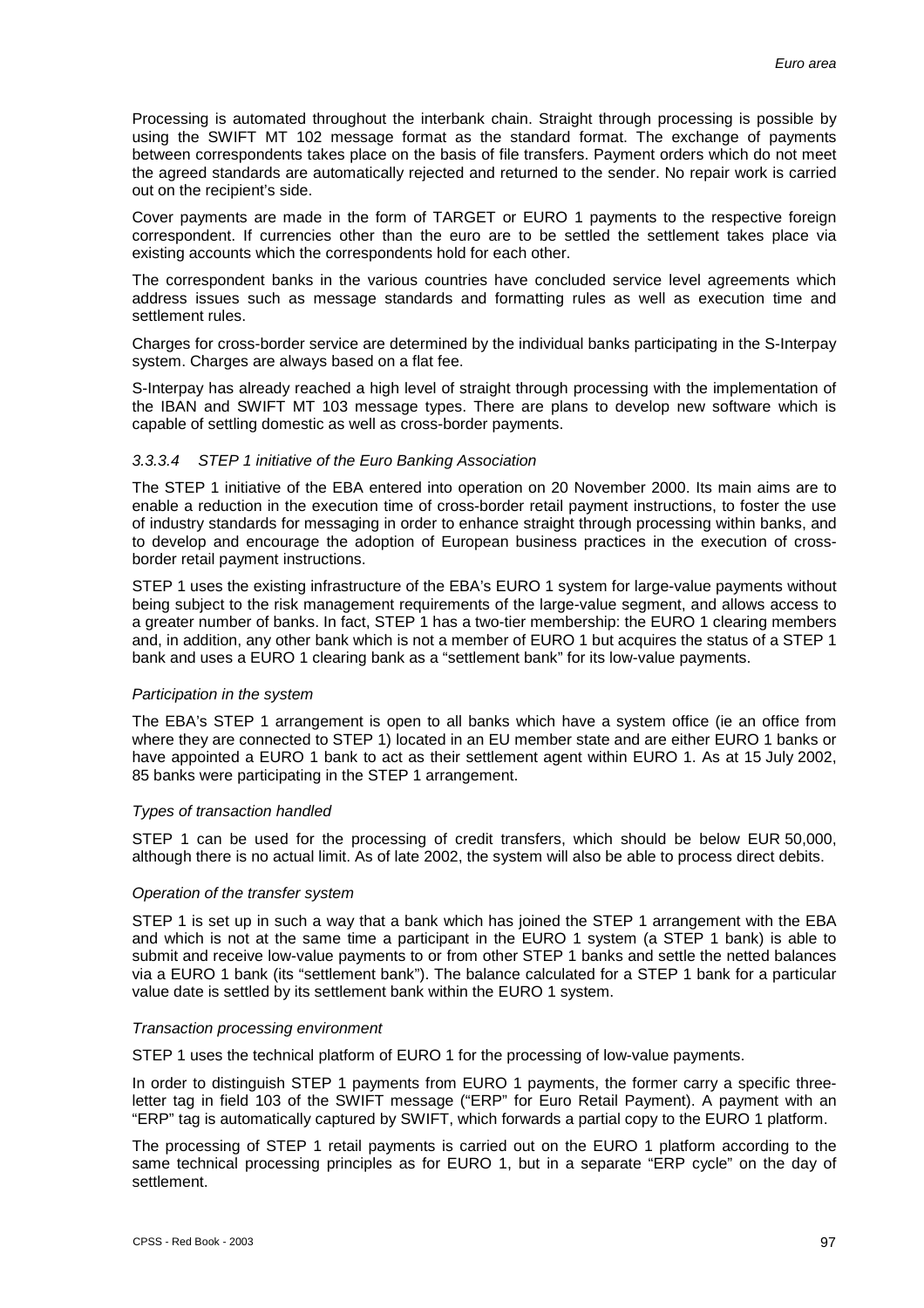The same SWIFT message types as in EURO 1 can also be sent in STEP 1. In particular, the following STEP 1 messages can be sent: SWIFT MT 100, MT 102 and MT 103 messages with the tag "ERP" in field 103. SWIFT MT 202 messages are used for transfers between a STEP 1 bank and its settlement agent. Direct debits will be processed using the SWIFT MT 104 and MT 204 messages.

STEP 1 does not process batch files (other than the MT 102 messages) and does not provide a central sorting function.

Any large-value payments which are sent to or received by a EURO 1 bank, whether for itself or for one of the STEP 1 banks for which it acts as settlement bank, are processed within the credit and debit caps of the EURO 1 bank within the EURO 1 system.

#### *Settlement procedures*

Shortly after 9.30 am on day D (settlement day), SWIFT informs each STEP 1 bank, and its settlement bank, of its Potential Net Balance (PNB), which is the total value of payments to be received on day D minus the total value of payments to be settled on day D. Settlement of balances within EURO 1 starts at 10.30 am on day D.

If under exceptional circumstances (eg major technical failures or the breach of the credit or debit cap of one of the settlement banks) STEP 1 payments cannot be processed by 4 pm on day D, they are automatically carried over to the next settlement day.

The balances in STEP 1 will be recalculated in the event that one participant is unable to settle its balances by 10.30 am on day D. After recalculation of the balances at 11.30 am, the banks are informed by EBA Clearing that processing has started again.

### *Credit and liquidity risk*

STEP 1 banks cannot cancel their retail payment orders after 9.30 am on day D. The settlement of EURO 1 balances takes place at the ECB shortly after 4 pm on day D. STEP 1 messages are irrevocable as soon as they are processed on the settlement day. However, STEP 1 banks cannot forward and credit incoming STEP 1 payments to their customers without incurring any credit or liquidity risk until the EURO 1 balances have been settled on day D.

# *Pricing*

One SWIFT MT 102 message, which can contain several STEP 1 payments, is charged by the system at EUR 0.48. The joining and annual fees for STEP 1 banks are EUR 5,000 and EUR 1,000 respectively. STEP 1 banks are entitled to a reduced admission fee to the EBA (EUR 1,000).

# **3.4 Future developments**

#### *3.4.1 Electronic banking*

The overall trend seems to be that financial institutions are increasing their efforts to move towards electronic banking, ie online PC banking and internet banking. Online PC banking enables customers to execute bank transactions from a personal computer via a modem, using a financial software program supplied by the bank. Internet banking uses the internet as the medium through which customers can manage their financial affairs. The internet banking software is not stored on the user's personal computer (as with online PC banking) but on the bank's server. Internet banking is expected to have the highest growth potential as users are becoming more familiar with the internet and the ability to access bank activities from different locations may gain in importance. Recent developments in mobile phone technology and digital television, enhancing customer access to internet banking services, may even further increase the use of internet banking. The same applies to accessing banking services, including access to payment systems, via mobile phones. The growth potential in these areas seems to be significant.

Besides providing an online overview of account balances and facilities for the payment of domestic bills and the transfer of funds between domestic accounts, some banks already offer facilities for making cross-border payments via the internet. In the near future, financial institutions are expected to offer more sophisticated services, such as loans, investment products and cross-border retail payments.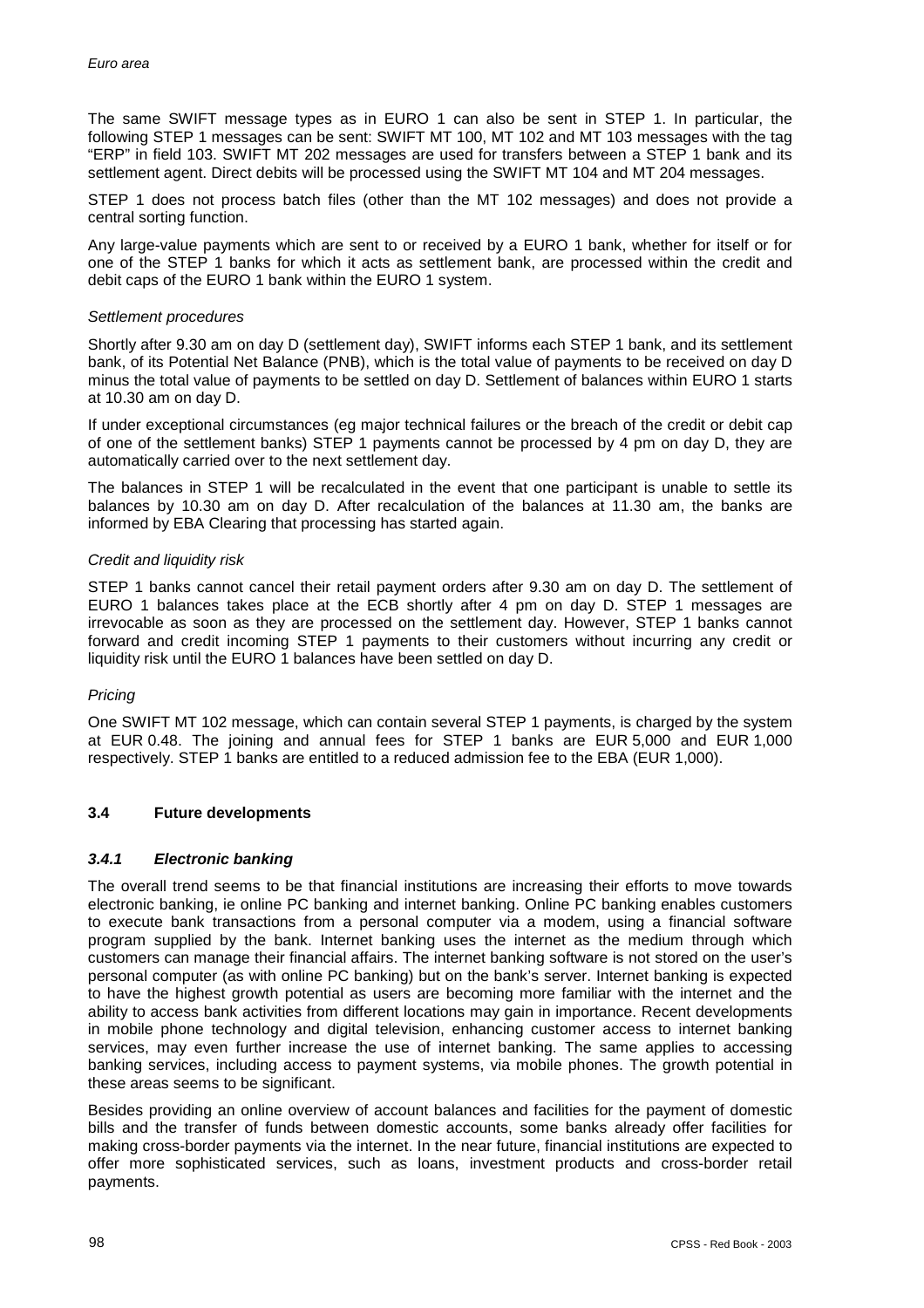The creation of a legal framework for electronic signatures was of great importance for the development of electronic banking. Electronic signatures, which use technologies such as cryptography, allow individuals who receive data over the internet or other online networks to determine the origin of the data and to check whether or not it has been altered. Directive 1999/93/EC of the European Parliament and of the EU Council on a Community framework for electronic signatures was published in December 1999. This Directive aims to ensure that electronic signatures that are subject to certification procedures by third parties are considered legally equivalent to handwritten signatures.

At present, the public and the private sector in Europe are setting up certification institutions and infrastructures for the creation and use of digital signatures. These certification institutions, which may be public authorities, chambers of commerce, federations of notaries or selling agents, credit institutions or issuers of payment cards, act as management and approval centres for the certificates. The banking industry in particular is very active in designing the services which can be used by banks to provide secure and efficient financial services to their customers. However, public authorities are also beginning to get involved. In Spain, for example, it is possible for citizens to fill in their tax return forms electronically. Furthermore, in January 2000 the Finnish Population Centre launched a national digital identity card (HST-card) with a digital signature, which can also be used in place of the conventional personal identity card. The latest developments are intended for mobile commerce solutions. The Finnish Sonera SmartTrust (former Finnish Telecom), for example, has developed an authentication solution for mobile telephones. The technology allows transferred data to be encrypted and signed with digital signatures.

All of these private and public service providers operate on a domestic basis. However, some have started to sign agreements with certification agencies in other countries, such as the Agencia de Certificación Electrónica in Spain, in order to guarantee mutual recognition of certificates. In future, there is expected to be not only a clear growth in the number of national certification agencies offering services on a domestic level, but also an increasing internationalisation of their services.

# *3.4.2 Card-based payments over the internet*

Payment cards are currently the most popular means of making payments over the internet. Credit cards in particular are widely accepted and easy to use, as only the card numbers are sent over the internet. However, there is always a trade-off between ease of use and security, as the unprotected flow of data over the internet could lead to the misuse of credit cards. The Secure Electronic Transaction (SET) standard was introduced to facilitate secure credit card transactions over the internet. Visa is currently developing 3-D Secure and MasterCard is developing Secure Payment Application (SPA), two initiatives for securing credit and debit payments over the internet.

# *3.4.3 Correspondent banking*

The impact of monetary union on the correspondent banking business in the euro area has been substantial, as there is a trend towards a reduction in the number of correspondent banking accounts and a concentration among a few major banks. Immediately after the start of stage three of monetary union developments were still at a preliminary stage. Since then, the trend towards concentration has accelerated. The driving factors behind this trend are new payment systems initiatives (eg CLS), technological innovation and financial sector consolidation. Each of these forces is expected to continue to foster ongoing trends. As a result of the increasing concentration, the nature of "traditional" correspondent banking business is already changing. Some banks have become the settlement institutions of "quasi-systems" or run innovative payment arrangements which combine the features of correspondent banking and funds transfer systems. A further step towards greater concentration is expected to occur as a result of the introduction of euro banknotes and coins, since the correspondent banking relations which used to exist in respect of payments in legacy currencies are no longer needed.

# *3.4.4 The single euro payment area and the European Payments Council*

In the first half of 2002, the European banking industry prepared a White Paper called *Euroland: our single payment area*, with a vision that Europe will gradually develop into a single euro payment area (SEPA) of 500 million citizens and consumers making and receiving over 100 billion non-cash payments each year. These transactions will all be made within a "domestic" euro area market, with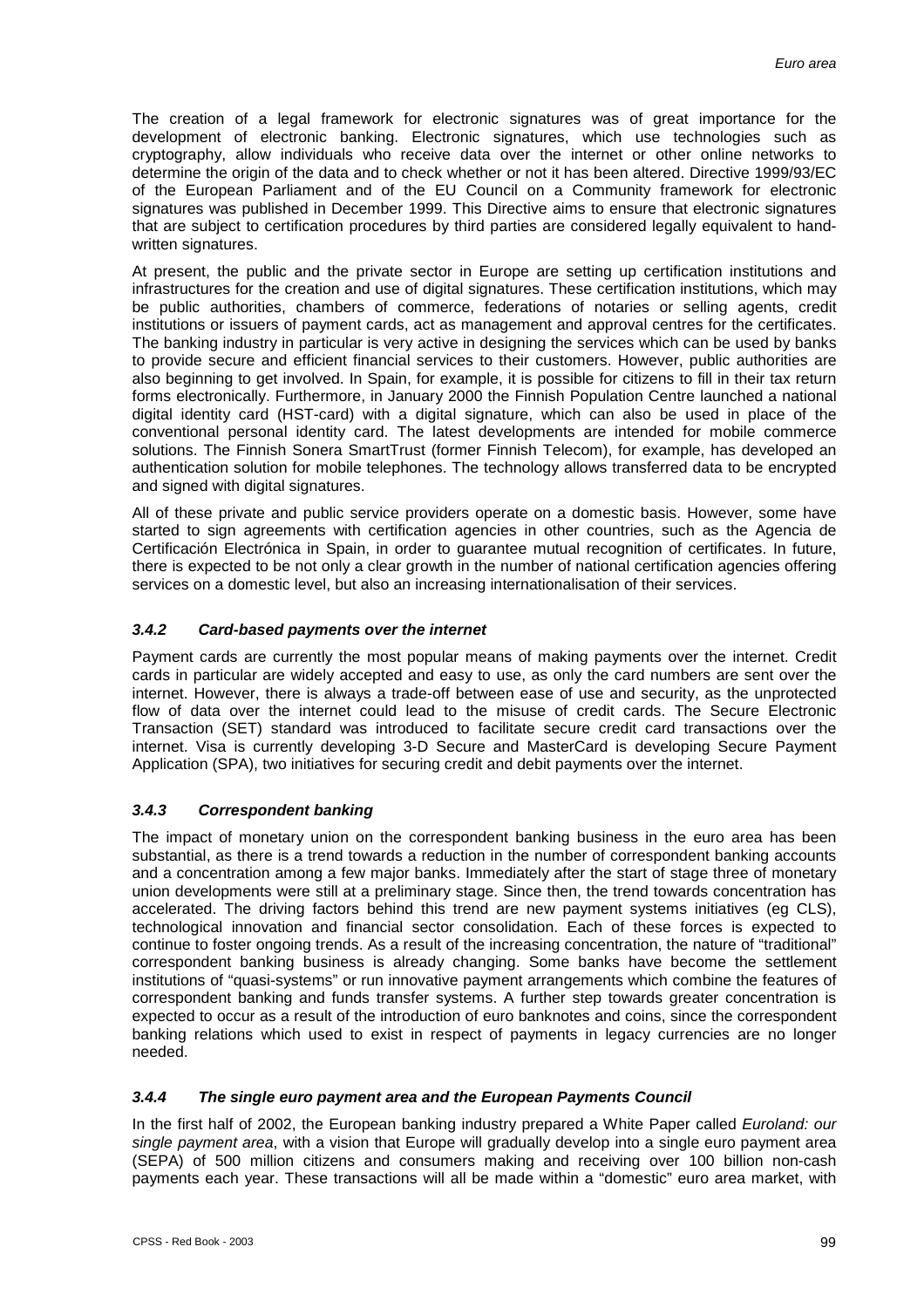the cross-border transactions of today becoming a relic of the past. The expectation is that everybody will be able to make any payment within the SEPA as easily and inexpensively as in his or her home town.

European banks and banking associations established a European Payments Council (EPC) on 17 June 2002 to represent the industry and to support the development of the SEPA. The EPC has also confirmed a number of objectives that will contribute to increased efficiency for pan-European payments such as:

 establishing a pan-European ACH with fair and open access, able to process credit transfers from 1 July 2003 and direct debits by July 2005;

phasing out cheques over the long term; and

achieving a level of STP in the SEPA even higher than in domestic processing today.

The Eurosystem shares the vision of the SEPA and strongly supports its achievement in cooperation with the industry. In this respect, the Eurosystem also welcomes the steps taken to create an effective new governance structure to foster the cooperation and commitment of the banking industry at the euro area level.

# *3.4.5 Retail credit transfer systems*

Towards the middle of 2003, the EBA intends to introduce a complementary arrangement to its current STEP 1 initiative for the processing of retail credit transfers and direct debits, which will be called STEP 2.

STEP 2 will process high-volume commercial and retail payments sent to the system in files containing a large number of payments (batches), unlike STEP 1, which currently processes every payment separately.

STEP 2 will offer a clearing and sorting function. The participating banks will be able to submit all their retail payments for one settlement day in a single batch file to the system. STEP 2's sorting function will open the file, sort the payments according to the recipients and establish the amounts which need to be settled by the participants.

As in STEP 1, the balances calculated in STEP 2 will be settled in EURO 1. In order to ensure straight through processing, the payment messages will initially be based on the SWIFT MT 103+ data set.

At present, it is envisaged to have three different categories of participants:

- settling participant: a EURO 1 bank which is, at the same time, a member of STEP 2 and settles directly in EURO 1;
- non-settling participant: a STEP 2 member which is directly addressable in the system, but settles indirectly via a EURO 1 bank, ie these would be banks participating in STEP 2, but not in EURO 1. This is the same setup as in STEP 1, where members have a "settlement agent" which settles their balances in EURO 1;
- indirect participants: STEP 2 members which are not directly addressable in STEP 2 and settle indirectly via a EURO 1 bank. These would be correspondents of a EURO 1 bank which do not want to join the STEP 2 arrangement themselves.

# **4. Securities clearing and settlement systems**

The introduction of the euro has accelerated the process of consolidation in securities market infrastructures in the euro area which had been initiated by the harmonisation of European domestic securities markets and new developments in technology. This is reshaping the trading, clearing and settlement industries.

This reshaping is, for example, evident from consolidation in the securities market infrastructure, which is taking place both vertically and horizontally. Vertical consolidation is the process of consolidating different activities which take place at various points in the securities transaction chain, such as the integration of trading, clearing, settlement and custody services within a single institution. Horizontal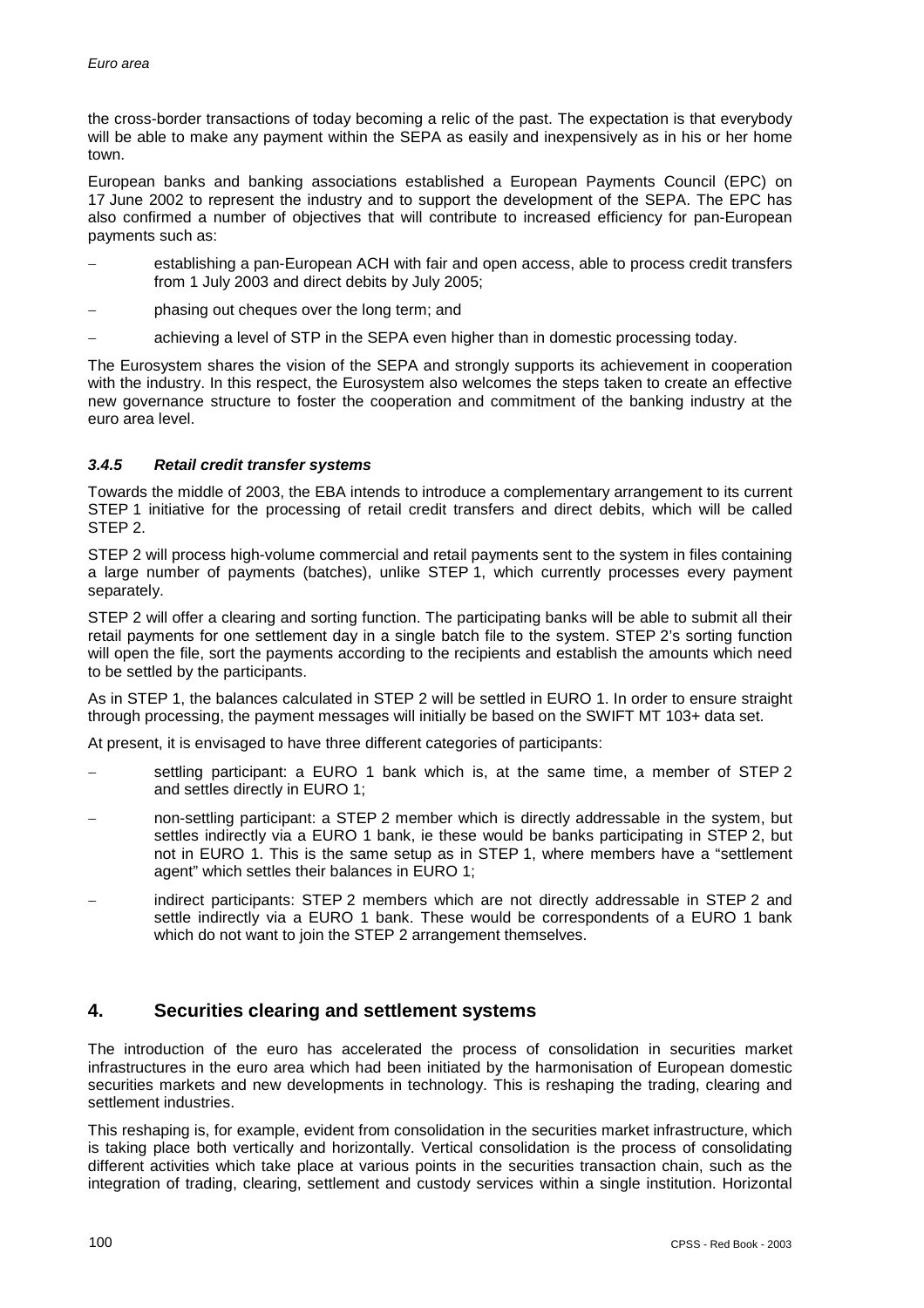consolidation includes mergers or alliances between systems providing similar services, such as the merger of two SSSs.

This section describes recent developments in trading, clearing and settlement which have a mainly euro area dimension. Detailed information concerning domestic institutions can be found in the relevant country chapters.

# **4.1 Trading**

The introduction of the euro has eliminated currency segmentation, which was one of the main reasons for the fragmented listing and trading environment in the euro area. This has permitted investors to adjust their portfolios and look beyond their national markets. This is also true for investors from outside the euro area, who see the euro area securities markets as a single market. Increased cross-border trading has put pressure on stock exchanges to integrate their trading platforms in order to provide cost-efficient euro area-wide mechanisms. As a result, there is increased demand for further integration between stock exchanges in the form of cross-border cooperation and mergers.

In addition to traditional stock exchanges, several "alternative trading systems" such as new electronic communication networks (ECNs) offering similar functionality and services to traditional exchanges have been introduced in the euro area.

The common, fully electronic German-Swiss derivatives market Eurex resulted from the first European cross-border merger of exchanges between Deutsche Terminbörse (DTB) and the Swiss Options and Financial Futures Exchange (SOFFEX) in 1998. Furthermore, in 1999 the boards of Eurex and Helsinki Exchanges Group Ltd. (HEX) signed a cooperation agreement for a strategic derivatives market alliance. Concerning the spot market, the Irish Stock Exchange (ISE) and the Deutsche Börse agreed on an alliance through which the ISE operates the electronic trading system for Irish equities ISE XETRA on a special segment of the XETRA trading platform in Frankfurt. Moreover, the Wiener Börse has introduced the electronic trading system XETRA.

In September 2000, the Amsterdam Stock Exchange, the Brussels Stock Exchange and the Paris Bourse were merged into a single stock exchange called Euronext. The three exchanges retain their status as regulated exchanges. They are held by a Dutch limited holding company. Euronext is maintaining its presence in the three countries by having a regulated exchange in each of them, while the exchanges are at the same time becoming increasingly legally and operationally integrated. Since November 2001, the three Euronext cash markets have been using the same order-driven trading platform based on the French NSC trading system. In October 2001, Euronext took over the London derivatives market LIFFE. In February 2002, Euronext and the Portuguese stock exchange (Bolsa de Valores de Lisboa e Porto) announced the conclusion of a merger agreement and, as a result, the formation of Euronext Lisbon. Furthermore, HEX signed a cross-membership agreement with Euronext in September 2001. French and Belgian derivatives trading will move to the Connect platform in the first quarter of 2003.

Consolidation is also taking place in EU accession countries. On 8 February 2002, the Warsaw Stock Exchange SA signed an agreement on reciprocal membership with Euronext N.V. HEX acquired majority ownership of the Tallinn Exchange (TSE) in April 2001 and subsequently, in February 2002, the TSE implemented the HETI trading system of HEX.

Trading in fixed interest instruments has traditionally been dominated by OTC trading. The introduction of the euro has highlighted the need to have facilities for cross-border trading. Alternative electronic trading platforms have emerged, offering services ranging from simple order transmission to fully fledged trade execution facilities such as EuroMTS, CoredealMTS, virt-x, Brokertec and Instinet. Most of these systems are located outside the euro area, but have a high proportion of euro area-based institutions as owners and participants.

As far as the euro area is concerned, the so-called MTS galaxy, composed of several national markets (MTS Italy, MTS France, MTS Belgium, MTS Amsterdam, MTS Portugal and EuroMTS) sharing the same trading technology (the "telematico" system), currently has the most widespread presence among European trading service providers in the fixed income segment.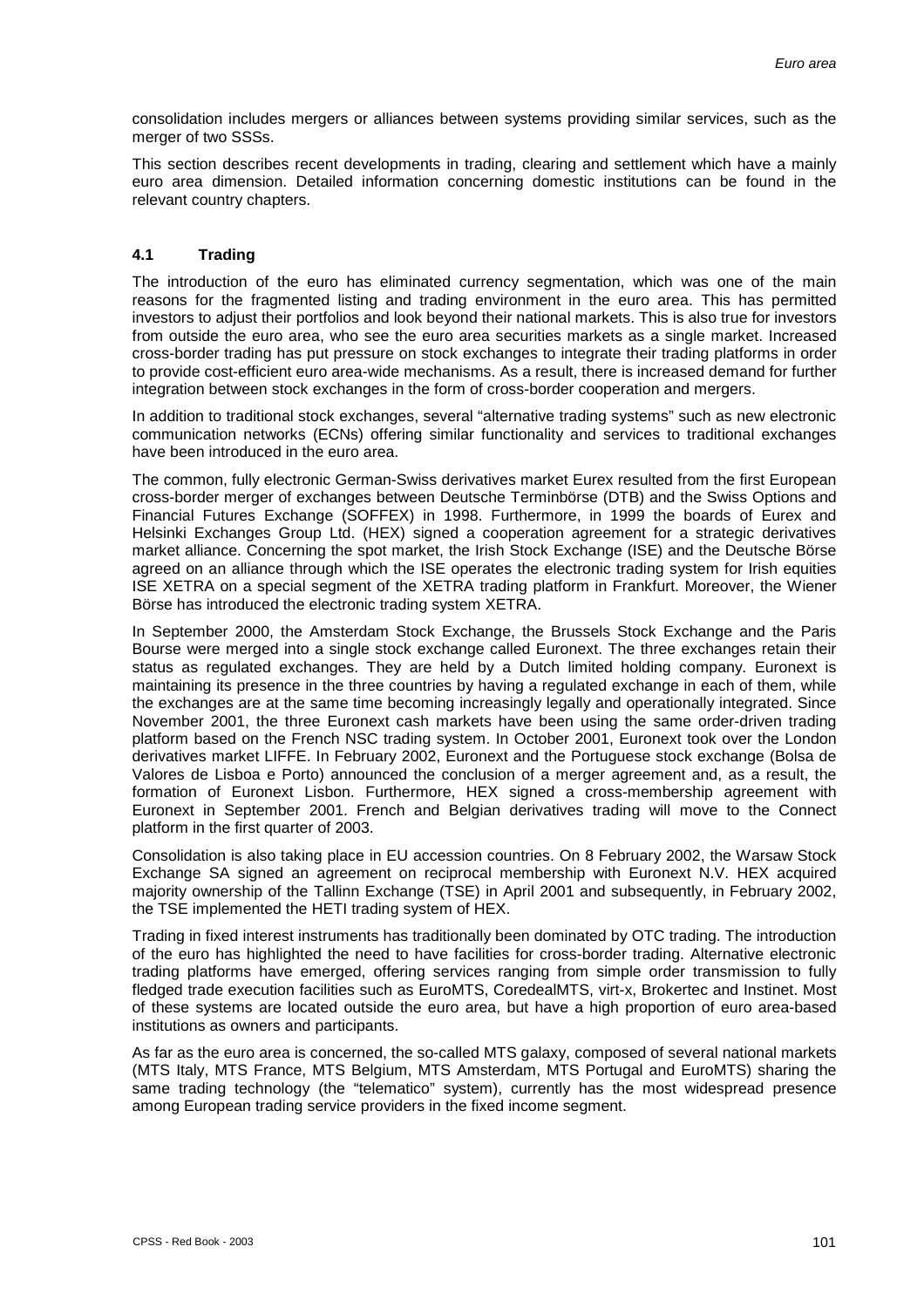# **4.2 Clearing**

The clearing landscape in the euro area has remained relatively fragmented since the introduction of the euro. In the derivatives markets, the clearing house acts as a central counterparty (CCP) for exchange-traded instruments, while in spot markets the use of a CCP is not widespread.

Nevertheless, there is a consensus among market participants that clearing with a CCP will play an increasingly important role in reshaping the securities markets. This is due firstly to the increasing use of electronic order-driven trading platforms with trader anonymity and secondly to the rising number of foreign trading firms operating via remote access on the markets, whose activity is perceived by the other counterparties to represent an increase in counterparty risk.

When a clearing house acts as a CCP, it interposes itself as legal counterparty to both sides of a securities transaction. As such, it provides a number of benefits to market participants. For instance, it simplifies the management of counterparty risk by providing a single counterparty instead of several. Even though a CCP does not in itself eliminate credit risk in a market, it redistributes this risk and makes it easier for the firms to manage it. Moreover, a CCP increases the liquidity of the marketplace through netting. Finally, it reduces the number of settlements and therefore the associated risks and operational costs. However, establishing a CCP is not without costs. In particular, it needs a robust risk management system. Thus, several European markets are currently assessing the costs and benefits of having a CCP.

Initiatives among service providers to establish a pan-European CCP are progressing. For instance, the clearing functions of the three Euronext exchanges (Amsterdam, Brussels and Paris) legally merged at the beginning of 2001 into Clearnet (operating in the French market before), which acts as the CCP for all the transactions carried out on Euronext. Euronext Lisbon will also use the clearing facilities of Clearnet. Furthermore, Clearnet, Eurex Clearing and the London Clearing House (LCH) have repeatedly explored the possibilities of various merger combinations.

Discussions on the integration of clearing activities within the market are focusing on issues related to governance, jurisdiction, legal status and types of products. In particular, it is not clear at this stage whether CCP services will be provided through a single entity or through multiple entities across product lines and markets, with multicurrency capability, and consequently how many jurisdictions will be involved.

Integration in terms of international joint ventures has also been visible. An example is the establishment of the European Securities Clearing Corporation (ESCC) as a pan-European clearing house, which was set up by Euroclear and the US Government Securities Clearing Corporation (GSCC) to provide trade comparison and netting services for European government debt securities. The LCH has recently joined this partnership.

# **4.3 Settlement**

Three different solutions have emerged in response to securities market demands for the rationalisation of the European securities settlement industry:

- cross-border links, which are bilateral networks between SSSs. Here, a national SSS provides a single point of entry which allows its customers to hold securities issued in any other SSS and to use these securities within its own country;
- mergers and joint ventures between SSSs. Until now, two major mergers of ICSDs with domestic CSDs have effectively taken place: the merger of Cedel International with Deutscher Kassenverein (the German CSD) resulting in the formation of Clearstream International, and the merger of Euroclear with Sicovam (the French CSD) and Necigef (the Dutch CSD) resulting in the creation of the Euroclear Group. Other initiatives are being carried out at the national level;
- the "relayed links" solution - currently being considered by several SSSs - whereby one SSS acts as an intermediary on behalf of another for the settlement of international business.

#### *Cross-border links*

Links between SSSs have been established in order to facilitate cross-border transfers of securities. These links are used for the transfer of collateral for the Eurosystem's credit operations, as well as for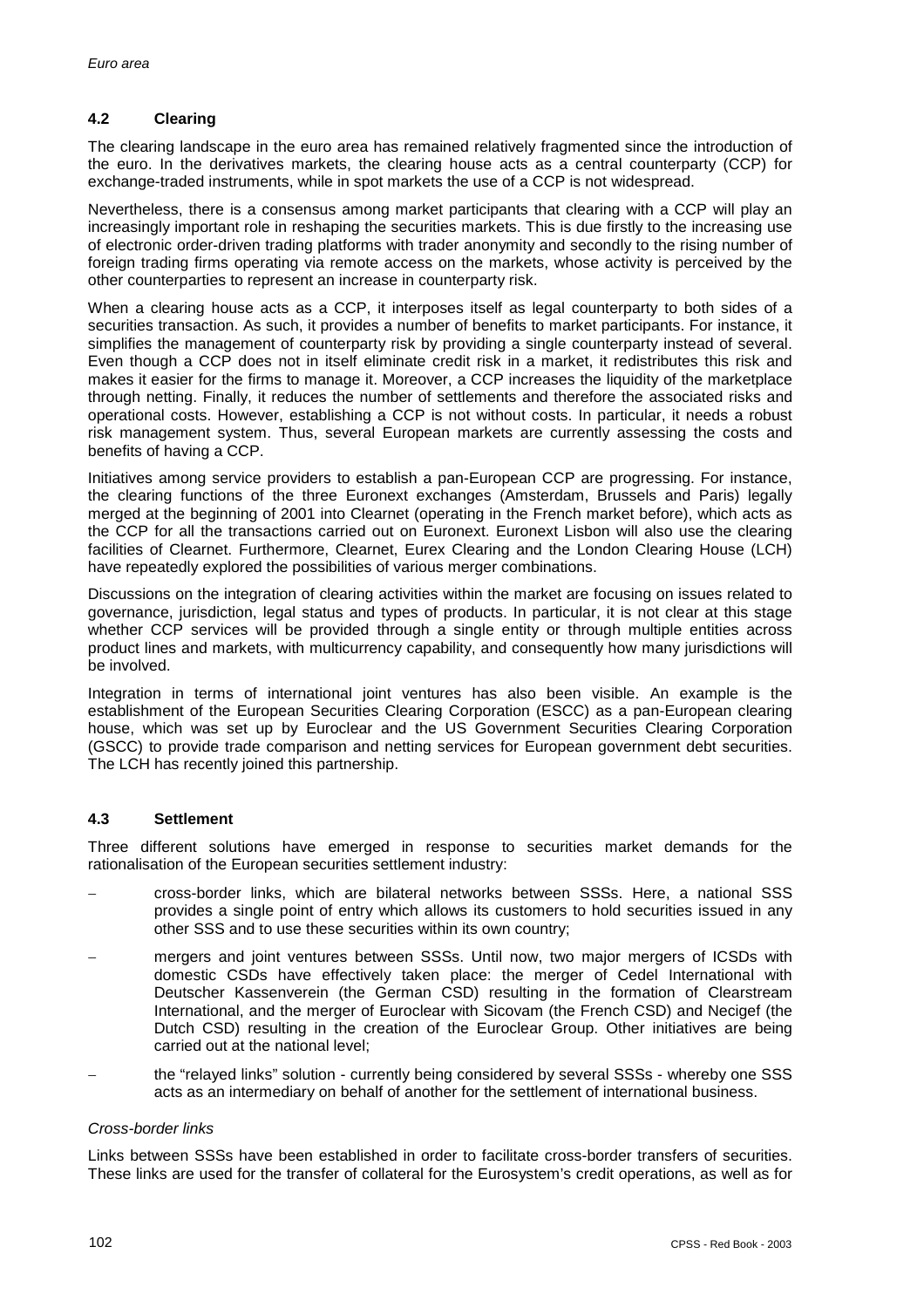all interbank operations. In order to be eligible for use in the Eurosystem's credit operations, the links are assessed against the Eurosystem's standards. The links which have been assessed so far allow the cross-border transfer of securities to/from the Eurosystem on a free of payment basis.

In July 2001, the total number of eligible links assessed and approved by the Eurosystem was 66. So far, the use of links has been more modest than expected. In fact, frequent and significant use is only made of 29 of the 66 eligible links. Although the links cover several countries, this activity is concentrated within a few countries and is dominated by the two ICSDs - Clearstream International and Euroclear.

#### *Clearstream International*

Clearstream International was formed in January 2000 through the merger of Cedel International (the Luxembourg-based ICSD) and Deutsche Börse Clearing (the German CSD). Deutsche Börse initially held a 50% stake in Clearstream International, but acquired Cedel's 50% stake on 11 July 2002. Clearstream International is an international clearing and settlement organisation with extensive services for equities and bonds for both domestic and international business. The holding company, which is incorporated in Luxembourg, has three main subsidiaries: Clearstream Banking Luxembourg (CBL), Clearstream Banking Frankfurt (CBF) and Clearstream Services Luxembourg. Joint regional offices are used for representation in the major financial centres.

CBF offers clearing and settlement facilities for the German securities markets. CBL also operates LuxClear, which is the Luxembourg CSD.

Clearstream Services Luxembourg provides the single IT platform for international transactions, called Creation, for clearing, settlement and custody. Since CBF's international business was successfully migrated to the platform in February 2001, both CBL and CBF have been using it for international transactions in commercial bank money. CBF continues to operate the settlement system for the German market in central bank money on a separate platform. Settlement currently takes place in several night-time and daytime processing cycles (for further details see Section 4.3.2 of the German chapter).

#### *Euroclear Group*

The takeover of the French CSD Sicovam SA by the Brussels ICSD Euroclear Bank took effect in January 2001. As a result, Sicovam SA has been renamed Euroclear France and has become a full subsidiary of Euroclear Bank. Euroclear Bank was created in December 2000 and has taken over the former Euroclear system operating and banking roles.

A common, dual platform for batch and real-time settlement in both central bank and commercial bank money will be available to customers of Euroclear Bank and Euroclear France via a single interface. The respective technology platforms will be rationalised gradually, ultimately leading to a single settlement process.

In December 2000 all Irish government bond settlement activity previously carried out by the Central Bank of Ireland was transferred to the Euroclear System. This arrangement allows financial institutions to hold Irish government bonds and settle domestic and cross-border transactions in a single settlement location. Consequently, the Central Bank of Ireland's own settlement system, CBISSO, ceased operations. However, the Central Bank of Ireland continues to act as registrar for Irish government bonds.

In July 2001, the Euroclear and Euronext groups announced an agreement leading to the absorption of the settlement activities of CIK and Necigef, the CSDs of Belgium and the Netherlands respectively, into the Euroclear group. The shares of Necigef and the settlement activities of CIK were taken over by Euroclear in the first quarter of 2002. Euroclear will provide a unified preferred settlement and custody platform for the Euronext markets. The agreement commits all the parties to integrate the settlement functions of CIK and Necigef into a single platform, in a single entity and under a single legal jurisdiction.

#### *The correspondent central banking model*

The correspondent central banking model (CCBM) came into operation on 4 January 1999. It was established in order to facilitate the cross-border use of collateral in the Eurosystem's monetary policy operations and intraday credit operations. The Eurosystem's counterparties and TARGET participants in the European Union can only obtain credit from the central bank of the country in which they are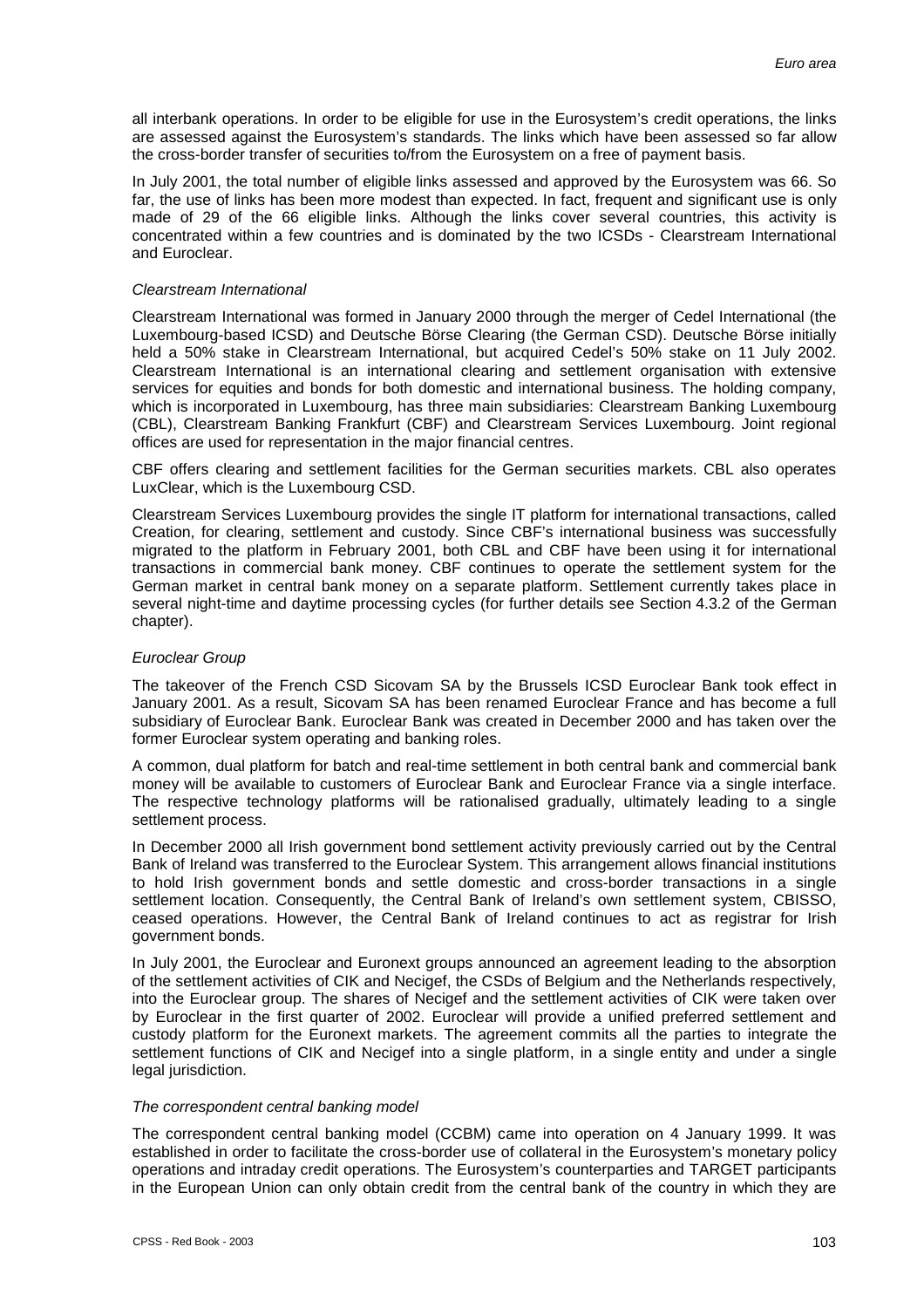incorporated. However, within the CCBM the NCBs act as securities correspondents for each other, thus enabling counterparties to use all of their eligible assets to obtain credit from their own NCB regardless of where the securities are located (see Chart 1). For the functioning of the CCBM, market participants must make arrangements with the SSSs where the collateral is deposited for the delivery of the securities intended to serve as collateral to an account at the local NCB. Acting as correspondent central bank (CCB), the local NCB will then hold the collateral on behalf of the central bank granting the credit (the home central bank (HCB)).

### Chart 1

#### **The correspondent central banking model**

The use of eligible assets deposited in country B by a counterparty established in country A in order to obtain credit from the NCB of country A



The CCB is responsible for providing the necessary information on the delivery and eligibility of the securities, while the HCB is responsible for processing that information, as well as for conducting the valuation process and for providing liquidity (ie via a cash payment or by raising a debit cap).

In 2001, collateral submitted to the Eurosystem via the CCBM represented 19% on average of the total collateral provided. This figure is remarkable when compared with the 4% of collateral held in custody through link arrangements between SSSs, the only alternative to the CCBM for transferring cross-border collateral (see Chart 2). The remaining 78% is held domestically.

During 2001 assets held in custody by Eurosystem counterparties through the CCBM averaged EUR 133 billion. The main collateral provider (acting as CCB) was Italy with 32% of the total assets held through the CCBM, followed by Luxembourg (23%), Germany and Belgium (14% each). One reason for the high proportion of collateral provided by Luxembourg and Belgium is that Clearstream Luxembourg and Euroclear, the two ICSDs where eurobonds are deposited, are located in those countries.

The main users of collateral (acting as HCB) were Germany with 48% of the collateral held through the CCBM, the Netherlands (14%), Luxembourg (12%) and Ireland (11%). Owing to the relative scarcity of domestic collateral in Luxembourg and Ireland, foreign collateral held via the CCBM on a cross-border basis amounted to 57% of all collateral held by counterparties in Luxembourg and to 85% of that held in Ireland.